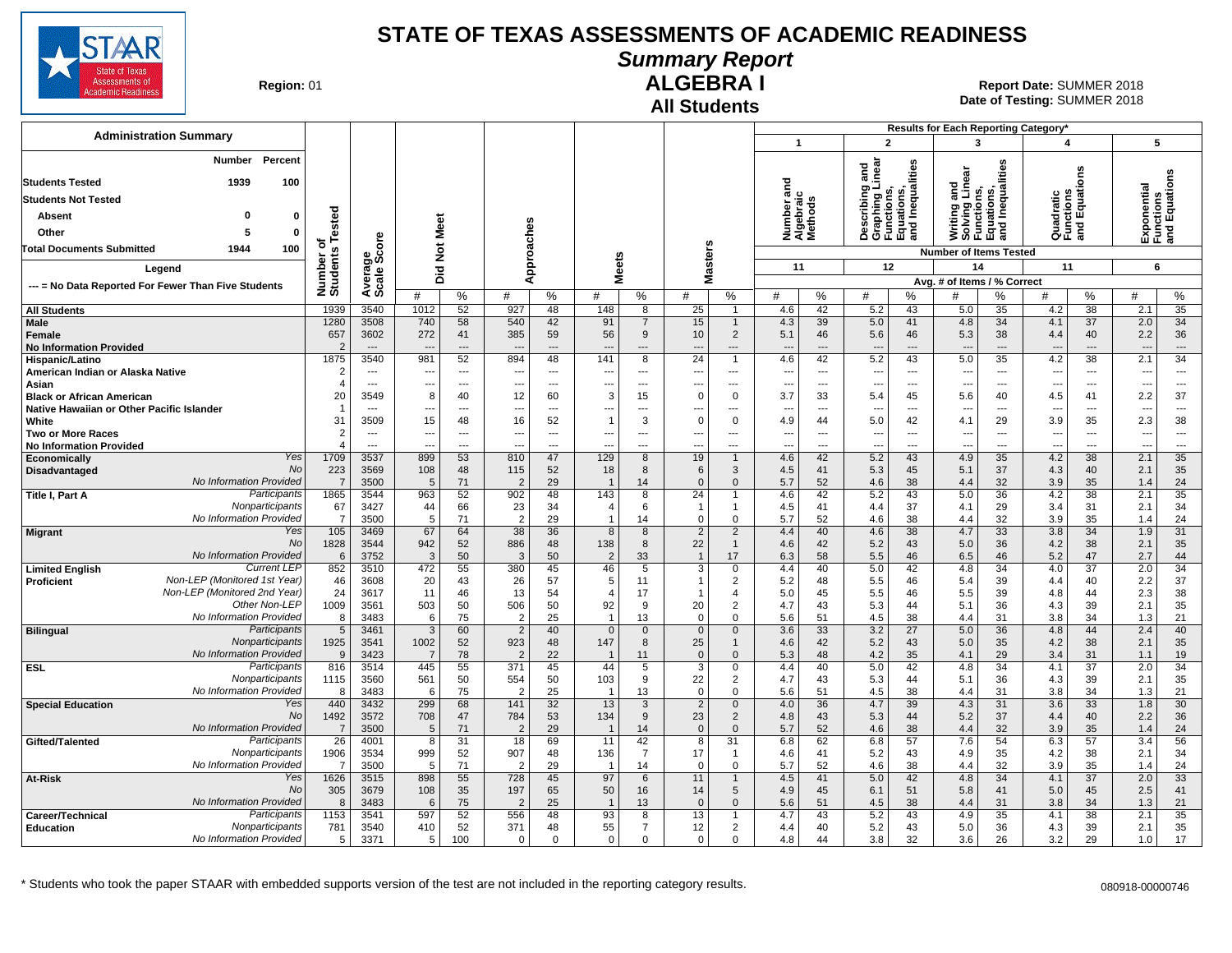

**Summary Report**

**Region: 01** 

# **First-Time Tested Students**

**ALGEBRA I** 01 **Report Date:** SUMMER 2018 **Date of Testing:**  SUMMER 2018

|                                                                         |                                |                                |                            |                                             |                                      |                              |                                             |                                      |                                      |                                      |                                   |                                   |                                                                          |                                      | <b>Results for Each Reporting Category</b> |                                                                               |                                                      |                   |                                           |                                            |
|-------------------------------------------------------------------------|--------------------------------|--------------------------------|----------------------------|---------------------------------------------|--------------------------------------|------------------------------|---------------------------------------------|--------------------------------------|--------------------------------------|--------------------------------------|-----------------------------------|-----------------------------------|--------------------------------------------------------------------------|--------------------------------------|--------------------------------------------|-------------------------------------------------------------------------------|------------------------------------------------------|-------------------|-------------------------------------------|--------------------------------------------|
| <b>Administration Summary</b>                                           |                                |                                |                            |                                             |                                      |                              |                                             |                                      |                                      |                                      | $\overline{1}$                    |                                   | $\overline{2}$                                                           |                                      | 3                                          |                                                                               | 4                                                    |                   | 5                                         |                                            |
| Number<br>Percent<br><b>Students Tested</b><br>87<br>100                |                                |                                |                            |                                             |                                      |                              |                                             |                                      |                                      |                                      | ᠊ᠣ                                |                                   | inear<br>ठ<br>ā                                                          | Inequalities                         |                                            | Writing and<br>Solving Linear<br>Functions,<br>Equations,<br>and Inequalities |                                                      | ons               | Exponential<br>Functions<br>and Equations |                                            |
| <b>Students Not Tested</b>                                              |                                |                                |                            |                                             |                                      |                              |                                             |                                      |                                      |                                      | ۴                                 |                                   |                                                                          |                                      |                                            |                                                                               |                                                      |                   |                                           |                                            |
| Absent<br>$\Omega$                                                      |                                |                                |                            |                                             |                                      |                              |                                             |                                      |                                      |                                      | Number ar<br>Algebraic<br>Methods |                                   | Describing a<br>Graphing Lir<br>Functions,<br>Equations,<br>and Inequali |                                      |                                            |                                                                               | Quadratic<br>Functions<br>and Equativ                |                   |                                           |                                            |
| Other<br>$\mathbf 0$<br>0                                               | Tested                         |                                | <b>Not Meet</b>            |                                             |                                      |                              |                                             |                                      |                                      |                                      |                                   |                                   |                                                                          |                                      |                                            |                                                                               |                                                      |                   |                                           |                                            |
|                                                                         | ৳                              | <b>e</b>                       |                            |                                             |                                      |                              |                                             |                                      |                                      |                                      |                                   |                                   |                                                                          |                                      |                                            |                                                                               |                                                      |                   |                                           |                                            |
| 100<br><b>Total Documents Submitted</b><br>87                           |                                | န္တပ္တိ                        |                            |                                             |                                      |                              |                                             |                                      |                                      |                                      |                                   |                                   |                                                                          |                                      | <b>Number of Items Tested</b>              |                                                                               |                                                      |                   |                                           |                                            |
| Legend                                                                  |                                |                                | Did                        |                                             |                                      | Approaches                   |                                             | <b>Meets</b>                         | Masters                              |                                      | 11                                |                                   | 12                                                                       |                                      | 14                                         |                                                                               | 11                                                   |                   | 6                                         |                                            |
| --- = No Data Reported For Fewer Than Five Students                     | Number of<br>Students          | Average                        | #                          | %                                           | #                                    | %                            | #                                           | %                                    | #                                    | %                                    | #                                 | %                                 | #                                                                        | %                                    | Avg. # of Items / % Correct<br>#           | %                                                                             | #                                                    | %                 | #                                         | %                                          |
| <b>All Students</b>                                                     | 87                             | 3805                           | 34                         | 39                                          | 53                                   | 61                           | 23                                          | 26                                   | 15                                   | 17                                   | 5.6                               | $\overline{51}$                   | 6.2                                                                      | 52                                   | 6.6                                        | 47                                                                            | 5.4                                                  | 49                | 2.8                                       | $\overline{47}$                            |
| Male<br>Female<br><b>No Information Provided</b>                        | 46<br>39<br>$\mathcal{P}$      | 3836<br>3762<br>$---$          | 20<br>14<br>$\overline{a}$ | 43<br>36<br>$---$                           | 26<br>25<br>$\overline{\phantom{a}}$ | 57<br>64<br>$---$            | 12<br>10<br>$---$                           | 26<br>26<br>$\overline{\phantom{a}}$ | 10<br>5<br>$\overline{\phantom{a}}$  | 22<br>13<br>$---$                    | 5.6<br>5.6<br>$\overline{a}$      | 51<br>51<br>$\overline{a}$        | 6.1<br>6.4<br>$\overline{\phantom{a}}$                                   | 51<br>53<br>$\overline{\phantom{a}}$ | 6.6<br>6.5<br>$\overline{a}$               | 47<br>47<br>$---$                                                             | 5.5<br>5.2<br>$\overline{\phantom{a}}$               | 50<br>47<br>$---$ | 2.8<br>2.8<br>$---$                       | 47<br>47<br>$---$                          |
| Hispanic/Latino                                                         | 79                             | 3802                           | 31                         | 39                                          | 48                                   | 61                           | 20                                          | 25                                   | 14                                   | 18                                   | 5.6                               | 51                                | 6.2                                                                      | 52                                   | 6.6                                        | 47                                                                            | 5.4                                                  | 49                | 2.8                                       | 46                                         |
| American Indian or Alaska Native<br>Asian                               | $\Omega$                       | $---$<br>$---$                 | ---<br>---                 | $\sim$<br>$\sim$                            | $\overline{a}$                       | $---$<br>$---$               | $\sim$<br>---                               | $---$<br>$---$                       | $\sim$<br>$\overline{\phantom{a}}$   | $---$<br>$---$                       | $---$<br>---                      | $---$<br>$\overline{\phantom{a}}$ | $\sim$<br>$\sim$                                                         | $---$<br>$---$                       | $\sim$<br>$\qquad \qquad \cdots$           | $---$<br>---                                                                  | $\overline{a}$<br>$\overline{\phantom{a}}$           | $---$<br>$---$    | $\overline{a}$<br>$\cdots$                | $\overline{a}$<br>$\hspace{0.05cm} \ldots$ |
| <b>Black or African American</b>                                        |                                | $\overline{a}$                 | ---                        | $---$                                       |                                      | $---$                        | ---                                         | $---$                                | $\overline{\phantom{a}}$             | $\overline{a}$                       | ---                               | $---$                             | $\overline{\phantom{a}}$                                                 | $---$                                | $\overline{a}$                             | ---                                                                           | $\overline{\phantom{a}}$                             | $\overline{a}$    | $---$                                     | $\overline{\phantom{a}}$                   |
| Native Hawaiian or Other Pacific Islander                               |                                | ---                            | ---                        | $\overline{\phantom{a}}$                    |                                      | ---                          | ---                                         | $\overline{\phantom{a}}$             | $\overline{\phantom{a}}$             | $\overline{a}$                       | ---                               | $\overline{a}$                    | $\overline{\phantom{a}}$                                                 | ---                                  | $\overline{\phantom{a}}$                   |                                                                               | $\overline{\phantom{a}}$                             | ---               | ---                                       | ---                                        |
| White                                                                   | $\overline{2}$                 | ---                            | ---                        | $\overline{\phantom{a}}$                    |                                      | ---                          | ---                                         | ---                                  | $\overline{a}$                       | ---                                  | ---                               | $\overline{\phantom{a}}$          | $\overline{\phantom{a}}$                                                 | ---                                  | ---                                        | --                                                                            | ---                                                  | ---               | ---                                       | $\overline{\phantom{a}}$                   |
| <b>Two or More Races</b><br><b>No Information Provided</b>              | $\Omega$<br>$\overline{4}$     | ---<br>---                     | ---<br>---                 | ---<br>---                                  |                                      | ---<br>---                   | ---<br>---                                  | ---                                  | $\overline{\phantom{a}}$             | $\overline{a}$<br>---                | ---<br>---                        | $\overline{a}$<br>---             | $\overline{\phantom{a}}$<br>$\overline{\phantom{a}}$                     | ---<br>---                           | ---<br>---                                 | $\overline{\phantom{a}}$<br>---                                               | $\overline{\phantom{a}}$<br>$\overline{\phantom{a}}$ | ---<br>---        | ---<br>---                                | ---<br>---                                 |
| Yes<br>Economically                                                     | 62                             | 3729                           | $\overline{25}$            | 40                                          | $\overline{37}$                      | 60                           | 14                                          | 23                                   | 9                                    | 15                                   | 5.3                               | 48                                | 6.1                                                                      | 51                                   | 6.3                                        | 45                                                                            | 5.1                                                  | 47                | 2.6                                       | 44                                         |
| No<br>Disadvantaged                                                     | 18                             | 4186                           | $\overline{4}$             | 22                                          | 14                                   | 78                           | 8                                           | 44                                   | 6                                    | 33                                   | 6.8                               | 62                                | 7.3                                                                      | 61                                   | 8.2                                        | 59                                                                            | 6.9                                                  | 63                | 3.9                                       | 65                                         |
| No Information Provided                                                 | $\overline{7}$                 | 3500                           | 5                          | 71                                          | $\overline{2}$                       | 29                           |                                             | 14                                   | $\Omega$                             | $\Omega$                             | 5.7                               | 52                                | 4.6                                                                      | 38                                   | 4.4                                        | 32                                                                            | 3.9                                                  | 35                | 1.4                                       | 24                                         |
| Participants<br>Title I, Part A<br>Nonparticipants                      | 76<br>$\overline{4}$           | 3838<br>$\sim$                 | 29<br>$---$                | $\overline{38}$<br>$\overline{\phantom{a}}$ | 47<br>$---$                          | 62<br>$\overline{a}$         | $\overline{22}$<br>$\overline{\phantom{a}}$ | 29<br>$\overline{\phantom{a}}$       | 15<br>$\overline{\phantom{a}}$       | 20<br>$\overline{a}$                 | 5.7<br>$\sim$                     | 52<br>$\overline{a}$              | 6.4<br>$\sim$                                                            | 54<br>$\overline{\phantom{a}}$       | 6.8<br>$\overline{a}$                      | 48<br>$\overline{a}$                                                          | 5.6<br>$\overline{\phantom{a}}$                      | 51<br>$---$       | 2.9<br>$\overline{\phantom{a}}$           | 48<br>$\overline{a}$                       |
| No Information Provided                                                 | $\overline{7}$                 | 3500                           | 5                          | 71                                          | $\overline{2}$                       | 29                           | $\overline{1}$                              | 14                                   | $\Omega$                             | $\Omega$                             | 5.7                               | 52                                | 4.6                                                                      | 38                                   | 4.4                                        | 32                                                                            | 3.9                                                  | 35                | 1.4                                       | 24                                         |
| Yes<br><b>Migrant</b>                                                   | 12                             | 3465                           | 9                          | 75                                          | 3                                    | 25                           | $\overline{1}$                              | 8                                    |                                      | 8                                    | 4.7                               | 42                                | 4.3                                                                      | 35                                   | 4.7                                        | 33                                                                            | 3.4                                                  | 31                | 1.8                                       | 31                                         |
| <b>No</b>                                                               | 69                             | 3869                           | 22                         | 32                                          | 47                                   | 68                           | 20                                          | 29                                   | 13                                   | 19                                   | 5.7                               | 52                                | 6.7                                                                      | 55                                   | 6.9                                        | 49                                                                            | 5.8                                                  | 52                | 3.0                                       | 50                                         |
| No Information Provided<br><b>Current LEP</b>                           | 6<br>$\overline{26}$           | 3752<br>3568                   | 3<br>14                    | 50<br>54                                    | 3<br>12                              | 50<br>46                     | $\overline{2}$<br>$\overline{2}$            | 33<br>8                              | $\overline{1}$                       | 17<br>$\overline{4}$                 | 6.3<br>4.9                        | 58<br>45                          | 5.5<br>4.9                                                               | 46<br>41                             | 6.5<br>5.3                                 | 46<br>38                                                                      | 5.2<br>4.4                                           | 47<br>40          | 2.7<br>2.0                                | 44<br>34                                   |
| <b>Limited English</b><br>Non-LEP (Monitored 1st Year)<br>Proficient    | $\overline{\mathbf{1}}$        | $---$                          | ---                        | $---$                                       | $\overline{a}$                       | $\overline{a}$               | ---                                         | $\overline{a}$                       | $\overline{\phantom{a}}$             | $\overline{a}$                       | $\overline{\phantom{a}}$          | $---$                             | $\sim$                                                                   | $\overline{a}$                       | $\overline{\phantom{a}}$                   | ---                                                                           | $\overline{a}$                                       | $\overline{a}$    | $\overline{\phantom{a}}$                  | $\overline{a}$                             |
| Non-LEP (Monitored 2nd Year)                                            | $\mathbf 1$                    | $\cdots$                       | ---                        | ---                                         | ---                                  | $\overline{\phantom{a}}$     | ---                                         | $\overline{\phantom{a}}$             | $\overline{\phantom{a}}$             | ---                                  | $---$                             | $\overline{a}$                    | $\overline{\phantom{a}}$                                                 | ---                                  | $\qquad \qquad \cdots$                     | ---                                                                           | $\overline{\phantom{a}}$                             | ---               | $\overline{\phantom{a}}$                  | $\overline{\phantom{a}}$                   |
| Other Non-LEP                                                           | 52                             | 3944                           | 15                         | 29                                          | 37                                   | 71                           | 18                                          | 35                                   | 13                                   | 25                                   | 5.9                               | 54                                | 7.0                                                                      | 58                                   | 7.3                                        | 52                                                                            | 6.0                                                  | 54                | 3.3                                       | 54                                         |
| No Information Provided<br>Participants                                 | $\overline{7}$<br>$\mathbf{0}$ | 3500<br>$\qquad \qquad \cdots$ | 5<br>---                   | 71<br>$\overline{\phantom{a}}$              | $\overline{2}$                       | 29<br>$\qquad \qquad \cdots$ | $\overline{\phantom{a}}$                    | 14<br>$\overline{\phantom{a}}$       | $\Omega$<br>$\overline{\phantom{a}}$ | $\Omega$<br>$\overline{\phantom{a}}$ | 5.7<br>$\overline{\phantom{a}}$   | 52<br>$\overline{\phantom{a}}$    | 4.6<br>$\overline{\phantom{a}}$                                          | 38<br>---                            | 4.4<br>$\overline{\phantom{a}}$            | 32<br>---                                                                     | 3.9<br>$\overline{\phantom{a}}$                      | 35<br>$\cdots$    | 1.4<br>$\overline{\phantom{a}}$           | 24<br>$\overline{\phantom{a}}$             |
| <b>Bilingual</b><br>Nonparticipants                                     | 80                             | 3832                           | 29                         | 36                                          | 51                                   | 64                           | 22                                          | 28                                   | 15                                   | 19                                   | 5.6                               | 51                                | 6.4                                                                      | 53                                   | 6.8                                        | 48                                                                            | 5.5                                                  | 50                | 2.9                                       | 49                                         |
| No Information Provided                                                 | $\overline{7}$                 | 3500                           | 5                          | 71                                          | $\overline{2}$                       | 29                           | $\overline{1}$                              | 14                                   | $\Omega$                             | $\mathbf 0$                          | 5.7                               | 52                                | 4.6                                                                      | 38                                   | 4.4                                        | 32                                                                            | 3.9                                                  | 35                | 1.4                                       | 24                                         |
| Participants<br><b>ESL</b>                                              | $\overline{25}$                | 3572                           | 13                         | 52                                          | 12                                   | 48                           | $\overline{2}$                              | 8                                    |                                      | $\overline{4}$                       | 4.9                               | 45                                | 4.9                                                                      | 41                                   | 5.4                                        | 38                                                                            | 4.5                                                  | 41                | 2.0                                       | 34                                         |
| Nonparticipants<br>No Information Provided                              | 55<br>$\overline{7}$           | 3950<br>3500                   | 16                         | 29<br>71                                    | 39<br>$\overline{2}$                 | 71<br>29                     | 20                                          | 36                                   | 14<br>$\Omega$                       | 25<br>$\Omega$                       | 5.9                               | 54                                | 7.1                                                                      | 59                                   | 7.4                                        | 53                                                                            | 6.0                                                  | 55                | 3.3                                       | 55                                         |
| <b>Special Education</b><br>Yes                                         | 11                             | 3859                           | 5<br>$\overline{3}$        | $\overline{27}$                             | 8                                    | 73                           | 3                                           | 14<br>$\overline{27}$                | $\overline{2}$                       | 18                                   | 5.7<br>5.3                        | 52<br>48                          | 4.6<br>6.9                                                               | 38<br>58                             | 4.4<br>6.8                                 | 32<br>49                                                                      | 3.9<br>6.4                                           | 35<br>58          | 1.4<br>2.9                                | 24<br>48                                   |
| No                                                                      | 69                             | 3828                           | 26                         | 38                                          | 43                                   | 62                           | 19                                          | 28                                   | 13                                   | 19                                   | 5.7                               | 52                                | 6.3                                                                      | 53                                   | 6.8                                        | 48                                                                            | 5.4                                                  | 49                | 2.9                                       | 49                                         |
| No Information Provided                                                 | $\overline{7}$                 | 3500                           | $5\phantom{.0}$            | 71                                          | $\overline{2}$                       | 29                           | $\overline{1}$                              | 14                                   | $\mathbf 0$                          | $\Omega$                             | 5.7                               | 52                                | 4.6                                                                      | 38                                   | 4.4                                        | 32                                                                            | 3.9                                                  | 35                | 1.4                                       | 24                                         |
| Participants<br>Gifted/Talented                                         | $\overline{7}$                 | 5085                           | $\mathbf 0$                | $\mathbf 0$                                 |                                      | 100                          | $\overline{7}$                              | 100                                  | $\overline{7}$                       | 100                                  | 10.4                              | 95                                | 10.9                                                                     | 90                                   | 12.7                                       | 91                                                                            | 10.3                                                 | 94                | 5.7                                       | 95                                         |
| Nonparticipants<br>No Information Provided                              | 73<br>$\overline{7}$           | 3712<br>3500                   | 29<br>5                    | 40<br>71                                    | 44<br>$\overline{2}$                 | 60<br>29                     | 15<br>$\overline{1}$                        | 21<br>14                             | 8<br>$\mathbf 0$                     | 11<br>$\mathbf 0$                    | 5.2<br>5.7                        | 47<br>52                          | 6.0<br>4.6                                                               | 50<br>38                             | 6.2<br>4.4                                 | 44<br>32                                                                      | 5.1<br>3.9                                           | 46<br>35          | 2.6<br>1.4                                | 44<br>24                                   |
| Yes<br>At-Risk                                                          | 48                             | 3593                           | 23                         | 48                                          | $\overline{25}$                      | 52                           | $\overline{4}$                              | 8                                    | $\overline{3}$                       | 6                                    | 4.9                               | 44                                | 5.2                                                                      | 43                                   | 5.3                                        | 38                                                                            | 4.6                                                  | 42                | 2.2                                       | $\overline{37}$                            |
| No                                                                      | 32                             | 4191                           | $6\phantom{1}6$            | 19                                          | 26                                   | 81                           | 18                                          | 56                                   | 12                                   | 38                                   | 6.8                               | 62                                | 8.2                                                                      | 68                                   | 8.9                                        | 64                                                                            | 6.9                                                  | 63                | 3.9                                       | 66                                         |
| No Information Provided                                                 | $\overline{7}$                 | 3500                           | $5\phantom{1}$             | 71                                          | $\overline{2}$                       | 29                           |                                             | 14                                   | $\mathbf{0}$                         | $\Omega$                             | 5.7                               | 52                                | 4.6                                                                      | 38                                   | 4.4                                        | 32                                                                            | 3.9                                                  | 35                | 1.4                                       | 24                                         |
| Participants<br>Career/Technical<br>Nonparticipants<br><b>Education</b> | 34<br>49                       | 3717<br>3901                   | 15<br>15                   | 44<br>31                                    | 19<br>34                             | 56<br>69                     | 8<br>15                                     | 24<br>31                             | 5<br>10                              | 15<br>20                             | 5.6<br>5.7                        | 51<br>52                          | 5.8<br>6.8                                                               | 48<br>56                             | 6.4<br>7.0                                 | 45<br>50                                                                      | 5.0<br>5.8                                           | 45<br>53          | 2.6<br>3.1                                | 43<br>51                                   |
| No Information Provided                                                 | $\overline{4}$                 | $\overline{a}$                 | ---                        | $\overline{a}$                              | $\overline{a}$                       | $\overline{a}$               | $\overline{a}$                              | $\overline{\phantom{a}}$             | $\overline{\phantom{a}}$             | $\overline{a}$                       |                                   |                                   | $\overline{a}$                                                           |                                      | $\overline{a}$                             |                                                                               | $\overline{\phantom{a}}$                             |                   |                                           | ---                                        |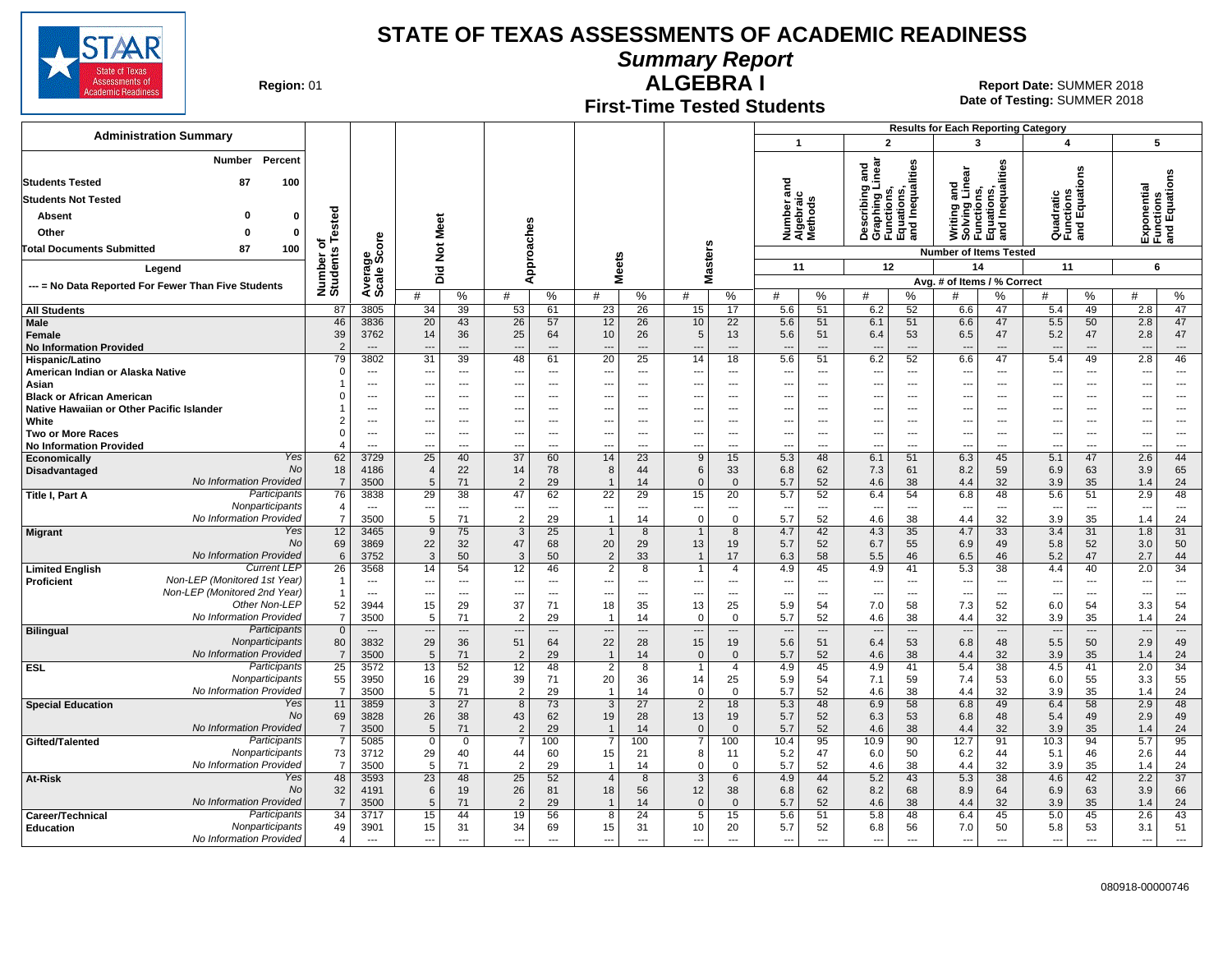

**Summary Report**

**Region: 01** 

# **ALGEBRA I**

**Date of Testing:**  SUMMER 2018 01 **Report Date:** SUMMER 2018

**Retested Students**

| <b>Administration Summary</b>                                                 |                      |                                  |                          |                          |                                 |                      |                                 |                               |                               |                              |                                    |                          |                                                                                   |                                | Results for Each Reporting Category*                                          |                                |                                       |                      |                                 |                                           |
|-------------------------------------------------------------------------------|----------------------|----------------------------------|--------------------------|--------------------------|---------------------------------|----------------------|---------------------------------|-------------------------------|-------------------------------|------------------------------|------------------------------------|--------------------------|-----------------------------------------------------------------------------------|--------------------------------|-------------------------------------------------------------------------------|--------------------------------|---------------------------------------|----------------------|---------------------------------|-------------------------------------------|
|                                                                               |                      |                                  |                          |                          |                                 |                      |                                 |                               |                               |                              | $\overline{1}$                     |                          | $\overline{2}$                                                                    |                                | $\mathbf{3}$                                                                  |                                | 4                                     |                      | 5                               |                                           |
| Percent<br>Number<br>1852<br><b>Students Tested</b><br>100                    |                      |                                  |                          |                          |                                 |                      |                                 |                               |                               |                              | ਠ                                  |                          | Describing and<br>Graphing Linear<br>Functions,<br>Equations,<br>and Inequalities |                                | Writing and<br>Solving Linear<br>Functions,<br>Equations,<br>and Inequalities |                                |                                       | es<br>o              |                                 | Exponential<br>Functions<br>and Equations |
| <b>Students Not Tested</b>                                                    |                      |                                  |                          |                          |                                 |                      |                                 |                               |                               |                              | Number and<br>Algebraic<br>Methods |                          |                                                                                   |                                |                                                                               |                                | Quadratic<br>Functions<br>and Equatic |                      |                                 |                                           |
| n                                                                             |                      |                                  |                          |                          |                                 |                      |                                 |                               |                               |                              |                                    |                          |                                                                                   |                                |                                                                               |                                |                                       |                      |                                 |                                           |
| $\mathbf{0}$<br><b>Absent</b>                                                 | ested                |                                  |                          |                          |                                 |                      |                                 |                               |                               |                              |                                    |                          |                                                                                   |                                |                                                                               |                                |                                       |                      |                                 |                                           |
| $\mathbf{0}$<br>Other                                                         |                      |                                  |                          |                          | oaches                          |                      |                                 |                               |                               |                              |                                    |                          |                                                                                   |                                |                                                                               |                                |                                       |                      |                                 |                                           |
| <b>Total Documents Submitted</b><br>100<br>1857                               | ৳                    |                                  | Not Meet                 |                          |                                 |                      |                                 |                               | <b>Masters</b>                |                              |                                    |                          |                                                                                   |                                | <b>Number of Items Tested</b>                                                 |                                |                                       |                      |                                 |                                           |
| Legend                                                                        |                      |                                  | Did                      |                          |                                 | ă                    | <b>Meets</b>                    |                               |                               |                              | 11                                 |                          | 12                                                                                |                                | 14                                                                            |                                | 11                                    |                      | 6                               |                                           |
| --- = No Data Reported For Fewer Than Five Students                           | Number o<br>Students | Average<br>Scale Score           |                          |                          | ⋖                               |                      |                                 |                               |                               |                              |                                    |                          |                                                                                   |                                | Avg. # of Items / % Correct                                                   |                                |                                       |                      |                                 |                                           |
|                                                                               |                      |                                  | #                        | %                        | #                               | $\%$                 | #                               | $\%$                          | #                             | %                            | #                                  | %                        | #                                                                                 | %                              | #                                                                             | %                              | #                                     | %                    | #                               | %                                         |
| <b>All Students</b>                                                           | 1852                 | 3528                             | 978                      | 53                       | 874                             | 47                   | 125                             | $\overline{7}$                | 10                            | $\mathbf{1}$                 | 4.5                                | 41                       | 5.1                                                                               | 43                             | 4.9                                                                           | 35                             | 4.1                                   | 38                   | 2.0                             | 34                                        |
| <b>Male</b><br>Female                                                         | 1234<br>618          | 3496<br>3592                     | 720<br>258               | 58<br>42                 | 514<br>360                      | 42<br>58             | 79<br>46                        | 6<br>$\overline{7}$           | 5<br>5                        | $\mathbf{0}$<br>$\mathbf{1}$ | 4.3<br>5.1                         | 39<br>46                 | 4.9<br>5.5                                                                        | 41<br>46                       | 4.7<br>5.2                                                                    | 34<br>37                       | 4.0<br>4.4                            | 37<br>40             | 2.0<br>2.1                      | 33<br>36                                  |
| <b>No Information Provided</b>                                                |                      | $\sim$                           |                          | ---                      |                                 | $\overline{a}$       |                                 | ---                           |                               | ---                          |                                    | $\sim$                   | $\overline{a}$                                                                    | $\overline{\phantom{a}}$       |                                                                               | $\overline{\phantom{a}}$       |                                       | $\overline{a}$       |                                 | $\overline{a}$                            |
| Hispanic/Latino                                                               | 1796                 | 3529                             | 950                      | 53                       | 846                             | 47                   | 121                             | $\overline{7}$                | 10                            | $\overline{1}$               | 4.5                                | 41                       | 5.1                                                                               | 43                             | 4.9                                                                           | 35                             | 4.1                                   | 38                   | 2.0                             | $\overline{34}$                           |
| American Indian or Alaska Native                                              |                      | $\overline{\phantom{a}}$         | ---                      | $\overline{a}$           | ---                             | ---                  | $\overline{\phantom{a}}$        | ---                           | ---                           | ---                          | $\overline{\phantom{a}}$           | $\overline{\phantom{a}}$ | $\overline{\phantom{a}}$                                                          | $\overline{\phantom{a}}$       | $\overline{\phantom{a}}$                                                      | $\overline{\phantom{a}}$       | $\ddotsc$                             | $\overline{a}$       | $\overline{\phantom{a}}$        | $\overline{a}$                            |
| Asian                                                                         | 3                    | $---$                            | $\overline{a}$           | $---$                    | $\overline{a}$                  | $---$                | $\sim$                          | $\sim$                        | $\overline{a}$                | $---$                        | $---$                              | $---$                    | $\sim$                                                                            | $\sim$                         | $\sim$                                                                        | $\sim$                         | $\sim$                                | $---$                | $\sim$                          | $---$                                     |
| <b>Black or African American</b><br>Native Hawaiian or Other Pacific Islander | 20                   | 3549<br>$\overline{\phantom{a}}$ | 8<br>---                 | 40<br>---                | 12<br>--                        | 60<br>---            | 3                               | 15<br>---                     | $\Omega$<br>---               | $\mathbf 0$                  | 3.7<br>---                         | 33<br>---                | 5.4<br>---                                                                        | 45<br>---                      | 5.6                                                                           | 40<br>---                      | 4.5<br>---                            | 41<br>---            | 2.2<br>$\overline{\phantom{a}}$ | 37<br>---                                 |
| White                                                                         | 29                   | 3510                             | 14                       | 48                       | 15                              | 52                   | $\overline{1}$                  | 3                             | $\Omega$                      | $\mathbf 0$                  | 4.9                                | 45                       | 5.0                                                                               | 42                             | 4.1                                                                           | 29                             | 4.0                                   | 36                   | 2.2                             | 36                                        |
| <b>Two or More Races</b>                                                      | 2                    | $\overline{\phantom{a}}$         | ---                      | ---                      | ---                             | ---                  | ---                             | ---                           | ---                           | ---                          | ---                                | $\overline{\phantom{a}}$ | $\overline{\phantom{a}}$                                                          | $\overline{\phantom{a}}$       | $\ddotsc$                                                                     | $\overline{\phantom{a}}$       | $\overline{\phantom{a}}$              | $\overline{a}$       | $\sim$                          | $\hspace{0.05cm} \ldots$                  |
| <b>No Information Provided</b>                                                | $\Omega$             |                                  | ---                      | ---                      | --                              |                      |                                 |                               | -−-                           |                              | ---                                |                          | ---                                                                               |                                |                                                                               | $\overline{a}$                 | ---                                   | ---                  | $\sim$                          | ---                                       |
| Yes<br>Economically                                                           | 1647                 | 3529                             | 874                      | 53                       | 773                             | 47                   | 115                             | $\overline{7}$                | 10                            | $\mathbf{1}$                 | 4.6                                | 42                       | 5.1                                                                               | 43                             | 4.9                                                                           | 35                             | 4.1                                   | 38                   | 2.1                             | 34                                        |
| No<br>Disadvantaged<br>No Information Provided                                | 205                  | 3515<br>$---$                    | 104<br>---               | 51<br>$\overline{a}$     | 101<br>$\overline{a}$           | 49<br>$\overline{a}$ | 10<br>---                       | 5<br>---                      | $\mathbf 0$<br>$\overline{a}$ | $\mathbf 0$<br>---           | 4.3<br>$\overline{a}$              | 39<br>$\overline{a}$     | 5.2<br>$\overline{\phantom{a}}$                                                   | 43<br>$---$                    | 4.9                                                                           | 35<br>$\overline{\phantom{a}}$ | 4.1<br>$\overline{\phantom{a}}$       | 37<br>$\overline{a}$ | 1.9<br>$\overline{\phantom{a}}$ | 32<br>$\overline{\phantom{a}}$            |
| Participants<br><b>Title I, Part A</b>                                        | 1789                 | 3532                             | 934                      | 52                       | 855                             | 48                   | 121                             |                               | 9                             |                              | 4.5                                | 41                       | 5.2                                                                               | 43                             | 4.9                                                                           | 35                             | 4.2                                   | 38                   | 2.0                             | 34                                        |
| Nonparticipants                                                               | 63                   | 3409                             | 44                       | 70                       | 19                              | 30                   | $\overline{4}$                  | 6                             |                               | $\overline{2}$               | 4.4                                | 40                       | 4.3                                                                               | 36                             | 3.9                                                                           | 28                             | 3.3                                   | 30                   | 2.0                             | 33                                        |
| No Information Provided                                                       | $\Omega$             | $---$                            | ---                      | $\overline{a}$           | --                              | $\overline{a}$       | ---                             | ---                           | ---                           | ---                          | $\overline{a}$                     | $\overline{a}$           | $\overline{\phantom{a}}$                                                          | $\overline{\phantom{a}}$       | $\sim$                                                                        | $\sim$                         | $\sim$                                | $\overline{a}$       | $\sim$                          | $\hspace{0.05cm} \ldots$                  |
| Yes<br><b>Migrant</b><br>No                                                   | 93                   | 3469                             | 58                       | 62                       | 35                              | 38                   |                                 | 8                             | 9                             | $\mathbf{1}$                 | 4.3                                | 39                       | 4.7                                                                               | 39                             | 4.7                                                                           | 33                             | 3.8                                   | 35                   | 1.9                             | 31                                        |
| No Information Provided                                                       | 1759<br>$\Omega$     | 3531                             | 920                      | 52<br>---                | 839<br>$\overline{a}$           | 48                   | 118<br>$\overline{\phantom{a}}$ | $\overline{7}$<br>---         | ---                           | $\mathbf{1}$                 | 4.5                                | 41                       | 5.2<br>$\overline{\phantom{a}}$                                                   | 43                             | 4.9                                                                           | 35<br>$\overline{a}$           | 4.2                                   | 38<br>$\overline{a}$ | 2.0                             | 34<br>$---$                               |
| <b>Current LEP</b><br><b>Limited English</b>                                  | 826                  | 3508                             | 458                      | 55                       | 368                             | 45                   | 44                              | 5                             | 2                             | $\mathbf 0$                  | 4.4                                | 40                       | 5.0                                                                               | 42                             | 4.8                                                                           | 34                             | 4.0                                   | 37                   | 2.0                             | 34                                        |
| Non-LEP (Monitored 1st Year)<br>Proficient                                    | 45                   | 3587                             | 20                       | 44                       | 25                              | 56                   | $\overline{4}$                  | 9                             | $\Omega$                      | $\Omega$                     | 5.2                                | 47                       | 5.3                                                                               | 44                             | 5.3                                                                           | 38                             | 4.3                                   | 39                   | 2.2                             | 36                                        |
| Non-LEP (Monitored 2nd Year)                                                  | 23                   | 3596                             | 11                       | 48                       | 12                              | 52                   | 3                               | 13                            |                               | 4                            | 5.0                                | 45                       | 5.5                                                                               | 46                             | 5.3                                                                           | 38                             | 4.7                                   | 42                   | 2.1                             | 36                                        |
| Other Non-LEP<br>No Information Provided                                      | 957                  | 3540                             | 488                      | 51                       | 469                             | 49                   | 74                              | 8                             | 7                             | $\mathbf{1}$                 | 4.6                                | 42                       | 5.2                                                                               | 43                             | 5.0                                                                           | 36                             | 4.2                                   | 38                   | 2.0                             | 34                                        |
| Participants<br><b>Bilingual</b>                                              | 5                    | 3461                             | 3                        | -−<br>60                 | --<br>$\overline{2}$            | $\sim$<br>40         | $\mathbf{0}$                    | <br>$\mathbf{0}$              | $\Omega$                      | $\mathbf{0}$                 | 3.6                                | ---<br>33                | $\overline{\phantom{a}}$<br>3.2                                                   | ---<br>27                      | 5.0                                                                           | $\overline{a}$<br>36           | 4.8                                   | $\overline{a}$<br>44 | 2.4                             | ---<br>40                                 |
| Nonparticipants                                                               | 1845                 | 3528                             | 973                      | 53                       | 872                             | 47                   | 125                             | $\overline{7}$                | 10                            | 1                            | 4.5                                | 41                       | 5.1                                                                               | 43                             | 4.9                                                                           | 35                             | 4.1                                   | 38                   | 2.0                             | 34                                        |
| No Information Provided                                                       | $\overline{2}$       | $\overline{a}$                   |                          | ---                      |                                 | $\overline{a}$       |                                 | ---                           |                               | ---                          |                                    | $\overline{a}$           | $\overline{\phantom{a}}$                                                          | $\overline{\phantom{a}}$       |                                                                               | $\overline{\phantom{a}}$       |                                       | $---$                |                                 | $\overline{\phantom{a}}$                  |
| Participants<br><b>ESL</b>                                                    | 791                  | 3513                             | 432                      | 55                       | 359                             | 45                   | 42                              | 5                             | $\overline{2}$                | $\mathbf 0$                  | 4.4                                | 40                       | 5.0                                                                               | 42                             | 4.8                                                                           | 34                             | 4.0                                   | $\overline{37}$      | 2.0                             | $\overline{34}$                           |
| Nonparticipants<br>No Information Provided                                    | 1060                 | 3539                             | 545                      | 51<br>$\overline{a}$     | 515                             | 49                   | 83                              | 8<br>$\overline{\phantom{a}}$ | -8                            | $\mathbf{1}$                 | 4.6                                | 42<br>$\overline{a}$     | 5.2                                                                               | 43                             | 5.0                                                                           | 36<br>$\overline{\phantom{a}}$ | 4.2                                   | 38<br>$\overline{a}$ | 2.0                             | 34<br>$\overline{a}$                      |
| Yes<br><b>Special Education</b>                                               | 429                  | $---$<br>3421                    | ---<br>296               | 69                       | $\overline{\phantom{a}}$<br>133 | $\overline{a}$<br>31 | ---<br>10                       | $\overline{2}$                | ---<br>$\Omega$               | ---<br>$\Omega$              | ---<br>3.9                         | 36                       | $\overline{\phantom{a}}$<br>4.6                                                   | $\overline{\phantom{a}}$<br>38 | $\overline{\phantom{a}}$<br>4.2                                               | 30                             | $\overline{\phantom{a}}$<br>3.5       | 32                   | $\overline{\phantom{a}}$<br>1.8 | $\overline{29}$                           |
| <b>No</b>                                                                     | 1423                 | 3560                             | 682                      | 48                       | 741                             | 52                   | 115                             | 8                             | 10                            | $\mathbf{1}$                 | 4.7                                | 43                       | 5.3                                                                               | 44                             | 5.1                                                                           | 36                             | 4.3                                   | 39                   | 2.1                             | 35                                        |
| No Information Provided                                                       | $\Omega$             |                                  | $\overline{\phantom{a}}$ | ---                      |                                 |                      | $\overline{\phantom{a}}$        | ---                           | ---                           |                              |                                    | $\overline{a}$           | $\overline{\phantom{a}}$                                                          |                                |                                                                               | $\overline{a}$                 |                                       | $\overline{a}$       |                                 | $\cdots$                                  |
| Participants<br>Gifted/Talented                                               | 19                   | 3602                             | 8                        | 42                       | 11                              | 58                   | $\overline{4}$                  | 21                            | 1                             | 5                            | 5.4                                | 49                       | 5.3                                                                               | 44                             | 5.6                                                                           | 40                             | 4.7                                   | 43                   | 2.4                             | 41                                        |
| Nonparticipants<br>No Information Provided                                    | 1833<br>$\Omega$     | 3527<br>$\overline{a}$           | 970                      | 53<br>---                | 863                             | 47<br>---            | 121                             | $\overline{7}$<br>---         | 9                             | $\mathbf{0}$                 | 4.5                                | 41<br>$\overline{a}$     | 5.1                                                                               | 43<br>$\overline{a}$           | 4.9                                                                           | 35<br>$\overline{a}$           | 4.1                                   | 38<br>$\overline{a}$ | 2.0<br>--                       | 34<br>$\overline{a}$                      |
| Yes<br><b>At-Risk</b>                                                         | 1578                 | 3512                             | 875                      | 55                       | 703                             | 45                   | 93                              | 6                             | 8                             |                              | 4.5                                | 41                       | 5.0                                                                               | 42                             | 4.8                                                                           | 34                             | 4.0                                   | $\overline{37}$      | 2.0                             | 33                                        |
| No                                                                            | 273                  | 3619                             | 102                      | 37                       | 171                             | 63                   | 32                              | 12                            | $\overline{2}$                | $\mathbf{1}$                 | 4.7                                | 43                       | 5.9                                                                               | 49                             | 5.4                                                                           | 39                             | 4.7                                   | 43                   | 2.3                             | 38                                        |
| No Information Provided                                                       |                      | $---$                            | $\overline{a}$           | $\overline{a}$           | $\overline{a}$                  | $---$                | $\overline{\phantom{a}}$        | $\overline{\phantom{a}}$      | $\overline{a}$                | $---$                        | $\overline{a}$                     | $\sim$                   | $\overline{\phantom{a}}$                                                          | $\overline{\phantom{a}}$       | $\overline{a}$                                                                | $---$                          | $---$                                 | $---$                | $\overline{\phantom{a}}$        | $---$                                     |
| Participants<br>Career/Technical                                              | 1119                 | 3536                             | 582                      | 52                       | 537                             | 48                   | 85                              | 8                             | 8                             |                              | 4.7                                | 43                       | 5.1                                                                               | 43                             | 4.9                                                                           | 35                             | 4.1                                   | 37                   | 2.1                             | 34                                        |
| Nonparticipants<br>Education<br>No Information Provided                       | 732                  | 3515                             | 395                      | 54                       | 337                             | 46                   | 40                              | $\,$ 5 $\,$                   | $\overline{2}$                | $\mathbf 0$                  | 4.3                                | 39                       | 5.1                                                                               | 42                             | 4.9                                                                           | 35                             | 4.2                                   | 38                   | 2.0                             | 33                                        |
|                                                                               | $\mathbf{1}$         | $---$                            | $\hspace{0.05cm} \ldots$ | $\overline{\phantom{a}}$ | $\hspace{0.05cm} \ldots$        | $---$                | $\overline{\phantom{a}}$        | $\overline{\phantom{a}}$      | ---                           | $\sim$                       | $---$                              | $\overline{a}$           | ---                                                                               | $\overline{a}$                 | $\overline{a}$                                                                | $\overline{\phantom{a}}$       | $\overline{\phantom{a}}$              | $\overline{a}$       | $\overline{\phantom{a}}$        | ---                                       |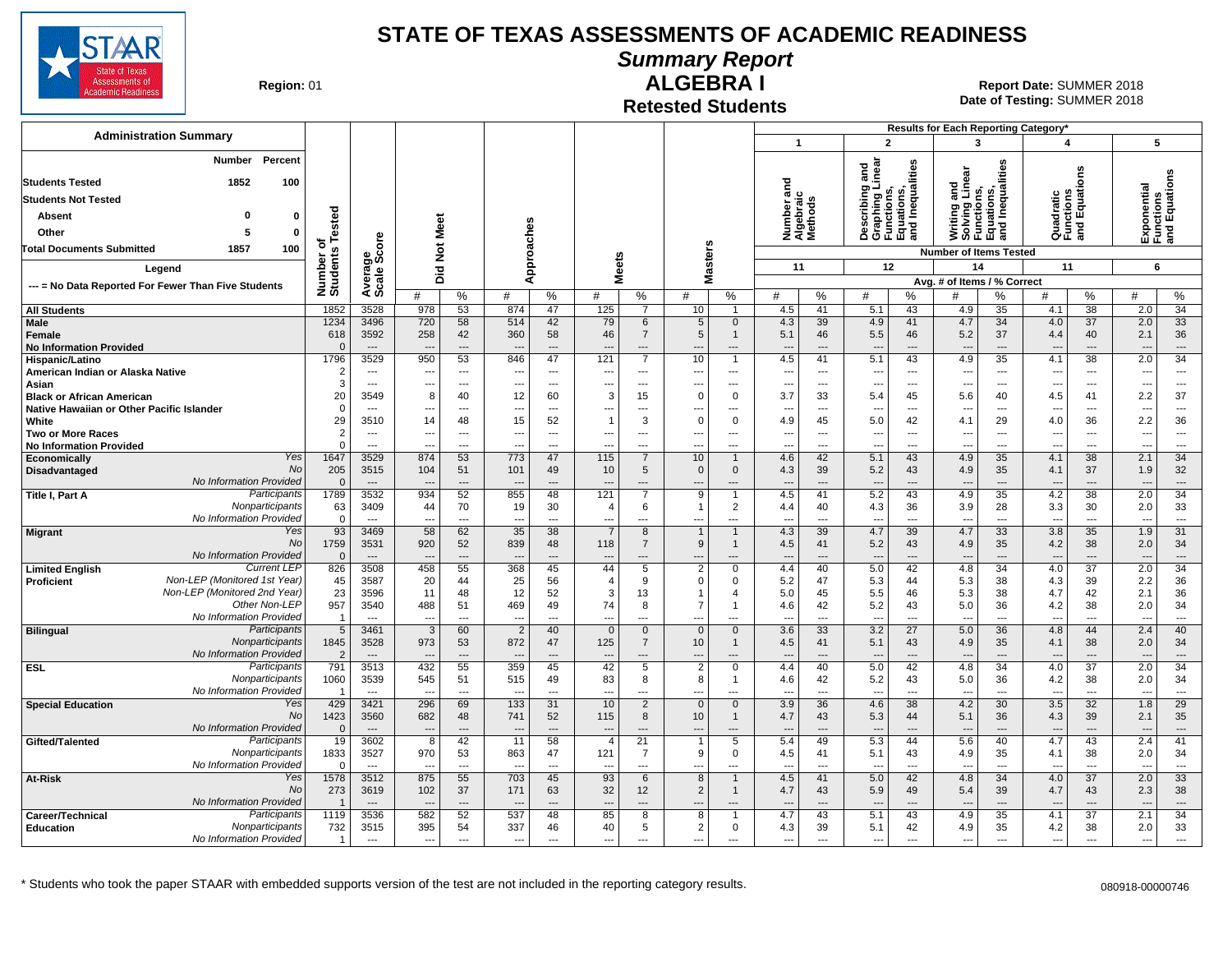

### **Summary Report**

**Region: 01** 

#### **All Students BIOLOGY**

**Date of Testing:**  SUMMER 2018 01 **Report Date:** SUMMER 2018

|                                                                            |                             |                                            |                                        |                   |                                        |                            |                                      |                                                              |                                                      |                                 |                         |                                      |                                            |                                      | Results for Each Reporting Category*                 |                 |                                    |                                      |                                        |                                                                                            |
|----------------------------------------------------------------------------|-----------------------------|--------------------------------------------|----------------------------------------|-------------------|----------------------------------------|----------------------------|--------------------------------------|--------------------------------------------------------------|------------------------------------------------------|---------------------------------|-------------------------|--------------------------------------|--------------------------------------------|--------------------------------------|------------------------------------------------------|-----------------|------------------------------------|--------------------------------------|----------------------------------------|--------------------------------------------------------------------------------------------|
| <b>Administration Summary</b>                                              |                             |                                            |                                        |                   |                                        |                            |                                      |                                                              |                                                      |                                 | $\mathbf{1}$            |                                      | $\overline{2}$                             |                                      | 3                                                    |                 | 4                                  |                                      |                                        | 5                                                                                          |
| <b>Number</b><br>Percent<br><b>Students Tested</b><br>2091<br>100          |                             |                                            |                                        |                   |                                        |                            |                                      |                                                              |                                                      |                                 | Structure<br>Function   |                                      |                                            |                                      | 콛                                                    |                 | and                                |                                      |                                        | Interdependence<br>within<br>Environmental<br>Systems<br>rithin<br>:nvironmental<br>ystems |
|                                                                            |                             |                                            |                                        |                   |                                        |                            |                                      |                                                              |                                                      |                                 |                         |                                      |                                            |                                      |                                                      |                 |                                    |                                      |                                        |                                                                                            |
| <b>Students Not Tested</b>                                                 |                             |                                            |                                        |                   |                                        |                            |                                      |                                                              |                                                      |                                 |                         |                                      | lechanisms<br>f Genetics                   |                                      | <b>Biological</b><br>Evolution and<br>Classification |                 | iiological<br>Irocesses<br>iystems |                                      |                                        |                                                                                            |
| <b>Absent</b><br>0<br>$\mathbf 0$                                          | Tested                      |                                            | Meet                                   |                   |                                        |                            |                                      |                                                              |                                                      |                                 |                         |                                      |                                            |                                      |                                                      |                 |                                    |                                      |                                        |                                                                                            |
| $\overline{7}$<br>Other<br>$\mathbf{0}$                                    | ৳                           |                                            |                                        |                   |                                        |                            |                                      |                                                              |                                                      |                                 | ិច<br>តូ                |                                      | 울ㅎ                                         |                                      |                                                      |                 | m rū vī                            |                                      |                                        |                                                                                            |
| 100<br>Total Documents Submitted<br>2098                                   |                             | ge<br>Score                                | $\frac{5}{2}$                          |                   |                                        |                            |                                      |                                                              | asters                                               |                                 |                         |                                      |                                            |                                      | <b>Number of Items Tested</b>                        |                 |                                    |                                      |                                        |                                                                                            |
| Legend                                                                     |                             |                                            | Did                                    |                   |                                        | Approaches                 |                                      | <b>Meets</b>                                                 |                                                      |                                 | 11                      |                                      | 11                                         |                                      | 10                                                   |                 | 11                                 |                                      |                                        | 11                                                                                         |
| --- = No Data Reported For Fewer Than Five Students                        | Number of<br>Students       | Average                                    | #                                      | %                 | #                                      | %                          | #                                    | %                                                            | ž<br>#                                               | %                               | #                       | %                                    | #                                          | %                                    | Avg. # of Items / % Correct<br>#                     | $\%$            | #                                  | %                                    | #                                      | %                                                                                          |
| <b>All Students</b>                                                        | 2091                        | 3465                                       | 1346                                   | 64                | 745                                    | 36                         | 39                                   | 2                                                            | $\mathbf{1}$                                         | $\mathbf 0$                     | 4.1                     | 38                                   | 4.1                                        | 38                                   | 3.6                                                  | 36              | 3.7                                | 33                                   | 3.5                                    | $\overline{32}$                                                                            |
| Male<br>Female<br><b>No Information Provided</b>                           | 1169<br>922<br>$\mathbf{0}$ | 3450<br>3484<br>$\overline{\phantom{a}}$   | 773<br>573<br>$\overline{\phantom{a}}$ | 66<br>62<br>$---$ | 396<br>349<br>$\overline{\phantom{a}}$ | 34<br>38<br>$\overline{a}$ | 19<br>20<br>$\overline{\phantom{a}}$ | $\overline{2}$<br>$\overline{2}$<br>$\overline{\phantom{a}}$ | $\mathbf{1}$<br>$\Omega$<br>---                      | $\Omega$<br>$\mathbf 0$<br>---  | 4.0<br>4.3<br>---       | 37<br>39<br>$\overline{\phantom{a}}$ | 4.0<br>4.3<br>$\overline{\phantom{a}}$     | 36<br>39<br>$\overline{\phantom{a}}$ | 3.6<br>3.6<br>$\overline{a}$                         | 36<br>36<br>--- | 3.6<br>3.7<br>---                  | 33<br>34<br>$\overline{\phantom{a}}$ | 3.5<br>3.5<br>$\overline{\phantom{a}}$ | 32<br>32<br>$\cdots$                                                                       |
| Hispanic/Latino                                                            | 2051                        | 3464                                       | 1323                                   | 65                | 728                                    | 35                         | $\overline{37}$                      | $\overline{2}$                                               | $\overline{1}$                                       | $\mathbf 0$                     | 4.1                     | 38                                   | 4.1                                        | 38                                   | 3.6                                                  | 36              | 3.7                                | 33                                   | 3.5                                    | $\overline{32}$                                                                            |
| American Indian or Alaska Native<br>Asian                                  | -1<br>3                     | $---$<br>$---$                             | ---<br>---                             | $-$<br>$-$        | $\overline{\phantom{a}}$<br>$---$      | $---$<br>$---$             | $---$<br>$---$                       | ---<br>---                                                   | ---<br>---                                           | ---<br>$---$                    | $\overline{a}$<br>$---$ | $---$<br>$---$                       | $\sim$<br>$\overline{\phantom{a}}$         | $\sim$<br>$\sim$                     | $\sim$<br>---                                        | $---$<br>$---$  | ---<br>---                         | $\sim$<br>$---$                      | $\sim$<br>$\overline{\phantom{a}}$     | $\overline{a}$<br>$---$                                                                    |
| <b>Black or African American</b>                                           | $\overline{7}$              | 3382                                       | $\overline{4}$                         | 57                | 3                                      | 43                         | $\Omega$                             | $\Omega$                                                     | $\Omega$                                             | 0                               | 4.6                     | 42                                   | 3.3                                        | 30                                   | 4.1                                                  | 41              | 3.0                                | 27                                   | 2.3                                    | 21                                                                                         |
| Native Hawaiian or Other Pacific Islander                                  | -1                          | $---$                                      |                                        | $\overline{a}$    |                                        | $---$                      | ---                                  | ---                                                          | --                                                   | $---$                           |                         | $---$                                | $\overline{\phantom{a}}$                   | ---                                  | $\overline{\phantom{a}}$                             | ---             |                                    | $\overline{a}$                       | $\overline{\phantom{a}}$               | $---$                                                                                      |
| White                                                                      | 24                          | 3541                                       | 13                                     | 54                | 11                                     | 46                         | $\overline{1}$                       | $\overline{4}$                                               | $\mathbf 0$                                          | $\Omega$                        | 4.3                     | 39                                   | 4.5                                        | 41                                   | 4.6                                                  | 46              | 3.7                                | 34                                   | 4.0                                    | 36                                                                                         |
| <b>Two or More Races</b><br><b>No Information Provided</b>                 | -1<br>3                     | $\overline{\phantom{a}}$<br>$\overline{a}$ | …                                      | $\sim$<br>---     |                                        | $\ldots$<br>$\overline{a}$ | ---<br>$\overline{a}$                | ---<br>---                                                   | $\overline{\phantom{a}}$<br>$\overline{\phantom{a}}$ | $\overline{\phantom{a}}$<br>--- | ---<br>---              | $\hspace{0.05cm} \ldots$<br>---      | $\hspace{0.05cm} \cdots$<br>$\overline{a}$ | ---<br>---                           | $\overline{\phantom{a}}$<br>$\overline{\phantom{a}}$ | ---<br>---      | ---                                | $\scriptstyle\cdots$<br>---          | ---<br>---                             | $\cdots$<br>$\overline{\phantom{a}}$                                                       |
| Yes<br>Economically                                                        | 1916                        | 3461                                       | 1250                                   | 65                | 666                                    | 35                         | 34                                   | 2                                                            | $\overline{1}$                                       | $\mathbf{0}$                    | 4.1                     | $\overline{37}$                      | 4.1                                        | $\overline{37}$                      | 3.6                                                  | 36              | 3.6                                | 33                                   | 3.5                                    | 31                                                                                         |
| No<br>Disadvantaged                                                        | 170                         | 3509                                       | 93                                     | 55                | 77                                     | 45                         | 5                                    | 3                                                            | $\Omega$                                             | $\Omega$                        | 4.3                     | 39                                   | 4.4                                        | 40                                   | 3.8                                                  | 38              | 3.8                                | 35                                   | 3.7                                    | 34                                                                                         |
| No Information Provided<br>Participants<br><b>Title I, Part A</b>          | 5<br>1973                   | 3556<br>3466                               | 3<br>1270                              | 60<br>64          | $\overline{2}$<br>703                  | 40<br>36                   | $\Omega$<br>36                       | $\mathbf{0}$<br>$\overline{2}$                               | $\mathbf{0}$<br>$\mathbf 1$                          | $\Omega$<br>0                   | 3.2<br>4.1              | 29<br>38                             | 3.8<br>4.2                                 | 35<br>38                             | 5.6<br>3.6                                           | 56<br>36        | 3.8<br>3.7                         | 35<br>33                             | 4.8<br>3.5                             | 44<br>32                                                                                   |
| Nonparticipants                                                            | 113                         | 3442                                       | 73                                     | 65                | 40                                     | 35                         | 3                                    | 3                                                            | $\Omega$                                             | $\Omega$                        | 3.9                     | 35                                   | 3.8                                        | 34                                   | 3.6                                                  | 36              | 3.6                                | 33                                   | 3.7                                    | 34                                                                                         |
| No Information Provided                                                    | 5                           | 3556                                       | $\overline{3}$                         | 60                | $\overline{2}$                         | 40                         | $\Omega$                             | $\mathbf 0$                                                  | $\Omega$                                             | $\Omega$                        | 3.2                     | 29                                   | 3.8                                        | 35                                   | 5.6                                                  | 56              | 3.8                                | 35                                   | 4.8                                    | 44                                                                                         |
| Yes<br><b>Migrant</b><br>No                                                | 85<br>1999                  | 3430<br>3467                               | 59<br>1284                             | 69<br>64          | 26<br>715                              | 31<br>36                   | $\overline{1}$<br>38                 | $\overline{1}$<br>$\overline{2}$                             | $\mathbf 0$                                          | $\mathbf{0}$<br>$\mathbf 0$     | 4.4<br>4.1              | 40<br>38                             | 3.9<br>4.2                                 | 35<br>38                             | 3.4<br>3.6                                           | 34<br>36        | 3.4<br>3.7                         | 31<br>33                             | 3.2<br>3.5                             | 29<br>32                                                                                   |
| No Information Provided                                                    | $\overline{7}$              | 3494                                       | 3                                      | 43                |                                        | 57                         | $\Omega$                             | $\Omega$                                                     | $\Omega$                                             | $\Omega$                        | 3.3                     | 30                                   | 3.4                                        | 31                                   | 4.7                                                  | 47              | 3.6                                | 32                                   | 4.9                                    | 44                                                                                         |
| <b>Current LEP</b><br><b>Limited English</b>                               | 1199                        | 3448                                       | 809                                    | 67                | 390                                    | 33                         | 15                                   |                                                              | $\mathbf 0$                                          | 0                               | 4.1                     | 37                                   | 4.1                                        | 37                                   | 3.5                                                  | 35              | 3.6                                | 33                                   | 3.3                                    | 30                                                                                         |
| Non-LEP (Monitored 1st Year)<br>Proficient<br>Non-LEP (Monitored 2nd Year) | 43<br>20                    | 3516                                       | 24<br>9                                | 56                | 19<br>11                               | 44                         | $\mathbf{1}$<br>$\mathbf{1}$         | 2                                                            | $\Omega$<br>$\Omega$                                 | $\Omega$<br>$\mathbf 0$         | 4.5                     | 41                                   | 4.6                                        | 41                                   | 3.7                                                  | 37<br>44        | 4.2                                | 38                                   | 3.4                                    | 31                                                                                         |
| Other Non-LEP                                                              | 823                         | 3593<br>3485                               | 500                                    | 45<br>61          | 323                                    | 55<br>39                   | 22                                   | 5<br>3                                                       |                                                      | $\Omega$                        | 4.1<br>4.2              | 37<br>38                             | 4.6<br>4.2                                 | 41<br>38                             | 4.4<br>3.7                                           | 37              | 4.6<br>3.7                         | 41<br>34                             | 4.8<br>3.7                             | 43<br>34                                                                                   |
| No Information Provided                                                    | 6                           | 3523                                       | $\overline{\mathbf{A}}$                | 67                | $\overline{2}$                         | 33                         | $\Omega$                             | $\Omega$                                                     | $\Omega$                                             | 0                               | 3.2                     | 29                                   | 3.7                                        | 33                                   | 5.5                                                  | 55              | 3.7                                | 33                                   | 4.3                                    | 39                                                                                         |
| Participants<br><b>Bilingual</b>                                           | 6                           | 3490                                       | $\overline{4}$                         | 67                | $\overline{2}$                         | 33                         | $\mathbf 0$                          | $\mathbf 0$                                                  | $\mathbf 0$                                          | $\mathbf 0$                     | 3.8                     | 35                                   | 4.5                                        | 41                                   | 4.0                                                  | 40              | 3.7                                | 33                                   | 3.5                                    | 32                                                                                         |
| Nonparticipants<br>No Information Provided                                 | 2079<br>6                   | 3465<br>3523                               | 1338<br>$\overline{4}$                 | 64<br>67          | 741<br>$\overline{2}$                  | 36<br>33                   | 39<br>$\mathbf{0}$                   | $\overline{c}$<br>$\mathbf{0}$                               | $\mathbf{1}$<br>$\Omega$                             | $\Omega$<br>$\mathbf{0}$        | 4.1<br>3.2              | 38<br>29                             | 4.1<br>3.7                                 | 38<br>33                             | 3.6<br>5.5                                           | 36<br>55        | 3.7<br>3.7                         | 33<br>33                             | 3.5<br>4.3                             | 32<br>39                                                                                   |
| Participants<br><b>ESL</b>                                                 | 1167                        | 3446                                       | 790                                    | 68                | 377                                    | 32                         | 15                                   | -1                                                           | $\mathbf 0$                                          | $\Omega$                        | 4.0                     | 37                                   | 4.1                                        | 37                                   | 3.5                                                  | 35              | 3.6                                | 33                                   | 3.3                                    | 30                                                                                         |
| Nonparticipants                                                            | 918                         | 3489                                       | 552                                    | 60                | 366                                    | 40                         | 24                                   | 3                                                            | -1                                                   | $\mathbf{0}$                    | 4.2                     | 39                                   | 4.2                                        | 38                                   | 3.7                                                  | 37              | 3.8                                | 34                                   | 3.7                                    | 34                                                                                         |
| No Information Provided                                                    | 6                           | 3523                                       | $\overline{4}$                         | 67                | $\overline{2}$                         | 33                         | $\mathbf 0$                          | $\mathbf 0$                                                  | $\Omega$                                             | $\Omega$                        | 3.2                     | 29                                   | 3.7                                        | 33                                   | 5.5                                                  | 55              | 3.7                                | 33                                   | 4.3                                    | 39                                                                                         |
| Yes<br><b>Special Education</b><br>No                                      | 487<br>1599                 | 3402<br>3484                               | 360<br>983                             | 74<br>61          | 127<br>616                             | 26<br>39                   | $\overline{4}$<br>35                 | $\mathbf 1$<br>$\overline{2}$                                | $\mathbf 0$<br>$\mathbf{1}$                          | $\mathbf{0}$<br>$\mathbf{0}$    | 3.8<br>4.2              | 34<br>39                             | 3.8<br>4.3                                 | 35<br>39                             | 3.3<br>3.7                                           | 33<br>37        | 3.4<br>3.7                         | 31<br>34                             | 3.2<br>3.6                             | $\overline{29}$<br>32                                                                      |
| No Information Provided                                                    | $\sqrt{5}$                  | 3556                                       | 3                                      | 60                | $\overline{2}$                         | 40                         | $\mathbf 0$                          | $\mathbf 0$                                                  | $\Omega$                                             | $\Omega$                        | 3.2                     | 29                                   | 3.8                                        | 35                                   | 5.6                                                  | 56              | 3.8                                | 35                                   | 4.8                                    | 44                                                                                         |
| Participants<br>Gifted/Talented                                            | 8                           | 3605                                       | $\overline{4}$                         | 50                | $\overline{4}$                         | 50                         | $\overline{1}$                       | 13                                                           | $\mathbf 0$                                          | 0                               | 5.9                     | 53                                   | 4.3                                        | 39                                   | 4.1                                                  | 41              | 5.6                                | 51                                   | 3.7                                    | 34                                                                                         |
| Nonparticipants<br>No Information Provided                                 | 2078                        | 3465                                       | 1339                                   | 64                | 739                                    | 36                         | 38                                   | 2                                                            |                                                      | 0                               | 4.1                     | 38                                   | 4.1                                        | 38                                   | 3.6                                                  | 36              | 3.7                                | 33                                   | 3.5                                    | 32                                                                                         |
| Yes<br>At-Risk                                                             | 5<br>1890                   | 3556<br>3460                               | -3<br>1228                             | 60<br>65          | $\overline{2}$<br>662                  | 40<br>35                   | $\mathbf 0$<br>$\overline{29}$       | 0<br>$\overline{2}$                                          | $\Omega$                                             | $\Omega$<br>$\mathbf{0}$        | 3.2<br>4.1              | 29<br>37                             | 3.8<br>4.1                                 | 35<br>$\overline{38}$                | 5.6<br>3.6                                           | 56<br>36        | 3.8<br>3.6                         | 35<br>$\overline{33}$                | 4.8<br>3.4                             | 44<br>$\overline{31}$                                                                      |
| No                                                                         | 195                         | 3511                                       | 114                                    | 58                | 81                                     | 42                         | 10                                   | 5                                                            | $\mathbf{0}$                                         | $\mathbf 0$                     | 4.5                     | 41                                   | 4.2                                        | 38                                   | 3.9                                                  | 39              | 3.8                                | 35                                   | 3.8                                    | 35                                                                                         |
| No Information Provided                                                    | 6                           | 3523                                       | $\overline{\mathbf{A}}$                | 67                | $\overline{2}$                         | 33                         | $\mathbf 0$                          | $\mathbf{0}$                                                 | $\mathbf{0}$                                         | $\Omega$                        | 3.2                     | 29                                   | 3.7                                        | 33                                   | 5.5                                                  | 55              | 3.7                                | 33                                   | 4.3                                    | 39                                                                                         |
| Participants<br>Career/Technical                                           | 1374                        | 3473                                       | 862                                    | 63                | 512                                    | 37                         | 27                                   | 2                                                            | $\mathbf 1$                                          | 0                               | 4.2                     | 38                                   | 4.2                                        | 38                                   | 3.6                                                  | 36              | 3.7                                | 33                                   | 3.5                                    | 32                                                                                         |
| Nonparticipants<br><b>Education</b><br>No Information Provided             | 711<br>6                    | 3450<br>3523                               | 480<br>$\overline{4}$                  | 68<br>67          | 231<br>2                               | 32<br>33                   | 12<br>$\Omega$                       | 2<br>$\Omega$                                                | $\Omega$<br>$\Omega$                                 | $\Omega$<br>$\Omega$            | 4.0<br>3.2              | 36<br>29                             | 4.1<br>3.7                                 | 37<br>33                             | 3.5<br>5.5                                           | 35<br>55        | 3.6<br>3.7                         | 33<br>33                             | 3.4<br>4.3                             | 31<br>39                                                                                   |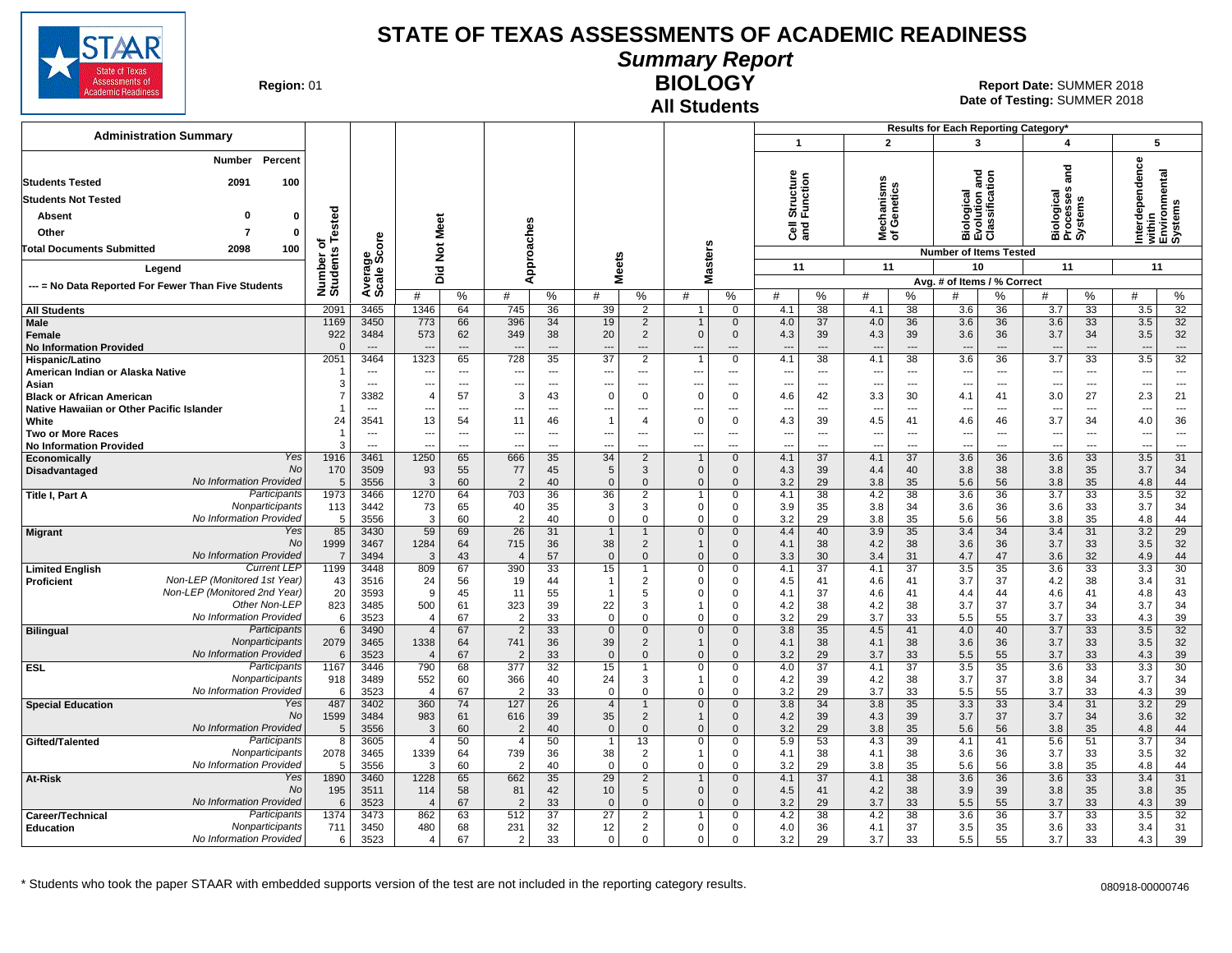

**Summary Report**

**Region: 01** 

### **First-Time Tested Students**

**BIOLOGY** 01 **Report Date:** SUMMER 2018 **Date of Testing:**  SUMMER 2018

|                                                                         |                       |                                            |                      |                          |                      |                          |                               |                                                      |                                                      |                              |                          |                          |                                 |                | <b>Results for Each Reporting Category</b>    |                                |                                                      |                          |              |                                                      |
|-------------------------------------------------------------------------|-----------------------|--------------------------------------------|----------------------|--------------------------|----------------------|--------------------------|-------------------------------|------------------------------------------------------|------------------------------------------------------|------------------------------|--------------------------|--------------------------|---------------------------------|----------------|-----------------------------------------------|--------------------------------|------------------------------------------------------|--------------------------|--------------|------------------------------------------------------|
| <b>Administration Summary</b>                                           |                       |                                            |                      |                          |                      |                          |                               |                                                      |                                                      |                              | $\mathbf{1}$             |                          | $\overline{2}$                  |                | 3                                             |                                | 4                                                    |                          | 5            |                                                      |
| Percent<br>Number                                                       |                       |                                            |                      |                          |                      |                          |                               |                                                      |                                                      |                              |                          |                          |                                 |                |                                               |                                |                                                      |                          |              |                                                      |
|                                                                         |                       |                                            |                      |                          |                      |                          |                               |                                                      |                                                      |                              |                          |                          |                                 |                | gue                                           |                                | and                                                  |                          | erdependence | within<br>Environmental<br>Systems                   |
| <b>Students Tested</b><br>69<br>99                                      |                       |                                            |                      |                          |                      |                          |                               |                                                      |                                                      |                              | Structure<br>Function    |                          | lechanisms<br>f Genetics        |                | Biological<br>Evolution and<br>Classification |                                |                                                      |                          |              |                                                      |
| <b>Students Not Tested</b>                                              |                       |                                            |                      |                          |                      |                          |                               |                                                      |                                                      |                              |                          |                          |                                 |                |                                               |                                | Biological<br>Processes<br>Systems                   |                          |              |                                                      |
| Absent<br>$\mathbf{0}$                                                  |                       |                                            |                      |                          |                      |                          |                               |                                                      |                                                      |                              |                          |                          |                                 |                |                                               |                                |                                                      |                          |              |                                                      |
| Other<br>1                                                              | Tested                |                                            | Meet                 |                          |                      |                          |                               |                                                      |                                                      |                              | ලි දි                    |                          | ౾ౕ                              |                |                                               |                                |                                                      |                          |              |                                                      |
| <b>Total Documents Submitted</b><br>70<br>100                           | ъ                     | Average<br>Scale Score                     | $\breve{\mathbf{z}}$ |                          | Approaches           |                          |                               |                                                      | Masters                                              |                              |                          |                          |                                 |                | <b>Number of Items Tested</b>                 |                                |                                                      |                          |              |                                                      |
| Legend                                                                  | Number of<br>Students |                                            |                      |                          |                      |                          | <b>Meets</b>                  |                                                      |                                                      |                              | 11                       |                          | 11                              |                | 10                                            |                                | 11                                                   |                          | 11           |                                                      |
| --- = No Data Reported For Fewer Than Five Students                     |                       |                                            | Did                  |                          |                      |                          |                               |                                                      |                                                      |                              |                          |                          |                                 |                | Avg. # of Items / % Correct                   |                                |                                                      |                          |              |                                                      |
|                                                                         |                       |                                            | #                    | %                        | #                    | %                        | #                             | %                                                    | #                                                    | %                            | #                        | %                        | #                               | ℅              | #                                             | %                              | #                                                    | %                        | #            | %                                                    |
| <b>All Students</b>                                                     | 69                    | 3663                                       | 29                   | 42                       | 40                   | 58                       | 14                            | 20                                                   | $\mathbf{1}$                                         | $\overline{1}$               | 5.0                      | 45                       | 4.9                             | 45             | 4.7                                           | 47                             | 4.4                                                  | 40                       | 5.0          | 46                                                   |
| Male                                                                    | 32                    | 3733                                       | 12                   | 38                       | 20                   | 63                       | 8                             | 25                                                   | $\overline{1}$                                       | 3                            | 5.1                      | 46                       | 5.3                             | 49             | 5.1                                           | 51                             | 4.9                                                  | 45                       | 5.4          | 49                                                   |
| Female<br><b>No Information Provided</b>                                | 37<br>$\Omega$        | 3603<br>$---$                              | 17<br>---            | 46<br>$---$              | 20<br>$---$          | 54<br>$---$              | 6<br>$\overline{\phantom{a}}$ | 16<br>$---$                                          | $\mathbf{0}$<br>$\overline{\phantom{a}}$             | $\Omega$<br>$---$            | 4.9<br>$---$             | 44<br>$---$              | 4.6<br>$\overline{\phantom{a}}$ | 42<br>$---$    | 4.5<br>$\overline{a}$                         | 45<br>$\overline{\phantom{a}}$ | 4.1<br>$\overline{\phantom{a}}$                      | 37<br>$---$              | 4.7<br>$---$ | 43<br>$\cdots$                                       |
| Hispanic/Latino                                                         | 61                    | 3673                                       | 25                   | 41                       | 36                   | 59                       | 13                            | 21                                                   |                                                      | $\overline{2}$               | 5.0                      | 45                       | 5.0                             | 45             | 4.7                                           | 47                             | 4.5                                                  | 41                       | 5.1          | 46                                                   |
| American Indian or Alaska Native                                        | $\Omega$              | $---$                                      | ---                  | $-$                      | ---                  | $---$                    | $\ddotsc$                     | $\overline{\phantom{a}}$                             | $\sim$                                               | $---$                        | $\overline{\phantom{a}}$ | $---$                    | $\ddotsc$                       | $---$          | ---                                           | ---                            | ---                                                  | $---$                    | ---          | ---                                                  |
| Asian                                                                   | $\Omega$              | $---$                                      | ---                  | $-$                      |                      | $---$                    | $\sim$                        | $- - -$                                              | $\overline{\phantom{a}}$                             | $\overline{a}$               | $---$                    | $---$                    | $\sim$                          | $---$          | $\overline{a}$                                | $\sim$                         | ---                                                  | $---$                    | ---          | $\overline{\phantom{a}}$                             |
| <b>Black or African American</b>                                        |                       | $---$                                      | ---                  | $-$                      | $---$                | $---$                    | ---                           | $- - -$                                              | ---                                                  | $---$                        | ---                      | $---$                    | $\ddotsc$                       | $---$          | ---                                           | ---                            | ---                                                  | $---$                    | ---          | $---$                                                |
| Native Hawaiian or Other Pacific Islander<br>White                      | $\overline{2}$        | $\overline{\phantom{a}}$<br>$\overline{a}$ | ---<br>---           | ---<br>$\sim$            |                      | ---<br>$---$             | ---<br>---                    | $\overline{\phantom{a}}$<br>$\overline{\phantom{a}}$ | $\overline{\phantom{a}}$<br>$\overline{\phantom{a}}$ | ---<br>$---$                 | ---<br>---               | ---<br>$---$             | ---<br>$\sim$                   | ---<br>---     | ---<br>$\overline{a}$                         | ---<br>---                     | $\overline{\phantom{a}}$<br>$\overline{\phantom{a}}$ | ---<br>$\overline{a}$    |              | $\overline{\phantom{a}}$<br>$\overline{\phantom{a}}$ |
| <b>Two or More Races</b>                                                | $\mathbf 0$           | ---                                        | ---                  | ---                      |                      | $\overline{\phantom{a}}$ | ---                           | $\overline{\phantom{a}}$                             | ---                                                  | ---                          | ---                      | $\hspace{0.05cm} \ldots$ | $\overline{\phantom{a}}$        | ---            | $\overline{\phantom{a}}$                      | ---                            | ---                                                  | ---                      | ---          | $\overline{\phantom{a}}$                             |
| <b>No Information Provided</b>                                          | 3                     | $\sim$                                     | Ξ.                   | $\overline{a}$           |                      | $\overline{a}$           | ---                           | $\overline{\phantom{a}}$                             | $\overline{a}$                                       | $\overline{a}$               | ---                      | $\overline{a}$           | $\overline{\phantom{a}}$        | $\overline{a}$ | $\overline{a}$                                | ---                            | $\overline{\phantom{a}}$                             | $\overline{a}$           |              | $\overline{a}$                                       |
| Yes<br>Economically                                                     | 50                    | 3672                                       | $\overline{20}$      | 40                       | 30                   | 60                       | 10                            | $\overline{20}$                                      | $\overline{1}$                                       | $\overline{2}$               | 5.0                      | 45                       | 5.0                             | 45             | 4.7                                           | 47                             | 4.5                                                  | 41                       | 5.2          | 47                                                   |
| No<br>Disadvantaged<br>No Information Provided                          | 14<br>5               | 3670<br>3556                               | 6<br>$\mathbf{3}$    | 43<br>60                 | 8<br>$\overline{2}$  | 57<br>40                 | $\overline{4}$<br>$\Omega$    | 29<br>$\Omega$                                       | $\mathbf 0$<br>$\Omega$                              | $\mathbf 0$<br>$\Omega$      | 5.6<br>3.2               | 51<br>29                 | 5.1<br>3.8                      | 47<br>35       | 4.5<br>5.6                                    | 45<br>56                       | 4.6<br>3.8                                           | 42<br>35                 | 4.6<br>4.8   | 42<br>44                                             |
| Participants<br>Title I, Part A                                         | 59                    | 3651                                       | 25                   | 42                       | 34                   | 58                       | 11                            | 19                                                   | $\mathbf 1$                                          | $\overline{2}$               | 5.0                      | 46                       | 4.9                             | 45             | 4.6                                           | 46                             | 4.4                                                  | 40                       | 4.9          | 45                                                   |
| Nonparticipants                                                         | 5                     | 3912                                       | $\overline{1}$       | 20                       | $\overline{4}$       | 80                       | 3                             | 60                                                   | $\Omega$                                             | 0                            | 6.0                      | 55                       | 6.4                             | 58             | 5.4                                           | 54                             | 6.2                                                  | 56                       | 6.6          | 60                                                   |
| No Information Provided                                                 | $\,$ 5 $\,$           | 3556                                       | 3                    | 60                       | $\overline{2}$       | 40                       | $\mathbf 0$                   | $\mathbf 0$                                          | $\mathbf 0$                                          | $\mathbf 0$                  | 3.2                      | 29                       | 3.8                             | 35             | 5.6                                           | 56                             | 3.8                                                  | 35                       | 4.8          | 44                                                   |
| Yes<br><b>Migrant</b><br>No                                             | $5\overline{)}$       | 3546                                       | $\mathbf{3}$         | 60                       | $\overline{2}$       | 40                       | $\mathbf 0$                   | $\mathbf{0}$                                         | $\Omega$                                             | $\mathbf{0}$                 | 3.6                      | 33                       | 5.0                             | 45             | 5.2                                           | 52                             | 3.6                                                  | 33                       | 3.6          | 33                                                   |
| No Information Provided                                                 | 58<br>6               | 3692<br>3478                               | 23<br>3              | 40<br>50                 | 35<br>3              | 60<br>50                 | 14<br>$\overline{0}$          | 24<br>$\Omega$                                       | $\Omega$                                             | $\overline{2}$<br>$\Omega$   | 5.3<br>2.8               | 48<br>26                 | 5.1<br>3.2                      | 47<br>29       | 4.7<br>4.8                                    | 47<br>48                       | 4.6<br>3.5                                           | 42<br>32                 | 5.1<br>5.2   | 47<br>47                                             |
| <b>Current LEP</b><br><b>Limited English</b>                            | 19                    | 3451                                       | 12                   | 63                       | 7                    | 37                       | $\overline{1}$                | 5                                                    | $\Omega$                                             | $\Omega$                     | 4.0                      | 36                       | 4.0                             | 36             | 3.6                                           | 36                             | 3.7                                                  | 33                       | 3.6          | 33                                                   |
| Non-LEP (Monitored 1st Year)<br>Proficient                              | $\mathbf 0$           | $\overline{\phantom{a}}$                   | ---                  | $---$                    | ---                  | $---$                    | $\overline{\phantom{a}}$      | $---$                                                | ---                                                  | ---                          | $\overline{\phantom{a}}$ | $\overline{\phantom{a}}$ | $\hspace{0.05cm} \ldots$        | ---            | $\overline{a}$                                | ---                            | ---                                                  | ---                      | ---          | $\overline{\phantom{a}}$                             |
| Non-LEP (Monitored 2nd Year)                                            | $\overline{4}$        | $\overline{a}$                             | ---                  | $---$                    | ---                  | ---                      | ---                           | $-$                                                  | ---                                                  | ---                          | $\overline{\phantom{a}}$ | $\overline{a}$           | ---                             | ---            | ---                                           | ---                            | ---                                                  | ---                      | ---          | $\overline{\phantom{a}}$                             |
| Other Non-LEP<br>No Information Provided                                | 41<br>5               | 3744<br>3556                               | 14<br>3              | 34                       | 27<br>$\overline{2}$ | 66                       | 12<br>$\mathbf 0$             | 29<br>$\Omega$                                       | $\overline{\mathbf{1}}$<br>$\Omega$                  | $\boldsymbol{2}$<br>$\Omega$ | 5.6<br>3.2               | 51<br>29                 | 5.4                             | 49<br>35       | 4.9                                           | 49<br>56                       | 4.8                                                  | 43<br>35                 | 5.4          | 49<br>44                                             |
| Participants<br><b>Bilingual</b>                                        | $\mathbf 0$           | $---$                                      | ---                  | 60<br>$---$              | $\overline{a}$       | 40<br>$\overline{a}$     | $\overline{a}$                | $---$                                                | $\overline{a}$                                       | $\overline{a}$               | $---$                    | $\cdots$                 | 3.8<br>$\overline{\phantom{a}}$ | ---            | 5.6<br>$\overline{\phantom{a}}$               | ---                            | 3.8<br>---                                           | $---$                    | 4.8<br>---   | $\cdots$                                             |
| Nonparticipants                                                         | 64                    | 3671                                       | 26                   | 41                       | 38                   | 59                       | 14                            | 22                                                   | $\overline{1}$                                       | 2                            | 5.1                      | 46                       | 5.0                             | 46             | 4.7                                           | 47                             | 4.5                                                  | 41                       | 5.0          | 46                                                   |
| No Information Provided                                                 | 5                     | 3556                                       | $\mathbf{3}$         | 60                       | 2                    | 40                       | $\mathbf 0$                   | $\Omega$                                             | $\mathbf{0}$                                         | $\mathbf{0}$                 | 3.2                      | 29                       | 3.8                             | 35             | 5.6                                           | 56                             | 3.8                                                  | 35                       | 4.8          | 44                                                   |
| Participants<br><b>ESL</b>                                              | 20                    | 3466                                       | 12                   | 60                       | 8                    | 40                       | $\overline{1}$                | 5                                                    | $\Omega$                                             | $\mathbf 0$                  | 4.0                      | 36                       | 4.1                             | 37             | 3.8                                           | 38                             | 3.7                                                  | 34                       | 3.8          | 35                                                   |
| Nonparticipants<br>No Information Provided                              | 44<br>5               | 3765<br>3556                               | 14<br>3              | 32<br>60                 | 30<br>$\overline{2}$ | 68<br>40                 | 13<br>$\mathbf 0$             | 30<br>$\mathbf 0$                                    | $\Omega$                                             | 2<br>$\mathbf 0$             | 5.6<br>3.2               | 51<br>29                 | 5.5<br>3.8                      | 50<br>35       | 5.1<br>5.6                                    | 51<br>56                       | 4.9<br>3.8                                           | 44<br>35                 | 5.6<br>4.8   | 51<br>44                                             |
| Yes<br><b>Special Education</b>                                         | $6\phantom{1}6$       | 3541                                       | $\mathbf{3}$         | 50                       | 3                    | 50                       | $\overline{1}$                | 17                                                   | $\mathbf 0$                                          | $\mathbf{0}$                 | 4.0                      | 36                       | 4.5                             | 41             | 4.2                                           | 42                             | 4.0                                                  | 36                       | 4.5          | 41                                                   |
| No                                                                      | 58                    | 3685                                       | 23                   | 40                       | 35                   | 60                       | 13                            | 22                                                   |                                                      | $\overline{2}$               | 5.2                      | 47                       | 5.1                             | 46             | 4.7                                           | 47                             | 4.6                                                  | 41                       | 5.1          | 46                                                   |
| No Information Provided                                                 | $5\phantom{.0}$       | 3556                                       | $\mathbf{3}$         | 60                       | $\overline{2}$       | 40                       | $\mathbf{0}$                  | $\Omega$                                             | $\Omega$                                             | $\Omega$                     | 3.2                      | 29                       | 3.8                             | 35             | 5.6                                           | 56                             | 3.8                                                  | 35                       | 4.8          | 44                                                   |
| Participants<br>Gifted/Talented                                         | $\overline{1}$        | $\overline{\phantom{a}}$                   |                      | $\overline{\phantom{a}}$ |                      | $\overline{\phantom{a}}$ | $\overline{\phantom{a}}$      | $\hspace{0.05cm} \ldots$                             | $\overline{\phantom{a}}$                             | ---                          | $\overline{\phantom{a}}$ | $\overline{\phantom{a}}$ | $\overline{\phantom{a}}$        | ---            | $\sim$                                        | ---                            | ---                                                  | $\overline{\phantom{a}}$ | ---          | $\sim$                                               |
| Nonparticipants<br>No Information Provided                              | 63<br>5               | 3664<br>3556                               | 26<br>3              | 41<br>60                 | 37<br>2              | 59<br>40                 | 13<br>$\mathbf 0$             | 21<br>$\Omega$                                       | $\overline{1}$<br>$\mathbf 0$                        | $\overline{2}$<br>$\Omega$   | 5.0<br>3.2               | 46<br>29                 | 5.0<br>3.8                      | 46<br>35       | 4.6<br>5.6                                    | 46<br>56                       | 4.5<br>3.8                                           | 41<br>35                 | 5.0<br>4.8   | 45<br>44                                             |
| Yes<br>At-Risk                                                          | 47                    | 3605                                       | $\overline{22}$      | 47                       | $\overline{25}$      | 53                       | $\overline{7}$                | 15                                                   | $\mathbf{1}$                                         | $\overline{2}$               | 4.7                      | 42                       | 4.8                             | 44             | 4.3                                           | 43                             | 4.2                                                  | $\overline{38}$          | 4.6          | 42                                                   |
| No                                                                      | 17                    | 3854                                       | $\overline{4}$       | 24                       | 13                   | 76                       | $\overline{7}$                | 41                                                   | $\Omega$                                             | $\Omega$                     | 6.4                      | 58                       | 5.6                             | 51             | 5.6                                           | 56                             | 5.4                                                  | 49                       | 6.2          | 56                                                   |
| No Information Provided                                                 | 5                     | 3556                                       | $\overline{3}$       | 60                       | $\overline{2}$       | 40                       | $\mathbf{0}$                  | $\Omega$                                             | $\Omega$                                             | $\Omega$                     | 3.2                      | 29                       | 3.8                             | 35             | 5.6                                           | 56                             | 3.8                                                  | 35                       | 4.8          | 44                                                   |
| Participants<br>Career/Technical<br>Nonparticipants<br><b>Education</b> | 36<br>28              | 3775                                       | 11<br>15             | 31                       | 25                   | 69<br>46                 | 9                             | 25                                                   | $\mathbf 0$                                          | 3<br>$\Omega$                | 5.8                      | 53                       | 5.7                             | 52             | 5.1                                           | 51                             | 4.9                                                  | 44                       | 5.4          | 49<br>42                                             |
| No Information Provided                                                 | 5                     | 3538<br>3556                               | 3                    | 54<br>60                 | 13<br>$\overline{2}$ | 40                       | 5<br>$\mathbf 0$              | 18<br>$\Omega$                                       | $\mathbf 0$                                          | $\mathbf 0$                  | 4.3<br>3.2               | 39<br>29                 | 4.2<br>3.8                      | 38<br>35       | 4.1<br>5.6                                    | 41<br>56                       | 4.0<br>3.8                                           | 36<br>35                 | 4.6<br>4.8   | 44                                                   |
|                                                                         |                       |                                            |                      |                          |                      |                          |                               |                                                      |                                                      |                              |                          |                          |                                 |                |                                               |                                |                                                      |                          |              |                                                      |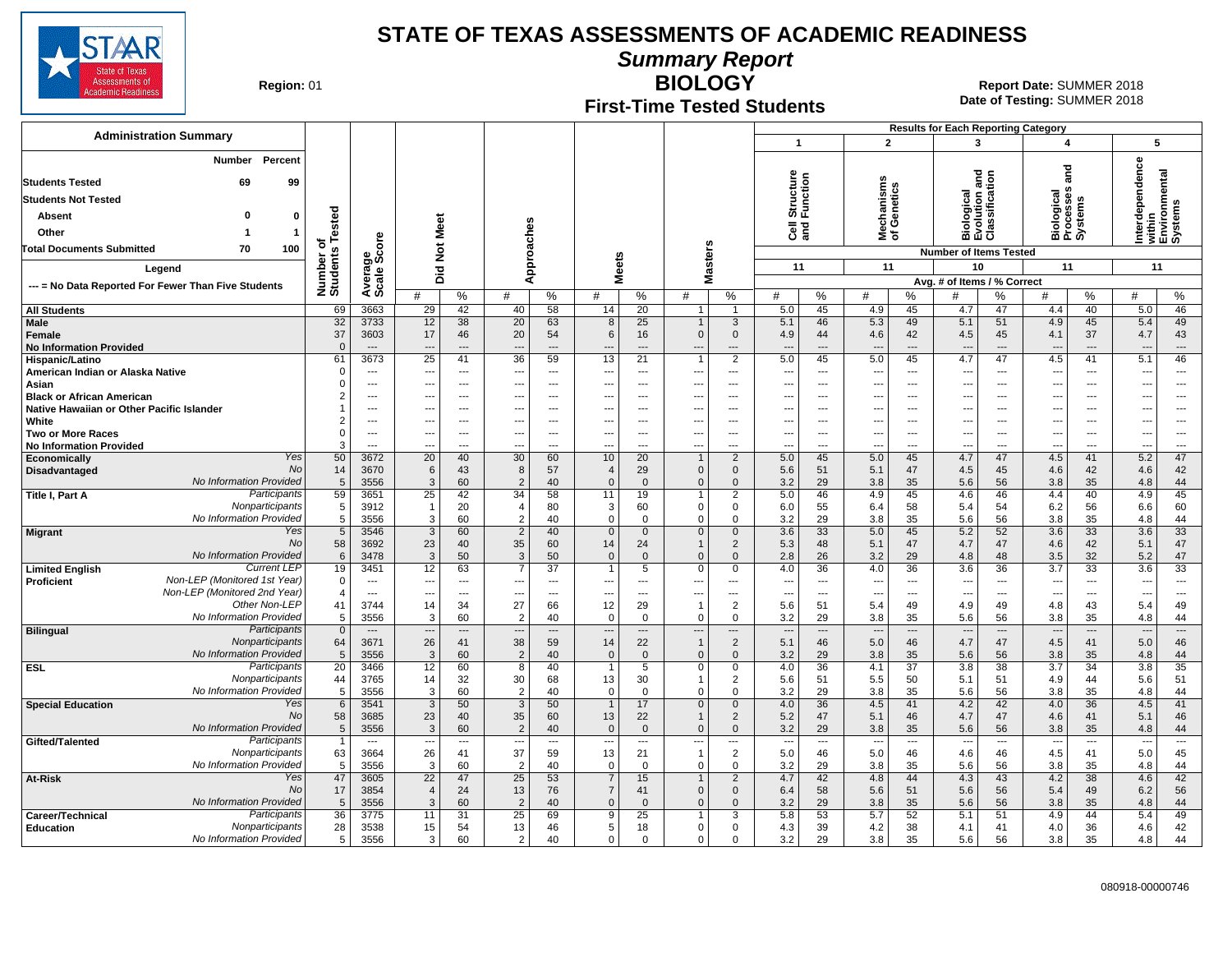

**Summary Report**

**Region: 01** 

#### **Retested Students BIOLOGY**

| <b>Administration Summary</b>                                                     |                                |                                                      |                                            |                                                      |                               |                                            |                                      |                               |                      |                                |                       |                                   |                                                      | $\overline{2}$                              | Results for Each Reporting Category*                 |                          | $\overline{\mathbf{A}}$                              |                      |                                 |                                              |
|-----------------------------------------------------------------------------------|--------------------------------|------------------------------------------------------|--------------------------------------------|------------------------------------------------------|-------------------------------|--------------------------------------------|--------------------------------------|-------------------------------|----------------------|--------------------------------|-----------------------|-----------------------------------|------------------------------------------------------|---------------------------------------------|------------------------------------------------------|--------------------------|------------------------------------------------------|----------------------|---------------------------------|----------------------------------------------|
|                                                                                   |                                |                                                      |                                            |                                                      |                               |                                            |                                      |                               |                      |                                | $\mathbf{1}$          |                                   |                                                      |                                             | $\mathbf{3}$                                         |                          |                                                      |                      | 5                               |                                              |
| Percent<br><b>Number</b>                                                          |                                |                                                      |                                            |                                                      |                               |                                            |                                      |                               |                      |                                |                       |                                   |                                                      |                                             |                                                      |                          |                                                      |                      |                                 |                                              |
| <b>Students Tested</b><br>2022<br>100                                             |                                |                                                      |                                            |                                                      |                               |                                            |                                      |                               |                      |                                |                       |                                   |                                                      |                                             |                                                      |                          | ត<br>ត                                               |                      |                                 |                                              |
| <b>Students Not Tested</b>                                                        |                                |                                                      |                                            |                                                      |                               |                                            |                                      |                               |                      |                                |                       |                                   |                                                      |                                             |                                                      |                          |                                                      |                      |                                 |                                              |
| Absent<br>$\Omega$<br>0                                                           | ed                             |                                                      |                                            |                                                      |                               |                                            |                                      |                               |                      |                                | Structure<br>Function |                                   |                                                      | echanisms<br>f Genetics                     |                                                      |                          |                                                      |                      |                                 |                                              |
| Other<br>$\mathbf 0$<br>6                                                         |                                |                                                      |                                            | Meet                                                 |                               |                                            |                                      |                               |                      |                                | $\overline{e}$        |                                   |                                                      |                                             | Biological<br>Evolution and<br>Classification        |                          | iological<br>rocesses<br>ystems                      |                      | Interdependence                 | within<br>Environmental<br>Systems           |
| 100<br><b>Total Documents Submitted</b><br>2028                                   |                                |                                                      |                                            |                                                      |                               |                                            |                                      |                               |                      |                                |                       |                                   |                                                      | হঁ আ                                        |                                                      |                          | ក្ខក្ខុ                                              |                      |                                 |                                              |
|                                                                                   | Number of<br>Students Teste    | ige<br>Score                                         |                                            | $\breve{\mathbf{z}}$                                 |                               | Approaches                                 | leets                                |                               | sters                |                                |                       |                                   |                                                      |                                             | <b>Number of Items Tested</b>                        |                          |                                                      |                      |                                 |                                              |
| Legend                                                                            |                                | Average:                                             | Did                                        |                                                      |                               |                                            | ż                                    |                               | Ñ,<br>Σ              |                                | 11                    |                                   |                                                      | 11                                          | 10                                                   |                          | 11                                                   |                      | 11                              |                                              |
| --- = No Data Reported For Fewer Than Five Students                               |                                |                                                      |                                            |                                                      |                               |                                            |                                      |                               |                      |                                | #                     |                                   | #                                                    |                                             | Avg. # of Items / % Correct                          |                          | #                                                    |                      | #                               |                                              |
| <b>All Students</b>                                                               | 2022                           | 3459                                                 | #<br>1317                                  | %<br>65                                              | #<br>705                      | %<br>35                                    | #<br>25                              | %<br>$\overline{1}$           | #<br>$\mathbf 0$     | $\%$<br>$\Omega$               | 4.1                   | %<br>$\overline{37}$              | 4.1                                                  | %<br>$\overline{37}$                        | 3.6                                                  | %<br>36                  | 3.6                                                  | %<br>$\overline{33}$ | 3.4                             | %<br>31                                      |
| Male                                                                              | 1137                           | 3443                                                 | 761                                        | 67                                                   | 376                           | 33                                         | 11                                   | $\mathbf{1}$                  | $\mathbf 0$          | $\mathbf{0}$                   | 4.0                   | 36                                | 4.0                                                  | 36                                          | 3.5                                                  | 35                       | 3.6                                                  | 32                   | 3.4                             | 31                                           |
| Female                                                                            | 885                            | 3479                                                 | 556                                        | 63                                                   | 329                           | 37                                         | 14                                   | 2                             | $\Omega$             | $\mathbf{0}$                   | 4.2                   | 39                                | 4.3                                                  | 39                                          | 3.6                                                  | 36                       | 3.7                                                  | 34                   | 3.4                             | 31                                           |
| <b>No Information Provided</b>                                                    | $\Omega$                       | $\overline{\phantom{a}}$                             | $\overline{\phantom{a}}$                   | $\overline{\phantom{a}}$                             |                               | $\overline{\phantom{a}}$                   | $\overline{a}$                       | ---                           | ---                  | ---                            | ---                   | $\overline{a}$                    | $\overline{\phantom{a}}$                             | $\overline{\phantom{a}}$                    | $\overline{\phantom{a}}$                             | ---                      | $\overline{\phantom{a}}$                             | ---                  | $\overline{\phantom{a}}$        | $\hspace{1.5cm} \cdots$                      |
| Hispanic/Latino                                                                   | 1990                           | 3458                                                 | 1298                                       | 65                                                   | 692                           | $\overline{35}$                            | $\overline{24}$                      | $\overline{1}$                | $\Omega$             | $\Omega$                       | 4.1                   | $\overline{37}$                   | 4.1                                                  | $\overline{37}$                             | 3.5                                                  | $\overline{35}$          | 3.6                                                  | $\overline{33}$      | 3.4                             | $\overline{31}$                              |
| American Indian or Alaska Native<br>Asian                                         | 3                              | $\overline{\phantom{a}}$<br>$\overline{\phantom{a}}$ | ---<br>---                                 | $\overline{\phantom{a}}$<br>$\overline{\phantom{a}}$ | ---                           | $\hspace{0.05cm} \ldots$<br>$\overline{a}$ | ---<br>---                           | ---<br>---                    | ---<br>---           | ---<br>---                     | ---<br>$\overline{a}$ | $\overline{a}$<br>$\overline{a}$  | $\overline{\phantom{a}}$<br>$\overline{\phantom{a}}$ | ---<br>$\overline{\phantom{a}}$             | $\overline{\phantom{a}}$<br>$\overline{\phantom{a}}$ | ---<br>---               | $\overline{\phantom{a}}$<br>$\overline{\phantom{a}}$ | $\sim$<br>$\sim$     | $\overline{\phantom{a}}$<br>--- | $\scriptstyle\cdots$<br>$\scriptstyle\cdots$ |
| <b>Black or African American</b>                                                  | 5                              | 3378                                                 | 3                                          | 60                                                   | $\overline{2}$                | 40                                         | $\Omega$                             | $\Omega$                      | $\Omega$             | $\Omega$                       | 4.0                   | 36                                | 3.2                                                  | 29                                          | 4.4                                                  | 44                       | 3.2                                                  | 29                   | 2.4                             | 22                                           |
| Native Hawaiian or Other Pacific Islander                                         | $\Omega$                       | $---$                                                | ---                                        | $- - -$                                              |                               | $---$                                      | ---                                  | ---                           | $\overline{a}$       | ---                            | ---                   | $\sim$                            | $\sim$                                               | $\sim$                                      | $\sim$                                               | $---$                    | $-$                                                  | $---$                | ---                             | $\sim$                                       |
| White                                                                             | 22                             | 3540                                                 | 12                                         | 55                                                   | 10                            | 45                                         | $\mathbf{1}$                         | 5                             | $\Omega$             | $\Omega$                       | 4.5                   | 40                                | 4.4                                                  | 40                                          | 4.6                                                  | 46                       | 3.6                                                  | 33                   | 3.9                             | 36                                           |
| <b>Two or More Races</b>                                                          | $\mathbf 1$                    | $---$                                                | ---                                        | $\sim$                                               | $\overline{a}$                | $---$                                      | $---$                                | ---                           | ---                  | $---$                          | ---                   | $---$                             | $\overline{\phantom{a}}$                             | $\overline{\phantom{a}}$                    | $\overline{a}$                                       | $\overline{a}$           | $---$                                                | $\overline{a}$       | $\overline{a}$                  | $\sim$                                       |
| <b>No Information Provided</b><br>Yes<br>Economically                             | $\Omega$<br>1866               | $---$<br>3456                                        | ---<br>1230                                | $---$<br>66                                          | $\overline{a}$<br>636         | $---$<br>34                                | $\overline{a}$<br>24                 | ---                           | ---<br>$\mathbf 0$   | $\overline{a}$<br>$\mathbf{0}$ | $\overline{a}$<br>4.1 | $\overline{a}$<br>37              | $\overline{\phantom{a}}$<br>4.1                      | $\overline{\phantom{a}}$<br>37              | $\overline{a}$<br>3.5                                | $\overline{a}$<br>35     | $\overline{a}$<br>3.6                                | $\overline{a}$<br>33 | ---<br>3.4                      | $---$<br>31                                  |
| <b>No</b><br><b>Disadvantaged</b>                                                 | 156                            | 3494                                                 | 87                                         | 56                                                   | 69                            | 44                                         | $\mathbf{1}$                         | $\overline{\mathbf{1}}$       | $\mathbf 0$          | 0                              | 4.2                   | 38                                | 4.4                                                  | 40                                          | 3.8                                                  | 38                       | 3.8                                                  | 34                   | 3.6                             | 33                                           |
| No Information Provided                                                           | $\Omega$                       | $---$                                                | $\overline{a}$                             | $\overline{a}$                                       |                               | $\overline{a}$                             | $\overline{a}$                       | $---$                         | $\overline{a}$       | ---                            | $\overline{a}$        | $---$                             | $\overline{\phantom{a}}$                             | $\overline{\phantom{a}}$                    | $\overline{a}$                                       | $\overline{a}$           | $\overline{a}$                                       | ---                  | $\overline{\phantom{a}}$        | $---$                                        |
| Participants<br>Title I, Part A                                                   | 1914                           | 3461                                                 | 1245                                       | 65                                                   | 669                           | 35                                         | 25                                   | -1                            | $\mathbf 0$          | $\Omega$                       | 4.1                   | 37                                | 4.1                                                  | 38                                          | 3.6                                                  | 36                       | 3.6                                                  | 33                   | 3.4                             | 31                                           |
| Nonparticipants<br>No Information Provided                                        | 108                            | 3420                                                 | 72                                         | 67                                                   | 36                            | 33                                         | $\mathbf 0$                          | $\mathbf{0}$                  | $\mathbf 0$          | 0                              | 3.8                   | 35                                | 3.6                                                  | 33                                          | 3.5                                                  | 35                       | 3.5                                                  | 32                   | 3.6                             | 32                                           |
| Yes<br><b>Migrant</b>                                                             | $\mathbf 0$<br>80              | $\overline{\phantom{a}}$<br>3423                     | $\overline{\phantom{a}}$<br>56             | $\overline{a}$<br>70                                 | $\overline{a}$<br>24          | $\overline{a}$<br>30                       | ---<br>$\overline{1}$                | ---<br>$\mathbf{1}$           | ---<br>$\mathbf{0}$  | ---<br>$\mathbf{0}$            | $\overline{a}$<br>4.4 | $\overline{a}$<br>40              | $\overline{\phantom{a}}$<br>3.8                      | $\overline{\phantom{a}}$<br>35              | $\overline{a}$<br>3.3                                | ---<br>33                | $\overline{\phantom{a}}$<br>3.4                      | $\overline{a}$<br>31 | ---<br>3.1                      | $\sim$<br>28                                 |
| <b>No</b>                                                                         | 1941                           | 3460                                                 | 1261                                       | 65                                                   | 680                           | 35                                         | 24                                   | $\mathbf{1}$                  | $\Omega$             | $\Omega$                       | 4.1                   | 37                                | 4.1                                                  | 38                                          | 3.6                                                  | 36                       | 3.6                                                  | 33                   | 3.4                             | 31                                           |
| No Information Provided                                                           | $\overline{1}$                 | $\overline{a}$                                       |                                            | $\overline{a}$                                       |                               | $\sim$                                     | $\overline{a}$                       | $\overline{\phantom{a}}$      |                      | ---                            |                       | $\overline{a}$                    | $\overline{\phantom{a}}$                             | $\overline{\phantom{a}}$                    |                                                      | ---                      |                                                      | ---                  | $\overline{a}$                  | $\overline{\phantom{a}}$                     |
| <b>Current LEP</b><br><b>Limited English</b>                                      | 1180                           | 3448                                                 | 797                                        | 68                                                   | 383                           | $\overline{32}$                            | 14                                   |                               | $\mathbf 0$          | $\Omega$                       | 4.1                   | $\overline{37}$                   | 4.1                                                  | $\overline{37}$                             | 3.5                                                  | 35                       | 3.6                                                  | $\overline{33}$      | 3.3                             | 30                                           |
| Non-LEP (Monitored 1st Year)<br><b>Proficient</b><br>Non-LEP (Monitored 2nd Year) | 43<br>16                       | 3516<br>3497                                         | 24<br>9                                    | 56<br>56                                             | 19<br>$\overline{7}$          | 44<br>44                                   | $\mathbf{1}$<br>$\Omega$             | $\overline{2}$<br>$\mathbf 0$ | $\Omega$<br>$\Omega$ | 0<br>$\Omega$                  | 4.5<br>3.7            | 41<br>34                          | 4.6<br>4.1                                           | 41<br>38                                    | 3.7<br>3.8                                           | 37<br>38                 | 4.2<br>4.3                                           | 38<br>39             | 3.4<br>4.1                      | 31<br>37                                     |
| Other Non-LEP                                                                     | 782                            | 3472                                                 | 486                                        | 62                                                   | 296                           | 38                                         | 10                                   | $\overline{1}$                | $\Omega$             | $\Omega$                       | 4.2                   | 38                                | 4.1                                                  | 37                                          | 3.6                                                  | 36                       | 3.7                                                  | 34                   | 3.6                             | 33                                           |
| No Information Provided                                                           | $\overline{1}$                 | $---$                                                | ---                                        | $\overline{a}$                                       | $\sim$                        | $\overline{a}$                             | $\overline{a}$                       | ---                           | $\overline{a}$       | ---                            | ---                   | $\overline{a}$                    | $\overline{a}$                                       | $\overline{\phantom{a}}$                    | $\overline{a}$                                       | $\overline{a}$           | $\sim$                                               | $\overline{a}$       | $\overline{a}$                  | $\overline{\phantom{a}}$                     |
| Participants<br><b>Bilingual</b>                                                  | 6                              | 3490                                                 | $\overline{4}$                             | 67                                                   | $\overline{2}$                | 33                                         | $\Omega$                             | $\mathbf{0}$                  | $\mathbf{0}$         | $\Omega$                       | 3.8                   | 35                                | 4.5                                                  | 41                                          | 4.0                                                  | 40                       | 3.7                                                  | 33                   | 3.5                             | 32                                           |
| Nonparticipants<br>No Information Provided                                        | 2015                           | 3459                                                 | 1312                                       | 65                                                   | 703                           | 35                                         | 25                                   | $\mathbf{1}$                  | $\mathbf{0}$         | $\mathbf{0}$                   | 4.1                   | 37                                | 4.1                                                  | 37                                          | 3.6                                                  | 36                       | 3.6                                                  | 33                   | 3.4                             | 31                                           |
| Participants<br><b>ESL</b>                                                        | -1<br>1147                     | $---$<br>3446                                        | 778                                        | 68                                                   | 369                           | $\overline{a}$<br>32                       | ---<br>14                            | ---<br>$\overline{1}$         | $\overline{0}$       | $\mathbf 0$                    | 4.0                   | $\overline{a}$<br>$\overline{37}$ | $\overline{\phantom{a}}$<br>4.1                      | $\overline{\phantom{a}}$<br>$\overline{37}$ | $\overline{\phantom{a}}$<br>3.5                      | ---<br>35                | $\overline{\phantom{a}}$<br>3.6                      | $\overline{a}$<br>33 | $\overline{\phantom{a}}$<br>3.3 | $\overline{\phantom{a}}$<br>30               |
| Nonparticipants                                                                   | 874                            | 3475                                                 | 538                                        | 62                                                   | 336                           | 38                                         | 11                                   | -1                            | $\Omega$             | 0                              | 4.2                   | 38                                | 4.2                                                  | 38                                          | 3.6                                                  | 36                       | 3.7                                                  | 34                   | 3.6                             | 33                                           |
| No Information Provided                                                           | -1                             | $\overline{a}$                                       | $\overline{a}$                             | $\sim$                                               |                               | $\overline{a}$                             | $\overline{a}$                       | $\overline{\phantom{a}}$      | $\overline{a}$       | ---                            | $\overline{a}$        | $\overline{a}$                    | $\overline{a}$                                       | $\overline{\phantom{a}}$                    | $\overline{a}$                                       | $\overline{\phantom{a}}$ | $\overline{\phantom{a}}$                             | $\overline{a}$       | $\overline{\phantom{a}}$        | $\overline{\phantom{a}}$                     |
| Yes<br><b>Special Education</b>                                                   | 481                            | 3400                                                 | 357                                        | 74                                                   | 124                           | 26                                         | 3                                    | $\mathbf{1}$                  | $\mathbf{0}$         | $\Omega$                       | 3.8                   | 34                                | 3.8                                                  | 34                                          | 3.3                                                  | 33                       | 3.4                                                  | 31                   | 3.2                             | $\overline{29}$                              |
| No<br>No Information Provided                                                     | 1541                           | 3477                                                 | 960                                        | 62                                                   | 581                           | 38<br>$\overline{a}$                       | 22                                   | $\mathbf{1}$                  | $\Omega$             | $\mathbf{0}$                   | 4.2                   | 38<br>$\overline{a}$              | 4.2                                                  | 38                                          | 3.7                                                  | 37                       | 3.7                                                  | 34<br>---            | 3.5                             | 32                                           |
| Participants<br>Gifted/Talented                                                   | $\mathbf{0}$<br>$\overline{7}$ | $\overline{\phantom{a}}$<br>3526                     | $\overline{\phantom{a}}$<br>$\overline{4}$ | $---$<br>57                                          | $\overline{\phantom{a}}$<br>3 | 43                                         | $\overline{\phantom{a}}$<br>$\Omega$ | $---$<br>$\mathbf 0$          | ---<br>$\mathbf 0$   | ---<br>$\Omega$                | $---$<br>5.3          | 48                                | $\overline{\phantom{a}}$<br>4.0                      | ---<br>36                                   | $\overline{\phantom{a}}$<br>3.5                      | $---$<br>35              | $\overline{\phantom{a}}$<br>5.5                      | 50                   | ---<br>3.0                      | $\cdots$<br>27                               |
| Nonparticipants                                                                   | 2015                           | 3458                                                 | 1313                                       | 65                                                   | 702                           | 35                                         | 25                                   | -1                            | $\Omega$             | 0                              | 4.1                   | 37                                | 4.1                                                  | 37                                          | 3.6                                                  | 36                       | 3.6                                                  | 33                   | 3.4                             | 31                                           |
| No Information Provided                                                           | $\Omega$                       | $\overline{a}$                                       | --                                         | $\overline{a}$                                       |                               | $-$                                        | $\sim$                               | $\overline{a}$                | $\overline{a}$       | ---                            | $\overline{a}$        | $\sim$                            | $\overline{a}$                                       | $\overline{a}$                              | $\overline{a}$                                       | $\sim$                   | $\sim$                                               | $\overline{a}$       | $\overline{a}$                  | $\overline{\phantom{a}}$                     |
| Yes<br>At-Risk                                                                    | 1843                           | 3457                                                 | 1206                                       | 65                                                   | 637                           | 35                                         | 22                                   |                               | $\mathbf{0}$         | $\Omega$                       | 4.1                   | 37                                | 4.1                                                  | 38                                          | 3.5                                                  | 35                       | 3.6                                                  | 33                   | 3.4                             | 31                                           |
| <b>No</b><br>No Information Provided                                              | 178                            | 3479                                                 | 110                                        | 62                                                   | 68                            | 38                                         | $\mathbf{3}$                         | $\overline{2}$                | $\mathbf{0}$         | 0                              | 4.3                   | 39                                | 4.0                                                  | 37                                          | 3.7                                                  | 37                       | 3.7                                                  | 33                   | 3.6                             | 33                                           |
| Participants<br>Career/Technical                                                  | $\overline{1}$<br>1338         | $---$<br>3465                                        | ---<br>851                                 | $---$<br>64                                          | 487                           | $---$<br>36                                | $---$<br>18                          | ---<br>$\overline{1}$         | ---<br>$\mathbf 0$   | ---<br>$\Omega$                | $---$<br>4.2          | $\overline{a}$<br>38              | $\overline{\phantom{a}}$<br>4.1                      | $\overline{\phantom{a}}$<br>38              | $\overline{a}$<br>3.6                                | ---<br>36                | $--$<br>3.6                                          | ---<br>33            | ---<br>3.4                      | $---$<br>31                                  |
| Nonparticipants<br><b>Education</b>                                               | 683                            | 3446                                                 | 465                                        | 68                                                   | 218                           | 32                                         | $\overline{7}$                       | $\overline{1}$                | $\mathbf 0$          | 0                              | 4.0                   | 36                                | 4.1                                                  | 37                                          | 3.5                                                  | 35                       | 3.6                                                  | 33                   | 3.4                             | 31                                           |
| No Information Provided                                                           | $\overline{1}$                 | $\overline{a}$                                       | ---                                        | $\sim$                                               | $\overline{a}$                | $\overline{a}$                             | $\overline{\phantom{a}}$             | $\overline{\phantom{a}}$      | ---                  |                                | ---                   | $\overline{a}$                    | $\overline{\phantom{a}}$                             | $\overline{\phantom{a}}$                    | $\overline{\phantom{a}}$                             | $\overline{a}$           | $\overline{\phantom{a}}$                             | $\overline{a}$       | ---                             | $\overline{\phantom{a}}$                     |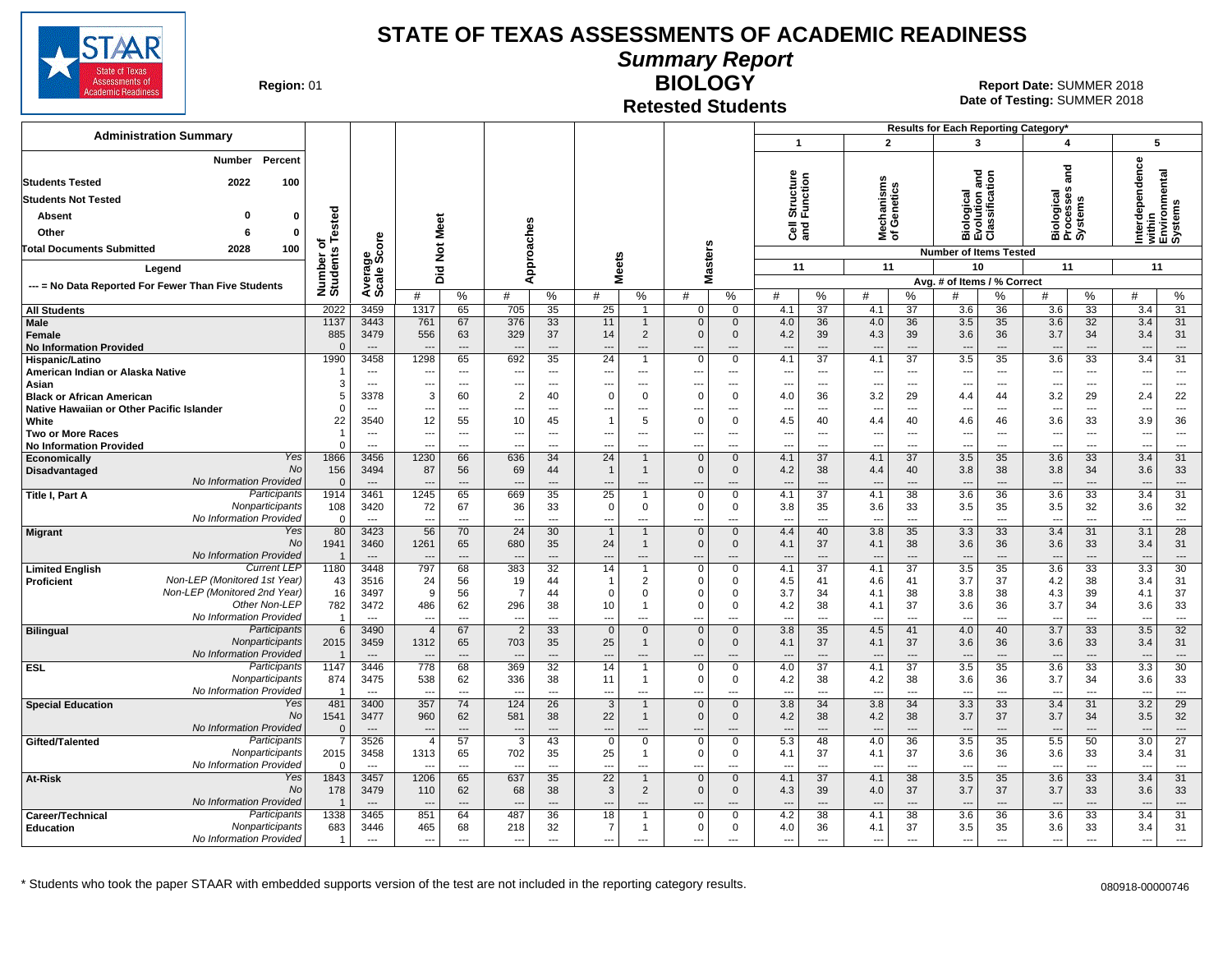

### **Summary Report**

**Region: 01** 

#### **All Students ENGLISH I**

**Date of Testing:**  SUMMER 2018 01 **Report Date:** SUMMER 2018

|                                                                         |                       |                                  |                                |                               |                                |                       |                          |                      |                                |                                |                                 |                                |                                 |                      | Results for Each Reporting Category'       |                      |                                 |                                |                                 |                                |                          |                                |
|-------------------------------------------------------------------------|-----------------------|----------------------------------|--------------------------------|-------------------------------|--------------------------------|-----------------------|--------------------------|----------------------|--------------------------------|--------------------------------|---------------------------------|--------------------------------|---------------------------------|----------------------|--------------------------------------------|----------------------|---------------------------------|--------------------------------|---------------------------------|--------------------------------|--------------------------|--------------------------------|
| <b>Administration Summary</b>                                           |                       |                                  |                                |                               |                                |                       |                          |                      |                                |                                | $\mathbf{1}$                    |                                | $\overline{2}$                  |                      | 3                                          |                      | 4                               |                                | 5                               |                                | 6                        |                                |
| Percent<br>Number                                                       |                       |                                  |                                |                               |                                |                       |                          |                      |                                |                                |                                 |                                |                                 |                      |                                            |                      |                                 |                                |                                 |                                |                          |                                |
| 7366<br>100<br><b>Students Tested</b>                                   |                       |                                  |                                |                               |                                |                       |                          |                      |                                |                                | ding/<br>cross                  |                                | ding/                           | is of<br>v Texts     | tanding/<br>त्त                            |                      |                                 |                                |                                 |                                |                          |                                |
| <b>Students Not Tested</b>                                              |                       |                                  |                                |                               |                                |                       |                          |                      |                                |                                | ⋖<br>त्व<br>$\mathbf{v}$        |                                | rstan                           |                      |                                            |                      |                                 |                                |                                 |                                |                          |                                |
| Absent<br>0<br>0                                                        |                       |                                  |                                |                               |                                |                       |                          |                      |                                |                                | Underst<br>Analysis<br>Genres   |                                |                                 | λä,                  | Understandi<br>Analysis of<br>Informationa | S                    | Composition                     |                                | Revision                        |                                | Editing                  |                                |
| Other<br>14<br>0                                                        | Tested                |                                  |                                | Meet                          |                                |                       |                          |                      |                                |                                |                                 |                                | Under<br>Analys<br>Litera       |                      |                                            | š                    |                                 |                                |                                 |                                |                          |                                |
| Total Documents Submitted<br>7380<br>100                                | ৳                     | င်                               |                                | $\rm \breve{z}$               |                                |                       |                          |                      |                                |                                |                                 |                                |                                 |                      | <b>Number of Points Possible</b>           |                      |                                 |                                |                                 |                                |                          |                                |
| Legend                                                                  | Number of<br>Students | క్రిట్                           |                                |                               | Approaches                     |                       |                          | eets                 |                                | asters                         | 8                               |                                | 13                              |                      | 13                                         |                      | 16                              |                                | 9                               |                                | 9                        |                                |
|                                                                         |                       | Average:                         |                                | 흐<br>۵                        |                                |                       | ż.                       |                      |                                | ż                              |                                 |                                |                                 |                      | <b>Number of Points Scored</b>             |                      |                                 |                                |                                 |                                |                          |                                |
| --- = No Data Reported For Fewer Than Five Students                     |                       |                                  | #                              | %                             | #                              | %                     | #                        | %                    | #                              | %                              | #                               | %                              | #                               | %                    | #                                          | ℅                    | #                               | %                              | #                               | %                              | #                        | %                              |
| <b>All Students</b>                                                     | 7366                  | 3581                             | 5339                           | 72                            | 2027                           | 28                    | 660                      | 9                    | $\overline{4}$                 | $\mathbf 0$                    | 3.8                             | 48                             | 6.3                             | 49                   | 5.6                                        | 43                   | 6.4                             | 40                             | 4.2                             | 47                             | 4.8                      | 53                             |
| Male<br>Female                                                          | 4484<br>2882          | 3548<br>3633                     | 3372<br>1967                   | 75<br>68                      | 1112<br>915                    | 25<br>32              | 348<br>312               | 8<br>11              | 3                              | $\Omega$<br>$\mathbf{0}$       | 3.7<br>4.1                      | 46<br>51                       | 6.1<br>6.6                      | 47<br>51             | 5.4<br>5.8                                 | 42<br>45             | 6.1<br>6.9                      | 38<br>43                       | 4.2<br>4.3                      | 46<br>48                       | 4.5<br>5.1               | 50<br>57                       |
| <b>No Information Provided</b>                                          | $\Omega$              | $---$                            |                                | $\hspace{1.5cm} \textbf{---}$ | $\overline{\phantom{a}}$       | ---                   | $\overline{\phantom{a}}$ | $---$                | ---                            | ---                            | ---                             | ---                            | $\overline{\phantom{a}}$        | ---                  | $\overline{\phantom{a}}$                   | $---$                | $---$                           | $---$                          | $\overline{\phantom{a}}$        | $---$                          | $\overline{\phantom{a}}$ | ---                            |
| Hispanic/Latino                                                         | 7255                  | 3581                             | 5261                           | 73                            | 1994                           | 27                    | 646                      | 9                    | $\overline{4}$                 | $\Omega$                       | 3.8                             | 48                             | 6.3                             | 49                   | 5.6                                        | 43                   | 6.4                             | 40                             | 4.2                             | 47                             | 4.8                      | 53                             |
| American Indian or Alaska Native<br>Asian                               | $\overline{2}$<br>-7  | $---$<br>3363                    | $\overline{\phantom{a}}$<br>6  | $\overline{a}$<br>86          | ---<br>$\overline{1}$          | $---$<br>14           | ---<br>$\Omega$          | $---$<br>$\mathbf 0$ | ---<br>$\Omega$                | ---<br>$\mathbf 0$             | $\overline{\phantom{a}}$<br>2.3 | $\overline{\phantom{a}}$<br>29 | $\overline{\phantom{a}}$<br>3.4 | $---$<br>26          | ---<br>4.4                                 | ---<br>34            | $\overline{\phantom{a}}$<br>6.6 | $\overline{\phantom{a}}$<br>41 | $\overline{\phantom{a}}$<br>3.7 | $\overline{\phantom{a}}$<br>41 | ---<br>3.6               | $\overline{\phantom{a}}$<br>40 |
| <b>Black or African American</b>                                        | 21                    | 3620                             | 14                             | 67                            | -7                             | 33                    | $\overline{4}$           | 19                   | $\Omega$                       | $\Omega$                       | 4.2                             | 52                             | 6.4                             | 49                   | 6.1                                        | 47                   | 7.2                             | 45                             | 4.4                             | 49                             | 4.0                      | 44                             |
| Native Hawaiian or Other Pacific Islander                               | $\mathbf 0$<br>74     | $\overline{\phantom{a}}$<br>3559 | $\overline{\phantom{a}}$       | ---<br>72                     | ---                            | $\overline{a}$        | ---<br>8                 | $\overline{a}$       | ---<br>$\mathbf 0$             | $\overline{a}$                 | $\overline{\phantom{a}}$        | $\sim$                         | $\overline{\phantom{a}}$        | $\overline{a}$<br>47 | ---                                        | $\overline{a}$<br>43 | $\overline{\phantom{a}}$        | $\overline{a}$<br>41           | $\overline{\phantom{a}}$        | $\overline{a}$<br>45           | ---                      | $\overline{a}$                 |
| White<br><b>Two or More Races</b>                                       | $\sqrt{2}$            | $\overline{\phantom{a}}$         | 53<br>$\overline{\phantom{a}}$ | ---                           | 21<br>$\overline{\phantom{a}}$ | 28<br>$---$           | ---                      | 11<br>$---$          | ---                            | $\mathbf 0$<br>---             | 3.8<br>$\sim$                   | 47<br>$\overline{\phantom{a}}$ | 6.1<br>$\overline{\phantom{a}}$ | ---                  | 5.5<br>---                                 | $\overline{a}$       | 6.6<br>$\overline{\phantom{a}}$ | $\overline{\phantom{a}}$       | 4.1<br>$\overline{\phantom{a}}$ | $\sim$                         | 4.4<br>---               | 48<br>$\overline{\phantom{a}}$ |
| <b>No Information Provided</b>                                          |                       | $---$                            | $\sim$                         | ---                           | ---                            | $---$                 | --                       | $---$                | ---                            | ---                            | $\sim$                          | ---                            | ---                             | ---                  | ---                                        | ---                  | $\overline{a}$                  | $\overline{\phantom{a}}$       | $\overline{\phantom{a}}$        | $\overline{\phantom{a}}$       | ---                      | ---                            |
| Yes<br>Economically<br>No<br><b>Disadvantaged</b>                       | 6654<br>704           | 3574<br>3648                     | 4898<br>436                    | 74<br>62                      | 1756<br>268                    | $\overline{26}$<br>38 | 565<br>93                | 8<br>13              | $\overline{2}$<br>2            | $\mathbf{0}$<br>$\mathbf 0$    | 3.8<br>4.2                      | 48<br>52                       | 6.3<br>6.8                      | 48<br>52             | 5.5<br>6.0                                 | 43<br>46             | 6.4<br>6.8                      | 40<br>42                       | 4.2<br>4.5                      | 47<br>50                       | 4.7<br>5.0               | 53<br>55                       |
| No Information Provided                                                 | 8                     | 3571                             | 5                              | 63                            | -3                             | 38                    | 2                        | 25                   | $\mathbf{0}$                   | $\Omega$                       | 3.9                             | 48                             | 5.5                             | 42                   | 5.8                                        | 44                   | 5.3                             | 33                             | 4.8                             | 53                             | 4.9                      | 54                             |
| Participants<br>Title I, Part A                                         | 6983                  | 3581                             | 5063                           | 73                            | 1920                           | $\overline{27}$       | 616                      | 9                    | $\overline{4}$                 | 0                              | 3.8                             | 48                             | 6.3                             | 49                   | 5.6                                        | 43                   | 6.4                             | 40                             | 4.2                             | 47                             | 4.8                      | 53                             |
| Nonparticipants<br>No Information Provided                              | 376<br>7              | 3579<br>3563                     | 271<br>-5                      | 72<br>71                      | 105<br>$\overline{2}$          | 28<br>29              | 42<br>2                  | 11<br>29             | $\Omega$<br>$\Omega$           | $\Omega$<br>$\Omega$           | 3.8<br>3.6                      | 48<br>45                       | 6.6<br>5.6                      | 51<br>43             | 5.8<br>5.6                                 | 44<br>43             | 6.2<br>5.7                      | 39<br>36                       | 4.2<br>4.3                      | 47<br>48                       | 4.5<br>5.0               | 50<br>56                       |
| Yes<br><b>Migrant</b>                                                   | 368                   | 3563                             | 273                            | 74                            | 95                             | 26                    | 31                       | 8                    | $\mathbf{0}$                   | $\Omega$                       | 3.8                             | 48                             | 6.2                             | 48                   | 5.4                                        | 42                   | 6.2                             | 39                             | 4.2                             | 47                             | 4.6                      | 51                             |
| No                                                                      | 6985                  | 3582                             | 5058                           | 72                            | 1927                           | 28                    | 626                      | 9                    | $\overline{4}$                 | $\Omega$                       | 3.8                             | 48                             | 6.3                             | 49                   | 5.6                                        | 43                   | 6.4                             | 40                             | 4.2                             | 47                             | 4.8                      | 53                             |
| No Information Provided<br><b>Current LEP</b><br><b>Limited English</b> | 13<br>3544            | 3579<br>3511                     | $\mathsf{R}$<br>2906           | 62<br>82                      | 5<br>638                       | 38<br>18              | 3<br>140                 | 23<br>$\overline{4}$ | $\mathbf{0}$<br>$\mathbf 0$    | $\Omega$<br>$\Omega$           | 3.8<br>3.5                      | 48<br>43                       | 6.2<br>5.8                      | 47<br>45             | 5.9<br>5.1                                 | 46<br>39             | 5.5<br>6.0                      | 35<br>38                       | 5.0<br>4.0                      | 56<br>44                       | 4.0<br>4.5               | 44<br>50                       |
| Non-LEP (Monitored 1st Year)<br>Proficient                              | 247                   | 3700                             | 144                            | 58                            | 103                            | 42                    | 31                       | 13                   | $\Omega$                       | $\Omega$                       | 4.2                             | 53                             | 7.1                             | 55                   | 6.5                                        | 50                   | 7.0                             | 44                             | 4.8                             | 53                             | 5.3                      | 59                             |
| Non-LEP (Monitored 2nd Year)<br>Other Non-LEP                           | 116                   | 3734                             | 63                             | 54                            | 53                             | 46                    | 17                       | 15                   | $\Omega$                       | $\Omega$                       | 4.7                             | 58                             | 7.0                             | 54                   | 6.5                                        | 50                   | 7.5                             | 47                             | 4.9                             | 54                             | 5.5                      | 61                             |
| No Information Provided                                                 | 3450<br>9             | 3639<br>3552                     | 2220<br>6                      | 64<br>67                      | 1230<br>3                      | 36<br>33              | 470<br>$\overline{2}$    | 14<br>22             | $\Omega$                       | $\Omega$<br>$\Omega$           | 4.2<br>3.8                      | 52<br>47                       | 6.8<br>5.2                      | 52<br>40             | 5.9<br>6.1                                 | 46<br>47             | 6.7<br>5.3                      | 42<br>33                       | 4.4<br>4.3                      | 49<br>48                       | 4.9<br>4.7               | 55<br>52                       |
| Participants<br><b>Bilingual</b>                                        | 24                    | 3630                             | 17                             | 71                            |                                | 29                    | $\overline{2}$           | 8                    | $\mathbf{0}$                   | $\Omega$                       | 4.3                             | 53                             | 7.3                             | 56                   | 6.0                                        | 46                   | 6.2                             | 39                             | 4.5                             | 50                             | 4.7                      | 52                             |
| Nonparticipants<br>No Information Provided                              | 7330<br>12            | 3581<br>3539                     | 5313<br><b>q</b>               | 72<br>75                      | 2017<br>-3                     | 28<br>25              | 656<br>$\overline{2}$    | 9<br>17              | $\overline{4}$<br>$\mathbf{0}$ | $\mathbf{0}$<br>$\Omega$       | 3.8<br>3.8                      | 48<br>48                       | 6.3<br>5.3                      | 49<br>41             | 5.6<br>6.3                                 | 43<br>49             | 6.4<br>5.0                      | 40<br>31                       | 4.2<br>4.3                      | 47<br>48                       | 4.8<br>4.3               | 53<br>48                       |
| Participants<br><b>ESL</b>                                              | 3435                  | 3510                             | 2817                           | 82                            | 618                            | 18                    | 138                      | $\overline{4}$       | $\Omega$                       | 0                              | 3.5                             | 43                             | 5.8                             | 45                   | 5.1                                        | 39                   | 6.0                             | 38                             | 4.0                             | 44                             | 4.5                      | 50                             |
| Nonparticipants                                                         | 3920                  | 3643                             | 2514                           | 64                            | 1406                           | 36                    | 520                      | 13                   | $\overline{4}$                 | 0                              | 4.2                             | 52                             | 6.8                             | 52                   | 6.0                                        | 46                   | 6.8                             | 42                             | 4.5                             | 49                             | 5.0                      | 55                             |
| No Information Provided<br>Yes                                          | 11<br>1273            | 3573<br>3444                     | 8<br>1103                      | 73<br>87                      | -3<br>170                      | 27<br>13              | $\overline{2}$<br>42     | 18<br>3              | $\mathbf 0$<br>$\mathbf{1}$    | $\mathbf 0$<br>$\mathbf 0$     | 3.9<br>3.3                      | 49<br>41                       | 5.5<br>5.6                      | 42<br>43             | 6.6<br>4.8                                 | 51<br>37             | 5.5<br>5.3                      | 34<br>33                       | 4.3<br>3.7                      | 47<br>41                       | 4.5<br>4.0               | 51<br>45                       |
| <b>Special Education</b><br><b>No</b>                                   | 6086                  | 3610                             | 4232                           | 70                            | 1854                           | 30                    | 616                      | 10                   | 3                              | $\Omega$                       | 4.0                             | 49                             | 6.5                             | 50                   | 5.7                                        | 44                   | 6.6                             | 42                             | 4.3                             | 48                             | 4.9                      | 55                             |
| No Information Provided                                                 | $\overline{7}$        | 3628                             | $\overline{4}$                 | 57                            | 3                              | 43                    | $\overline{2}$           | 29                   | $\Omega$                       | $\Omega$                       | 4.0                             | 50                             | 5.7                             | 44                   | 6.1                                        | 47                   | 6.0                             | 38                             | 4.7                             | 52                             | 5.3                      | 59                             |
| Participants<br>Gifted/Talented<br>Nonparticipants                      | 51<br>7309            | 3859<br>3579                     | 18<br>5317                     | 35<br>73                      | 33<br>1992                     | 65<br>27              | 16<br>642                | 31<br>9              | $\overline{1}$<br>3            | $\overline{2}$<br>$\mathbf{0}$ | 5.3<br>3.8                      | 66<br>48                       | 8.2<br>6.3                      | 63<br>49             | 7.6<br>5.6                                 | 58<br>43             | 7.2<br>6.4                      | 45<br>40                       | 5.5<br>4.2                      | 61<br>47                       | 6.1<br>4.8               | 68<br>53                       |
| No Information Provided                                                 | -6                    | 3579                             | $\overline{4}$                 | 67                            | $\overline{2}$                 | 33                    | $\overline{2}$           | 33                   | $\Omega$                       | $\Omega$                       | 3.5                             | 44                             | 5.5                             | 42                   | 5.7                                        | 44                   | 5.7                             | 35                             | 4.7                             | 52                             | 5.2                      | 57                             |
| Yes<br><b>At-Risk</b>                                                   | 6524                  | 3566                             | 4871                           | 75                            | 1653                           | $\overline{25}$       | 507                      | 8                    | $\mathbf{0}$                   | $\mathbf{0}$                   | 3.8                             | 47                             | 6.2                             | 48                   | 5.5                                        | 42                   | 6.3                             | 40                             | 4.2                             | 46                             | 4.7                      | 52                             |
| No<br>No Information Provided                                           | 832<br>10             | 3702<br>3514                     | 461<br>$\overline{7}$          | 55<br>70                      | 371<br>-3                      | 45<br>30              | 151<br>$\overline{2}$    | 18<br>20             | $\overline{4}$<br>$\Omega$     | $\mathbf 0$<br>$\Omega$        | 4.4<br>3.7                      | 55<br>46                       | 7.0<br>5.1                      | 54<br>39             | 6.4<br>5.8                                 | 49<br>45             | 7.1<br>4.8                      | 44<br>30                       | 4.7<br>4.4                      | 52<br>49                       | 5.2<br>4.4               | 58<br>49                       |
| Participants<br>Career/Technical                                        | 5028                  | 3586                             | 3642                           | 72                            | 1386                           | 28                    | 455                      | 9                    | 3                              | $\Omega$                       | 3.9                             | 48                             | 6.4                             | 49                   | 5.6                                        | 43                   | 6.5                             | 40                             | 4.2                             | 47                             | 4.8                      | 53                             |
| Nonparticipants<br><b>Education</b>                                     | 2328                  | 3570                             | 1690                           | 73                            | 638                            | 27                    | 203                      | 9                    | -1                             | 0                              | 3.8                             | 48                             | 6.2                             | 48                   | 5.5                                        | 42                   | 6.3                             | 40                             | 4.2                             | 46                             | 4.7                      | 52                             |
| No Information Provided                                                 | 10                    | 3502                             | 7                              | 70                            | 3                              | 30                    | $\overline{2}$           | 20                   | $\Omega$                       | $\Omega$                       | 3.4                             | 43                             | 5.0                             | 38                   | 5.3                                        | 41                   | 5.8                             | 36                             | 3.9                             | 43                             | 4.5                      | 50                             |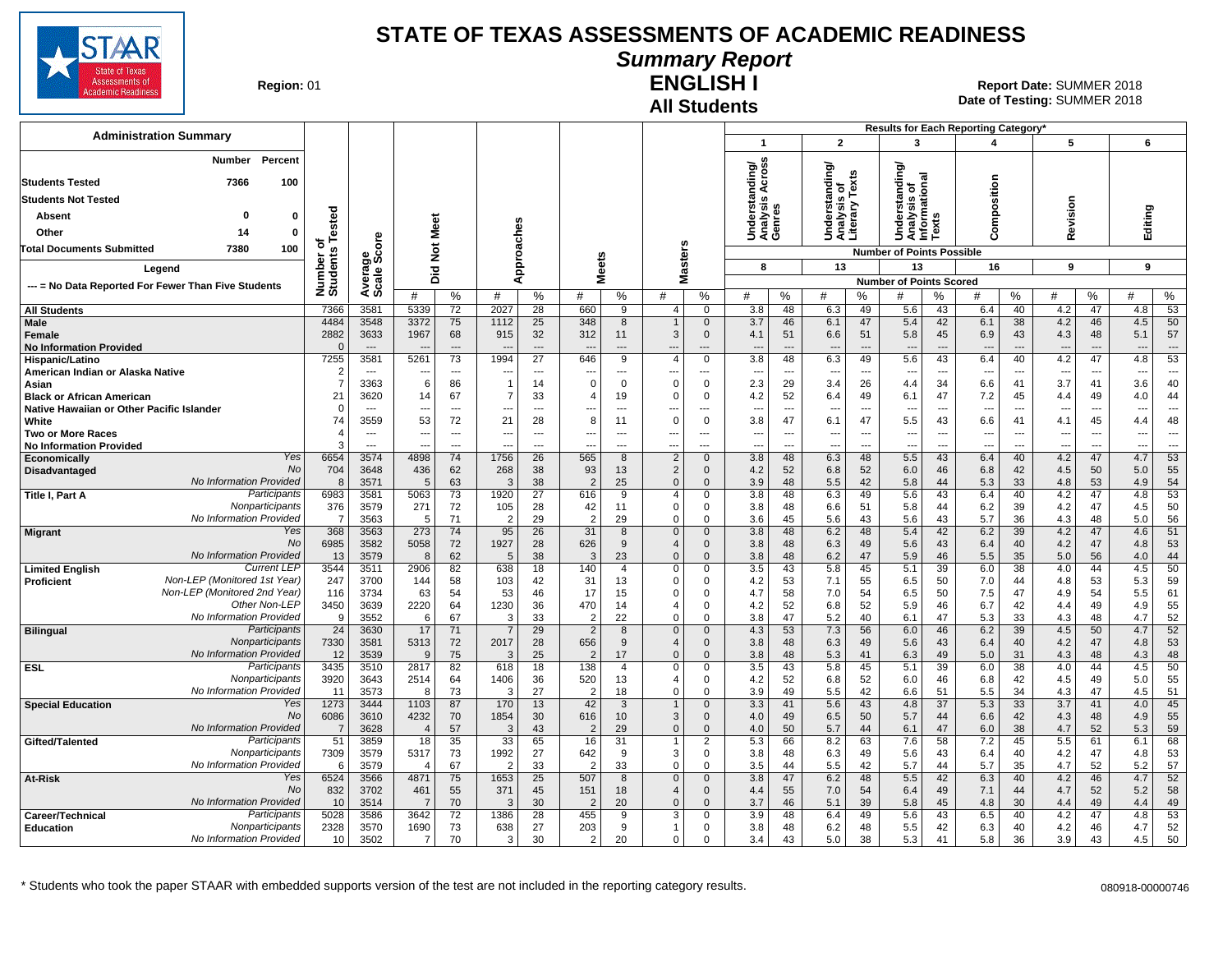

**Constructed Responses Summary Report**

**Region: 01** 

**All Students ENGLISH I**

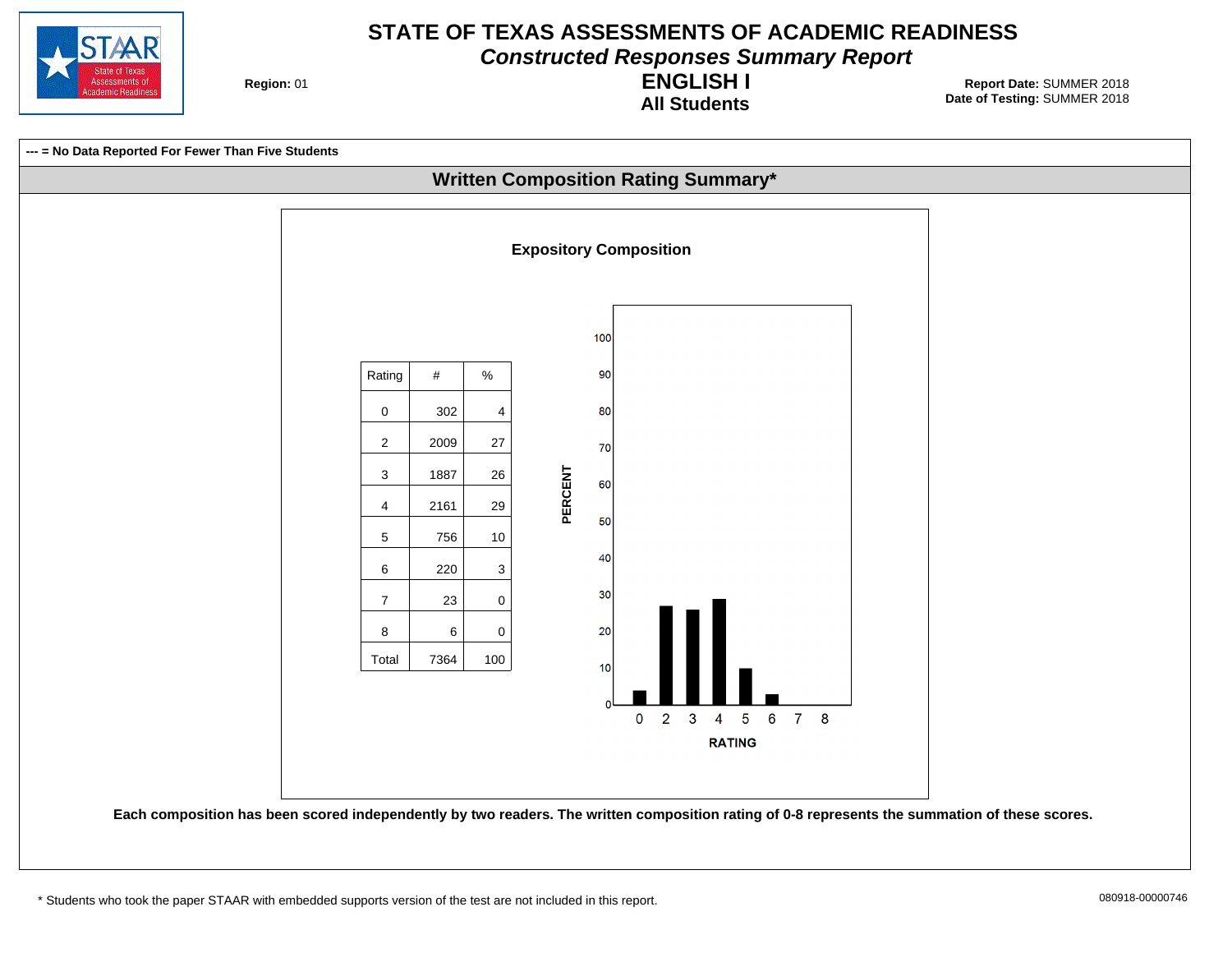

**Summary Report**

**Region: 01** 

### **First-Time Tested Students**

**ENGLISH I** 01 **Report Date:** SUMMER 2018 **Date of Testing:**  SUMMER 2018

| <b>Administration Summary</b>                                              |                               |                          |                      |                          |                          |                          |                                  |                                  |                                            |                                            |                                 |                                   |                                  |                          |                                                        |                                | <b>Results for Each Reporting Category</b> |                                |                                 |                          |                          |                                |
|----------------------------------------------------------------------------|-------------------------------|--------------------------|----------------------|--------------------------|--------------------------|--------------------------|----------------------------------|----------------------------------|--------------------------------------------|--------------------------------------------|---------------------------------|-----------------------------------|----------------------------------|--------------------------|--------------------------------------------------------|--------------------------------|--------------------------------------------|--------------------------------|---------------------------------|--------------------------|--------------------------|--------------------------------|
|                                                                            |                               |                          |                      |                          |                          |                          |                                  |                                  |                                            |                                            | $\overline{\mathbf{1}}$         |                                   | $\overline{2}$                   |                          | 3                                                      |                                | 4                                          |                                | 5                               |                          | 6                        |                                |
| Percent<br>Number                                                          |                               |                          |                      |                          |                          |                          |                                  |                                  |                                            |                                            |                                 |                                   |                                  |                          | টা                                                     |                                |                                            |                                |                                 |                          |                          |                                |
| <b>Students Tested</b><br>98<br>100                                        |                               |                          |                      |                          |                          |                          |                                  |                                  |                                            |                                            | nding/<br>Across                |                                   |                                  |                          | 틈                                                      |                                |                                            |                                |                                 |                          |                          |                                |
|                                                                            |                               |                          |                      |                          |                          |                          |                                  |                                  |                                            |                                            | e<br>≌ s                        |                                   | erstanding                       | is of<br>/ Texts         | Understanding<br>Analysis of<br>Informational<br>Texts |                                | omposition                                 |                                |                                 |                          |                          |                                |
| <b>Students Not Tested</b>                                                 |                               |                          |                      |                          |                          |                          |                                  |                                  |                                            |                                            |                                 |                                   |                                  |                          |                                                        |                                |                                            |                                | evision                         |                          |                          |                                |
| O<br>Absent<br>0                                                           | ested                         |                          |                      |                          |                          |                          |                                  |                                  |                                            |                                            |                                 |                                   |                                  |                          |                                                        |                                |                                            |                                |                                 |                          |                          |                                |
| Other<br>$\Omega$<br>$\Omega$                                              |                               |                          | Meet                 |                          |                          |                          |                                  |                                  |                                            |                                            | Underst<br>Analysis<br>Genres   |                                   | Underst:<br>Analysis<br>Literary |                          |                                                        |                                | ت                                          |                                | ≃                               |                          | Editing                  |                                |
| <b>Total Documents Submitted</b><br>98<br>100                              | ৳                             | δã                       | $\breve{\mathbf{z}}$ |                          |                          |                          |                                  |                                  | s                                          |                                            |                                 |                                   |                                  |                          | <b>Number of Points Possible</b>                       |                                |                                            |                                |                                 |                          |                          |                                |
| Legend                                                                     |                               | န္မွတ္ကိ                 |                      |                          | Approaches               |                          | <b>Meets</b>                     |                                  | laster:                                    |                                            | 8                               |                                   | 13                               |                          | 13                                                     |                                | 16                                         |                                | 9                               |                          | 9                        |                                |
|                                                                            |                               |                          | Did                  |                          |                          |                          |                                  |                                  | Σ                                          |                                            |                                 |                                   |                                  |                          | <b>Number of Points Scored</b>                         |                                |                                            |                                |                                 |                          |                          |                                |
| --- = No Data Reported For Fewer Than Five Students                        | Number of<br>Students         | Avera                    | #                    | %                        | #                        | $\%$                     | #                                | %                                | #                                          | %                                          | #                               | %                                 | #                                | %                        | #                                                      | ℅                              | #                                          | %                              | #                               | %                        | #                        | %                              |
| <b>All Students</b>                                                        | 98                            | 3717                     | 55                   | 56                       | 43                       | 44                       | 21                               | 21                               | 3                                          | 3                                          | 4.2                             | 53                                | 7.1                              | 55                       | 6.8                                                    | 52                             | 6.7                                        | 42                             | 4.7                             | 53                       | 5.2                      | 57                             |
| Male                                                                       | 56                            | 3623                     | 32                   | 57                       | 24                       | 43                       | 9                                | 16                               |                                            | $\overline{2}$                             | 3.9                             | 49                                | 6.9                              | 53                       | 6.4                                                    | 49                             | 5.8                                        | 36                             | 4.4                             | 49                       | 4.7                      | 53                             |
| Female                                                                     | 42                            | 3842                     | 23                   | 55                       | 19                       | 45                       | 12                               | 29                               | $\overline{2}$                             | 5                                          | 4.6                             | 58                                | 7.4                              | 57                       | 7.2                                                    | 55                             | 7.8                                        | 49                             | 5.2                             | 58                       | 5.7                      | 64                             |
| <b>No Information Provided</b>                                             | $\Omega$                      | $---$                    | ---                  | $---$                    | $\overline{\phantom{a}}$ | $---$                    | ---                              | $---$                            | ---                                        | $---$                                      | $\overline{a}$                  | ---                               | $\overline{\phantom{a}}$         | $\overline{a}$           | $\overline{\phantom{a}}$                               | $---$                          | $\overline{\phantom{a}}$                   | $\overline{\phantom{a}}$       | $---$                           | $---$                    | $---$                    | $\overline{\phantom{a}}$       |
| Hispanic/Latino<br>American Indian or Alaska Native                        | 92<br>-1                      | 3720<br>---              | 51<br>---            | 55<br>$---$              | 41<br>---                | 45<br>$---$              | 19<br>---                        | 21<br>$---$                      | $\overline{3}$<br>$\overline{\phantom{a}}$ | $\overline{3}$<br>$\overline{\phantom{a}}$ | 4.2<br>---                      | $\overline{53}$<br>$\overline{a}$ | 7.2<br>---                       | 56<br>$\overline{a}$     | 6.9<br>---                                             | 53<br>$\overline{\phantom{a}}$ | 6.6<br>$\overline{a}$                      | 41<br>$\overline{\phantom{a}}$ | 4.7<br>$\overline{\phantom{a}}$ | 52<br>---                | 5.2<br>---               | 58<br>$\overline{a}$           |
| Asian                                                                      | $\Omega$                      | $\overline{\phantom{a}}$ | ---                  | ---                      | ---                      | $\overline{\phantom{a}}$ | ---                              | $\overline{a}$                   | $\overline{\phantom{a}}$                   | $\overline{\phantom{a}}$                   | ---                             | ---                               | ---                              | ---                      | ---                                                    | $\overline{\phantom{a}}$       | ---                                        | $\overline{\phantom{a}}$       | ---                             | $\overline{\phantom{a}}$ | ---                      | $\overline{\phantom{a}}$       |
| <b>Black or African American</b>                                           | $\overline{2}$                | ---                      | ---                  | $\overline{a}$           | ---                      | $\overline{a}$           | ---                              | $\overline{a}$                   | $\overline{\phantom{a}}$                   | $\overline{a}$                             | $\overline{\phantom{a}}$        | $\overline{a}$                    | ---                              | $\overline{a}$           | ---                                                    | $\overline{\phantom{a}}$       | ---                                        | $\overline{\phantom{a}}$       | ---                             | ---                      | ---                      | $\overline{a}$                 |
| Native Hawaiian or Other Pacific Islander                                  | $\Omega$                      | ---                      | ---                  | $\overline{\phantom{a}}$ | ---                      | ---                      |                                  | ---                              | ---                                        | $\overline{\phantom{a}}$                   | $\overline{\phantom{a}}$        | ---                               | ---                              | ---                      | ---                                                    | ---                            | ---                                        | ---                            | ---                             |                          | ---                      | ---                            |
| White                                                                      |                               | ---                      | ---                  | ---                      |                          | ---                      |                                  | ---                              | ---                                        | $\overline{a}$                             | $\overline{\phantom{a}}$        |                                   | ---                              | ---                      | ---                                                    | ---                            | ---                                        | ---                            | ---                             | ---                      | $\overline{\phantom{a}}$ |                                |
| <b>Two or More Races</b>                                                   | $\mathbf 0$<br>$\overline{2}$ | ---                      | ---                  | ---                      | $\overline{\phantom{a}}$ | $\overline{a}$           |                                  | $\overline{a}$<br>$\overline{a}$ | $\overline{\phantom{a}}$                   | $\overline{\phantom{a}}$                   | $\overline{\phantom{a}}$        | ---                               | ---<br>÷.,                       | ---                      | −−                                                     | ---                            | ---                                        | $\overline{\phantom{a}}$       | ---                             | $\overline{\phantom{a}}$ | ---                      | $\overline{\phantom{a}}$       |
| <b>No Information Provided</b><br>Yes<br>Economically                      | 81                            | ---<br>3730              | ---<br>43            | ---<br>53                | ---<br>38                | ---<br>47                | ---<br>18                        | $\overline{22}$                  | $\overline{\phantom{a}}$<br>$\overline{2}$ | $\overline{a}$<br>$\overline{2}$           | $\overline{\phantom{a}}$<br>4.3 | ---<br>54                         | 7.3                              | ---<br>56                | ---<br>6.9                                             | ---<br>53                      | ---<br>6.7                                 | ---<br>42                      | ---<br>4.7                      | 52                       | ---<br>5.2               | 58                             |
| No<br>Disadvantaged                                                        | 12                            | 3634                     | 9                    | 75                       | 3                        | 25                       | $\mathbf{1}$                     | 8                                | $\mathbf{1}$                               | 8                                          | 4.1                             | 51                                | 6.3                              | 49                       | 6.1                                                    | 47                             | 6.0                                        | 38                             | 5.2                             | 57                       | 4.4                      | 49                             |
| No Information Provided                                                    | 5                             | 3699                     | 3                    | 60                       | $\overline{2}$           | 40                       | 2                                | 40                               | $\mathbf{0}$                               | $\Omega$                                   | 3.8                             | 48                                | 5.8                              | 45                       | 6.8                                                    | 52                             | 6.8                                        | 43                             | 4.8                             | 53                       | 5.8                      | 64                             |
| Participants<br>Title I, Part A                                            | 87                            | 3729                     | 49                   | 56                       | 38                       | 44                       | 18                               | 21                               | 3                                          | 3                                          | 4.3                             | 54                                | 7.2                              | 55                       | 6.8                                                    | 52                             | 6.8                                        | 42                             | 4.9                             | 54                       | 5.1                      | 57                             |
| Nonparticipants<br>No Information Provided                                 | 6                             | 3560                     | 3                    | 50                       | 3<br>$\overline{2}$      | 50                       | 1<br>$\overline{2}$              | 17                               | $\mathbf 0$<br>$\Omega$                    | 0<br>$\Omega$                              | 3.7                             | 46                                | 7.2                              | 55                       | 6.8                                                    | 53                             | 5.0                                        | 31                             | 2.8                             | 31                       | 5.0                      | 56                             |
| Yes<br><b>Migrant</b>                                                      | 5<br>$5\overline{)}$          | 3699<br>3625             | 3<br>$\overline{4}$  | 60<br>80                 | $\overline{1}$           | 40<br>20                 | $\overline{1}$                   | 40<br>20                         | $\mathbf{0}$                               | $\mathbf 0$                                | 3.8<br>3.8                      | 48<br>48                          | 5.8<br>6.0                       | 45<br>46                 | 6.8<br>7.2                                             | 52<br>55                       | 6.8<br>6.0                                 | 43<br>38                       | 4.8<br>4.4                      | 53<br>49                 | 5.8<br>$5.0$             | 64<br>56                       |
| No                                                                         | 86                            | 3720                     | 48                   | 56                       | 38                       | 44                       | 17                               | 20                               | 3                                          | 3                                          | 4.3                             | 53                                | 7.2                              | 56                       | 6.7                                                    | 51                             | 6.7                                        | 42                             | 4.7                             | 53                       | 5.2                      | 58                             |
| No Information Provided                                                    | $\overline{7}$                | 3741                     | 3                    | 43                       | $\overline{4}$           | 57                       | 3                                | 43                               | $\Omega$                                   | $\Omega$                                   | 4.0                             | 50                                | 6.7                              | 52                       | 7.4                                                    | 57                             | 7.1                                        | 45                             | 5.0                             | 56                       | 5.0                      | 56                             |
| <b>Current LEP</b><br><b>Limited English</b>                               | 41                            | 3553                     | $\overline{32}$      | 78                       | 9                        | 22                       | $\overline{2}$                   | 5                                | $\mathbf 0$                                | 0                                          | 3.6                             | 45                                | 6.3                              | 48                       | 5.4                                                    | 42                             | 6.2                                        | 39                             | 4.0                             | 45                       | 4.7                      | 53                             |
| Non-LEP (Monitored 1st Year)<br>Proficient<br>Non-LEP (Monitored 2nd Year) | 3                             | $\overline{\phantom{a}}$ | ---                  | $\overline{a}$           | ---                      | $\overline{\phantom{a}}$ | ---                              | $---$                            | $\overline{\phantom{a}}$                   | $\overline{\phantom{a}}$                   | $\overline{\phantom{a}}$        | ---                               | $\overline{\phantom{a}}$         | $\overline{\phantom{a}}$ | ---                                                    | $\overline{\phantom{a}}$       | $\overline{\phantom{a}}$                   | $\overline{\phantom{a}}$       | $\overline{\phantom{a}}$        | ---                      | $\cdots$                 | $\ddotsc$                      |
| Other Non-LEP                                                              | $\overline{2}$<br>47          | $\overline{a}$<br>3877   | ---<br>18            | $\overline{a}$<br>38     | $\overline{a}$<br>29     | $\overline{a}$<br>62     | ---<br>16                        | $---$<br>34                      | $\overline{\phantom{a}}$<br>3              | $\overline{a}$<br>6                        | $\overline{\phantom{a}}$<br>4.8 | ---<br>60                         | $\overline{\phantom{a}}$<br>8.0  | ---<br>62                | ---<br>7.8                                             | $\sim$<br>60                   | $\overline{a}$<br>7.2                      | $\overline{a}$<br>45           | $\overline{a}$<br>5.4           | $\overline{a}$<br>60     | $\overline{a}$<br>5.7    | $\sim$<br>63                   |
| No Information Provided                                                    | 5                             | 3699                     | 3                    | 60                       | $\mathcal{P}$            | 40                       | $\overline{2}$                   | 40                               | $\mathbf 0$                                | $\Omega$                                   | 3.8                             | 48                                | 5.8                              | 45                       | 6.8                                                    | 52                             | 6.8                                        | 43                             | 4.8                             | 53                       | 5.8                      | 64                             |
| Participants<br><b>Bilingual</b>                                           | $\overline{0}$                | $---$                    | ---                  | $\overline{\phantom{a}}$ | $\overline{\phantom{a}}$ | $---$                    | ---                              | $\overline{a}$                   | $\overline{\phantom{a}}$                   | $\cdots$                                   | $\overline{a}$                  | ---                               | $\overline{\phantom{a}}$         | $\overline{\phantom{a}}$ | $\overline{\phantom{a}}$                               | $\overline{\phantom{a}}$       | $\overline{\phantom{a}}$                   | $\overline{\phantom{a}}$       | $\overline{\phantom{a}}$        | $\overline{\phantom{a}}$ | $\overline{\phantom{a}}$ | $\overline{\phantom{a}}$       |
| Nonparticipants                                                            | 93                            | 3718                     | 52                   | 56                       | 41                       | 44                       | 19                               | 20                               | 3                                          | 3                                          | 4.3                             | 53                                | 7.2                              | 55                       | 6.8                                                    | 52                             | 6.6                                        | 42                             | 4.7                             | 53                       | 5.1                      | 57                             |
| No Information Provided                                                    | 5                             | 3699                     | 3                    | 60                       | $\overline{2}$           | 40                       | 2                                | 40                               | $\Omega$                                   | $\mathbf{0}$                               | 3.8                             | 48                                | 5.8                              | 45                       | 6.8                                                    | 52                             | 6.8                                        | 43                             | 4.8                             | 53                       | 5.8                      | 64                             |
| Participants<br><b>ESL</b><br>Nonparticipants                              | 40<br>53                      | 3519<br>3868             | 32<br>20             | 80<br>38                 | 8<br>33                  | 20<br>62                 | $\mathbf{1}$<br>18               | 3<br>34                          | $\mathbf 0$<br>3                           | 0<br>6                                     | 3.4<br>4.9                      | 43<br>61                          | 6.1<br>8.0                       | 47<br>62                 | 5.5<br>7.7                                             | 43<br>59                       | 5.8<br>7.3                                 | 36<br>46                       | 4.0<br>5.3                      | 44<br>59                 | 4.4<br>5.7               | 49<br>63                       |
| No Information Provided                                                    | 5                             | 3699                     | 3                    | 60                       | $\overline{2}$           | 40                       | $\overline{c}$                   | 40                               | $\mathbf 0$                                | $\mathbf 0$                                | 3.8                             | 48                                | 5.8                              | 45                       | 6.8                                                    | 52                             | 6.8                                        | 43                             | 4.8                             | 53                       | 5.8                      | 64                             |
| Yes<br><b>Special Education</b>                                            | 14                            | 3581                     | $\overline{8}$       | 57                       | 6                        | 43                       | $\overline{2}$                   | 14                               | $\mathbf{1}$                               | $\overline{7}$                             | 3.8                             | 47                                | 6.1                              | 47                       | 6.1                                                    | 47                             | 5.7                                        | 36                             | 4.4                             | 49                       | 4.3                      | 48                             |
| No                                                                         | 79                            | 3742                     | 44                   | 56                       | 35                       | 44                       | 17                               | 22                               | $\overline{2}$                             | 3                                          | 4.3                             | 54                                | 7.4                              | 57                       | 6.9                                                    | 53                             | 6.8                                        | 43                             | 4.8                             | 53                       | 5.3                      | 59                             |
| No Information Provided                                                    | $\sqrt{5}$                    | 3699                     | $\overline{3}$       | 60                       | $\overline{2}$           | 40                       | 2                                | 40                               | $\mathbf{0}$                               | $\mathbf{0}$                               | 3.8                             | 48                                | 5.8                              | 45                       | 6.8                                                    | 52                             | 6.8                                        | 43                             | 4.8                             | 53                       | 5.8                      | 64                             |
| Participants<br>Gifted/Talented<br>Nonparticipants                         |                               | $\cdots$<br>3696         | ---                  | $\sim$                   | $\overline{\phantom{a}}$ | $\cdots$                 | ---                              | ---<br>20                        | $\overline{\phantom{a}}$<br>$\overline{2}$ | $\sim$<br>$\overline{2}$                   | $\overline{\phantom{a}}$        | ---                               | $\overline{\phantom{a}}$         | $\sim$                   | $\overline{\phantom{a}}$                               | $\sim$                         | $\overline{\phantom{a}}$                   | $\overline{\phantom{a}}$<br>41 | $\overline{\phantom{a}}$        | $\sim$                   | $\sim$                   | $\overline{\phantom{a}}$<br>57 |
| No Information Provided                                                    | 92<br>5                       | 3699                     | 52<br>3              | 57<br>60                 | 40<br>$\mathcal{P}$      | 43<br>40                 | 18<br>$\overline{2}$             | 40                               | $\mathbf 0$                                | $\Omega$                                   | 4.2<br>3.8                      | 53<br>48                          | 7.1<br>5.8                       | 55<br>45                 | 6.7<br>6.8                                             | 52<br>52                       | 6.5<br>6.8                                 | 43                             | 4.7<br>4.8                      | 52<br>53                 | 5.1<br>5.8               | 64                             |
| Yes<br>At-Risk                                                             | 76                            | 3627                     | 48                   | 63                       | 28                       | 37                       | 11                               | 14                               | $\mathbf 0$                                | $\mathbf 0$                                | 3.9                             | 49                                | 6.8                              | 52                       | 6.3                                                    | 48                             | 6.2                                        | 38                             | 4.5                             | 50                       | 4.8                      | 54                             |
| No                                                                         | 17                            | 4124                     | $\overline{4}$       | 24                       | 13                       | 76                       | 8                                | 47                               | 3                                          | 18                                         | 5.6                             | 71                                | 9.0                              | 69                       | 9.0                                                    | 69                             | 8.8                                        | 55                             | 5.6                             | 63                       | 6.4                      | 71                             |
| No Information Provided                                                    | 5                             | 3699                     | 3                    | 60                       | $\overline{2}$           | 40                       | $\overline{2}$                   | 40                               | $\Omega$                                   | $\Omega$                                   | 3.8                             | 48                                | 5.8                              | 45                       | 6.8                                                    | 52                             | 6.8                                        | 43                             | 4.8                             | 53                       | 5.8                      | 64                             |
| Participants<br>Career/Technical                                           | 49                            | 3764                     | 26                   | 53                       | 23                       | 47                       | 12                               | 24                               | 2                                          | $\overline{4}$                             | 4.2                             | 53                                | 7.3                              | 56                       | 7.3                                                    | 56                             | 6.9                                        | 43                             | 5.0                             | 55                       | 5.2                      | 58                             |
| Nonparticipants<br><b>Education</b><br>No Information Provided             | 43<br>6                       | 3664<br>3712             | 26<br>3              | 60<br>50                 | 17<br>3                  | 40<br>50                 | $\overline{7}$<br>$\overline{2}$ | 16<br>33                         | $\mathbf{1}$<br>$\mathbf 0$                | 2<br>$\Omega$                              | 4.3<br>4.3                      | 53<br>54                          | 7.1<br>5.8                       | 55<br>45                 | 6.2<br>6.3                                             | 48<br>49                       | 6.2<br>7.7                                 | 39<br>48                       | 4.5<br>4.3                      | 50<br>48                 | 5.0<br>6.0               | 56<br>67                       |
|                                                                            |                               |                          |                      |                          |                          |                          |                                  |                                  |                                            |                                            |                                 |                                   |                                  |                          |                                                        |                                |                                            |                                |                                 |                          |                          |                                |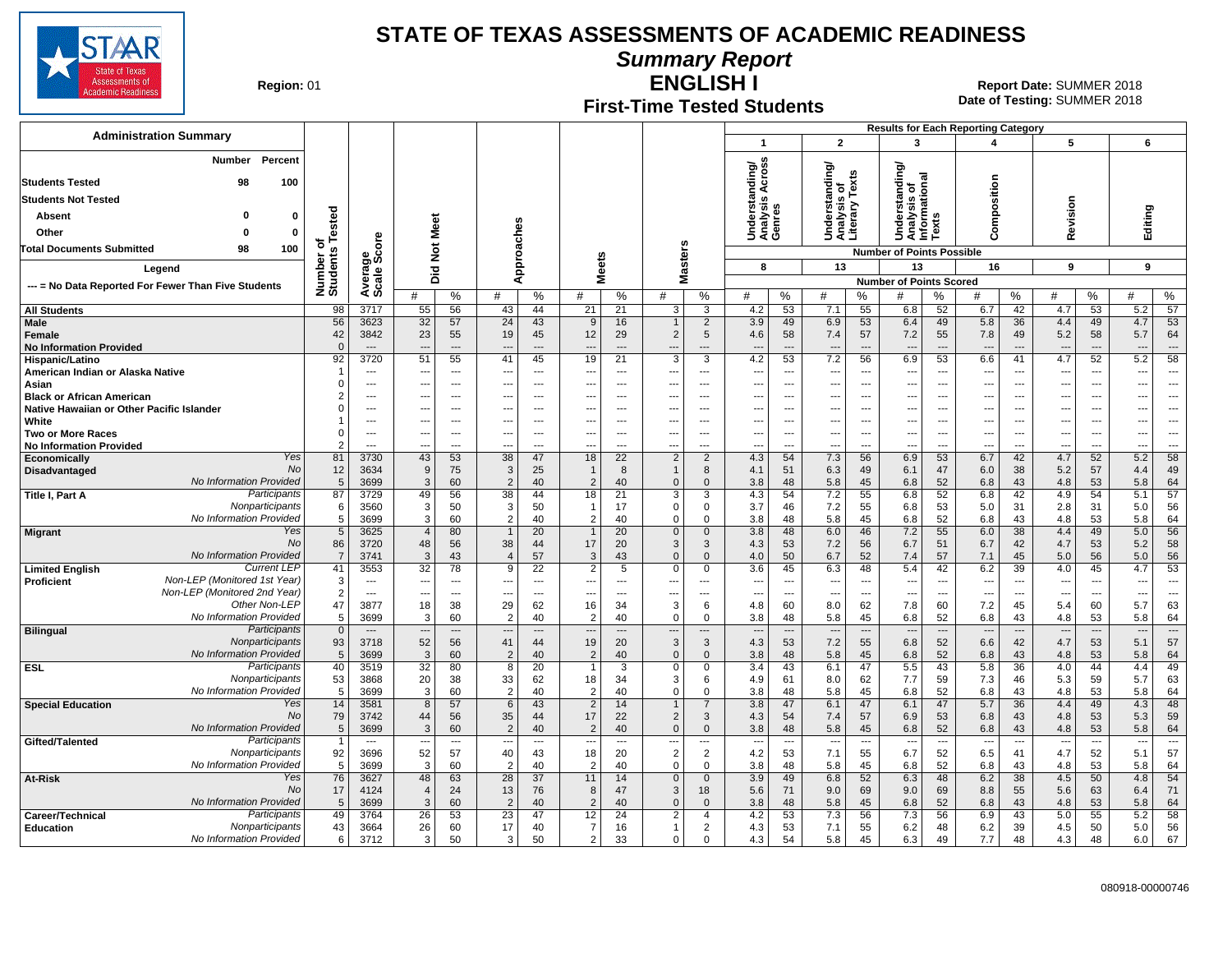

**Constructed Responses Summary Report**

**Region: 01** 

**First-Time Tested Students ENGLISH I**

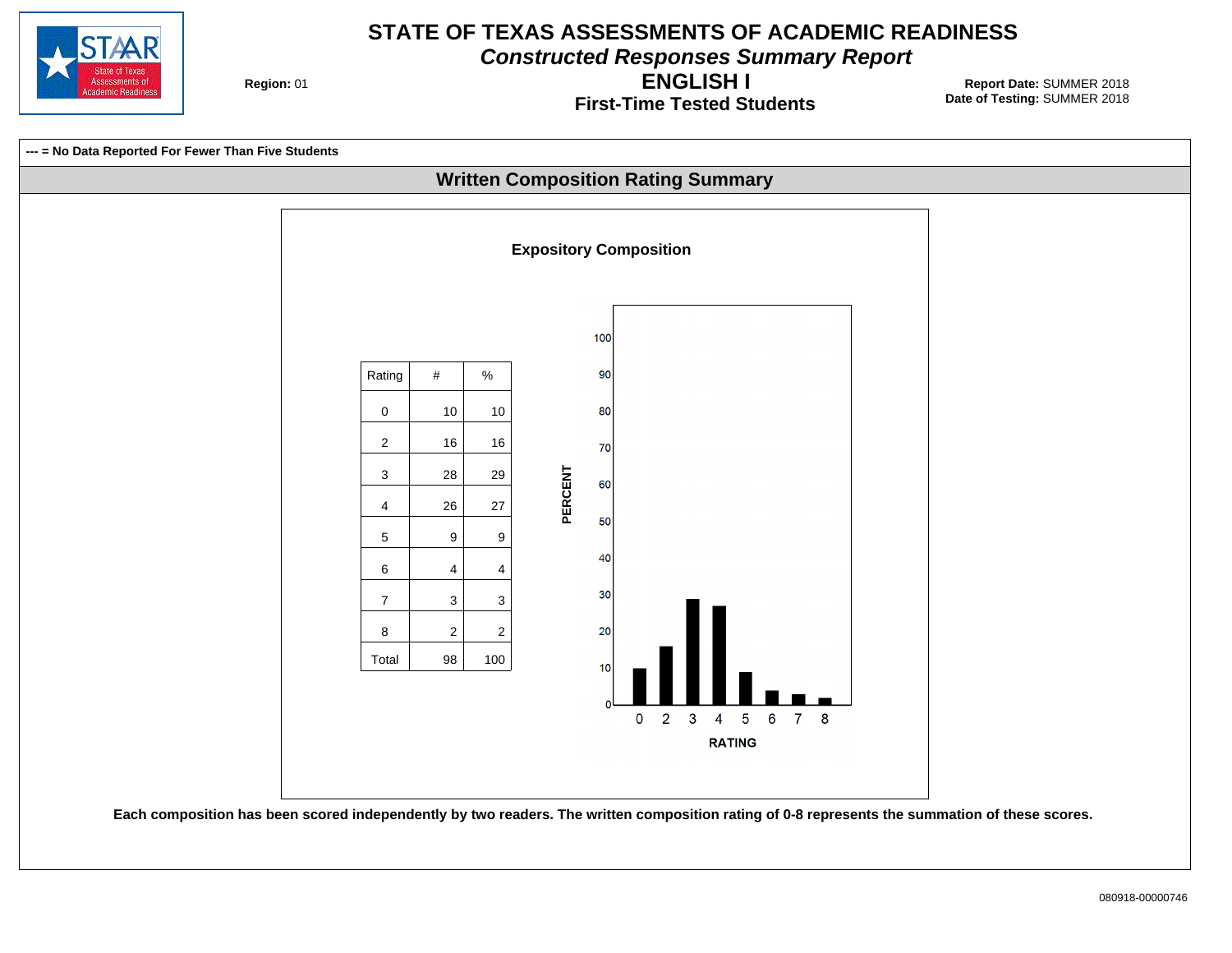

**Summary Report**

**Region: 01** 

#### **Retested Students ENGLISH I**

**Date of Testing:**  SUMMER 2018 01 **Report Date:** SUMMER 2018

|                                                                                   |                              |                                  |                          |                                            |                          |                                            |                          |                            |                                                      |                               |                                     |                                            |                                                      |                                            |                                                                    |                       | Results for Each Reporting Category' |                                                      |                                 |                                |                                    |                                 |
|-----------------------------------------------------------------------------------|------------------------------|----------------------------------|--------------------------|--------------------------------------------|--------------------------|--------------------------------------------|--------------------------|----------------------------|------------------------------------------------------|-------------------------------|-------------------------------------|--------------------------------------------|------------------------------------------------------|--------------------------------------------|--------------------------------------------------------------------|-----------------------|--------------------------------------|------------------------------------------------------|---------------------------------|--------------------------------|------------------------------------|---------------------------------|
| <b>Administration Summary</b>                                                     |                              |                                  |                          |                                            |                          |                                            |                          |                            |                                                      |                               | $\mathbf{1}$                        |                                            | $\mathbf{2}$                                         |                                            | 3                                                                  |                       | $\overline{\mathbf{A}}$              |                                                      | 5                               |                                | 6                                  |                                 |
| Number<br>Percent                                                                 |                              |                                  |                          |                                            |                          |                                            |                          |                            |                                                      |                               |                                     |                                            |                                                      |                                            |                                                                    |                       |                                      |                                                      |                                 |                                |                                    |                                 |
| 7268<br>100<br><b>Students Tested</b>                                             |                              |                                  |                          |                                            |                          |                                            |                          |                            |                                                      |                               | Across<br>ding/                     |                                            | Understanding/<br>Analysis of<br>Literary Texts      |                                            | tanding/<br>Understanding<br>Analysis of<br>Informational<br>Texts |                       |                                      |                                                      |                                 |                                |                                    |                                 |
| <b>Students Not Tested</b>                                                        |                              |                                  |                          |                                            |                          |                                            |                          |                            |                                                      |                               | Inderstanc<br>Inalysis Ao<br>Genres |                                            |                                                      |                                            |                                                                    |                       | omposition                           |                                                      |                                 |                                |                                    |                                 |
| <b>Absent</b><br>0<br>0                                                           |                              |                                  |                          |                                            |                          |                                            |                          |                            |                                                      |                               |                                     |                                            |                                                      |                                            |                                                                    |                       |                                      |                                                      | evision                         |                                | Editing                            |                                 |
| Other<br>14<br>$\mathbf 0$                                                        |                              |                                  |                          | Meet                                       |                          |                                            |                          |                            |                                                      |                               |                                     |                                            |                                                      |                                            |                                                                    |                       |                                      |                                                      |                                 |                                |                                    |                                 |
| 7282<br>100<br><b>Total Documents Submitted</b>                                   |                              | ö                                |                          | $\frac{5}{2}$                              |                          | oaches                                     |                          |                            |                                                      |                               | ⊃∢೮                                 |                                            |                                                      |                                            | <b>Number of Points Possible</b>                                   |                       | Ö                                    |                                                      | œ                               |                                |                                    |                                 |
| Legend                                                                            | Number or<br>Students Tested | န္တပ္တိ                          |                          |                                            |                          | ă                                          | leets                    |                            | asters                                               |                               | 8                                   |                                            | 13                                                   |                                            | 13                                                                 |                       | 16                                   |                                                      | 9                               |                                | 9                                  |                                 |
|                                                                                   |                              | Average                          |                          | 흐<br>۵                                     |                          | ⋖                                          | ż                        |                            | Σ                                                    |                               |                                     |                                            |                                                      |                                            | <b>Number of Points Scored</b>                                     |                       |                                      |                                                      |                                 |                                |                                    |                                 |
| --- = No Data Reported For Fewer Than Five Students                               |                              |                                  | #                        | $\%$                                       | #                        | %                                          | #                        | %                          | #                                                    | $\%$                          | #                                   | %                                          | #                                                    | $\%$                                       | #                                                                  | %                     | #                                    | %                                                    | #                               | %                              | #                                  | %                               |
| <b>All Students</b>                                                               | 7268                         | 3579                             | 5284                     | 73                                         | 1984                     | 27                                         | 639                      | 9                          | $\mathbf{1}$                                         | $\Omega$                      | 3.8                                 | 48                                         | 6.3                                                  | 49                                         | 5.6                                                                | 43                    | 6.4                                  | 40                                                   | 4.2                             | 47                             | 4.8                                | 53                              |
| Male<br><b>Female</b>                                                             | 4428<br>2840                 | 3547<br>3630                     | 3340<br>1944             | 75<br>68                                   | 1088<br>896              | 25<br>32                                   | 339<br>300               | 8<br>11                    | $\mathbf{0}$<br>-1                                   | $\mathbf{0}$<br>$\mathbf{0}$  | 3.7<br>4.1                          | 46<br>51                                   | 6.1<br>6.6                                           | 47<br>51                                   | 5.4<br>5.8                                                         | 41<br>45              | 6.1<br>6.8                           | 38<br>43                                             | 4.2<br>4.3                      | 46<br>48                       | 4.5<br>5.1                         | 50<br>57                        |
| <b>No Information Provided</b>                                                    | $\Omega$                     | $\overline{\phantom{a}}$         |                          | $\overline{a}$                             | $\overline{a}$           | $\overline{a}$                             | $\overline{\phantom{a}}$ | $---$                      | $\overline{\phantom{a}}$                             | $---$                         | $\overline{a}$                      | $\overline{a}$                             | $\overline{a}$                                       | $\overline{\phantom{a}}$                   | $\overline{\phantom{a}}$                                           | $\overline{a}$        | $\overline{\phantom{a}}$             | $\overline{a}$                                       |                                 | $---$                          | $\overline{\phantom{a}}$           | $---$                           |
| Hispanic/Latino                                                                   | 7163                         | 3579                             | 5210                     | 73                                         | 1953                     | $\overline{27}$                            | 627                      | 9                          | $\overline{1}$                                       | $\mathbf 0$                   | 3.8                                 | 48                                         | 6.3                                                  | 49                                         | 5.6                                                                | 43                    | 6.4                                  | 40                                                   | 4.2                             | 47                             | 4.8                                | 53                              |
| American Indian or Alaska Native                                                  |                              | $---$<br>3363                    | 6                        | $\overline{\phantom{a}}$<br>86             | ---<br>$\overline{1}$    | $\overline{\phantom{a}}$<br>14             | ---<br>$\Omega$          | ---<br>$\Omega$            | $\overline{\phantom{a}}$<br>$\Omega$                 | ---<br>$\Omega$               | ---<br>2.3                          | $\overline{\phantom{a}}$<br>29             | $\overline{\phantom{a}}$<br>3.4                      | $---$<br>26                                | ---<br>4.4                                                         | ---<br>34             | $\overline{\phantom{a}}$<br>6.6      | $\sim$<br>41                                         | $\overline{\phantom{a}}$<br>3.7 | $\overline{\phantom{a}}$<br>41 | $\overline{\phantom{a}}$           | $\overline{\phantom{a}}$<br>40  |
| Asian<br><b>Black or African American</b>                                         | 19                           | 3637                             | 12                       | 63                                         | $\overline{7}$           | 37                                         | $\overline{4}$           | 21                         | $\mathbf 0$                                          | $\mathbf 0$                   | 4.2                                 | 52                                         | 6.6                                                  | 51                                         | 6.4                                                                | 49                    | 7.3                                  | 45                                                   | 4.2                             | 47                             | 3.6<br>4.2                         | 47                              |
| Native Hawaiian or Other Pacific Islander                                         | $\mathbf 0$                  | $\sim$                           | $\overline{\phantom{a}}$ | $---$                                      | ---                      | $\overline{a}$                             | ---                      | $\overline{a}$             | $\overline{\phantom{a}}$                             | ---                           | ---                                 | $\sim$                                     | $\overline{\phantom{a}}$                             | $\overline{a}$                             | ---                                                                | ---                   | ---                                  | $\overline{a}$                                       |                                 | $-$                            | $\overline{\phantom{a}}$           | $\overline{\phantom{a}}$        |
| White                                                                             | 73                           | 3560                             | 52                       | 71                                         | 21                       | 29                                         | 8                        | 11                         | $\Omega$                                             | $\mathbf 0$                   | 3.8                                 | 48                                         | 6.1                                                  | 47                                         | 5.6                                                                | 43                    | 6.6                                  | 41                                                   | 4.0                             | 45                             | 4.4                                | 48                              |
| <b>Two or More Races</b><br><b>No Information Provided</b>                        |                              | $\ddotsc$                        | $\overline{a}$           | $\overline{\phantom{a}}$<br>$\overline{a}$ | ---                      | $\overline{\phantom{a}}$<br>$\overline{a}$ | ---                      | ---<br>---                 | $\overline{\phantom{a}}$<br>$\overline{\phantom{a}}$ | ---<br>$\overline{a}$         | $\overline{\phantom{a}}$<br>---     | $\overline{\phantom{a}}$<br>$\overline{a}$ | $\overline{\phantom{a}}$<br>$\overline{\phantom{a}}$ | $\overline{\phantom{a}}$<br>$\overline{a}$ | $\qquad \qquad \cdots$                                             | ---<br>---            | $\overline{a}$                       | $\overline{\phantom{a}}$<br>$\overline{\phantom{a}}$ | $\ddotsc$                       | $-$<br>---                     | $\overline{\phantom{a}}$<br>$\sim$ | $\overline{\phantom{a}}$<br>--- |
| Yes<br>Economically                                                               | 6573                         | 3572                             | 4855                     | 74                                         | 1718                     | 26                                         | 547                      | 8                          | $\mathbf{0}$                                         | $\mathbf{0}$                  | 3.8                                 | 48                                         | 6.3                                                  | 48                                         | 5.5                                                                | 42                    | 6.4                                  | 40                                                   | 4.2                             | 47                             | 4.7                                | 53                              |
| <b>No</b><br>Disadvantaged                                                        | 692                          | 3648                             | 427                      | 62                                         | 265                      | 38                                         | 92                       | 13                         |                                                      | $\mathbf 0$                   | 4.2                                 | 52                                         | 6.8                                                  | 53                                         | 6.0                                                                | 46                    | 6.8                                  | 42                                                   | 4.5                             | 50                             | 5.0                                | 55                              |
| No Information Provided<br>Participants<br>Title I, Part A                        | -3<br>6896                   | $---$<br>3579                    | 5014                     | $\overline{a}$<br>$\overline{73}$          | $\sim$<br>1882           | $\overline{a}$<br>$\overline{27}$          | ---<br>598               | ---<br>9                   | $\overline{\phantom{a}}$                             | $\overline{a}$<br>$\mathbf 0$ | $\overline{a}$<br>3.8               | $\overline{\phantom{a}}$<br>48             | $\sim$<br>6.3                                        | $\overline{a}$<br>48                       | $\overline{a}$<br>5.5                                              | $\overline{a}$<br>43  | $\overline{a}$<br>6.4                | $\overline{\phantom{a}}$<br>40                       | $\overline{\phantom{a}}$<br>4.2 | $\overline{a}$<br>47           | $\sim$<br>4.8                      | $\sim$<br>53                    |
| Nonparticipants                                                                   | 370                          | 3579                             | 268                      | 72                                         | 102                      | 28                                         | 41                       | 11                         | $\mathbf{0}$                                         | $\mathbf 0$                   | 3.8                                 | 48                                         | 6.6                                                  | 51                                         | 5.7                                                                | 44                    | 6.2                                  | 39                                                   | 4.3                             | 47                             | 4.5                                | 50                              |
| No Information Provided                                                           | $\mathcal{P}$                | $-$                              |                          | $\overline{a}$                             | $\overline{a}$           | ---                                        | ---                      | ---                        | $\sim$                                               | $\overline{a}$                | $\overline{a}$                      | ---                                        | $\sim$                                               | $---$                                      | $\overline{a}$                                                     | ---                   | $\overline{a}$                       | $\overline{\phantom{a}}$                             | $\sim$                          | $\overline{\phantom{a}}$       | $\sim$                             | $\overline{\phantom{a}}$        |
| Yes<br><b>Migrant</b><br>No                                                       | 363<br>6899                  | 3562<br>3580                     | 269<br>5010              | 74<br>73                                   | 94<br>1889               | 26<br>27                                   | 30<br>609                | 8<br>9                     | $\mathbf 0$<br>$\mathbf{1}$                          | $\mathbf{0}$<br>$\Omega$      | 3.8<br>3.8                          | 48<br>48                                   | 6.3<br>6.3                                           | 48<br>49                                   | 5.4<br>5.6                                                         | 41<br>43              | 6.2<br>6.4                           | 39<br>40                                             | 4.2<br>4.2                      | 47<br>47                       | 4.6<br>4.8                         | 51<br>53                        |
| No Information Provided                                                           | 6                            | 3390                             | 5                        | 83                                         | -1                       | 17                                         | $\mathbf 0$              | $\Omega$                   | $\mathbf{0}$                                         | $\Omega$                      | 3.7                                 | 46                                         | 5.5                                                  | 42                                         | 4.2                                                                | 32                    | 3.7                                  | 23                                                   | 5.0                             | 56                             | 2.8                                | 31                              |
| <b>Current LEP</b><br><b>Limited English</b>                                      | 3503                         | 3510                             | 2874                     | 82                                         | 629                      | 18                                         | 138                      | $\overline{4}$             | $\mathbf 0$                                          | $\mathbf 0$                   | 3.5                                 | 43                                         | 5.8                                                  | 45                                         | 5.1                                                                | 39                    | 6.0                                  | 38                                                   | 4.0                             | 44                             | 4.5                                | 50                              |
| Non-LEP (Monitored 1st Year)<br><b>Proficient</b><br>Non-LEP (Monitored 2nd Year) | 244<br>114                   | 3705<br>3728                     | 142<br>63                | 58<br>55                                   | 102<br>51                | 42<br>45                                   | 31<br>16                 | 13<br>14                   | $\mathbf 0$<br>$\Omega$                              | $\mathbf 0$<br>$\Omega$       | 4.3                                 | 53<br>58                                   | 7.1<br>7.0                                           | 55<br>54                                   | 6.5<br>6.4                                                         | 50<br>50              | 7.1<br>7.4                           | 44<br>46                                             | 4.8                             | 54<br>54                       | 5.3<br>5.6                         | 59<br>62                        |
| Other Non-LEP                                                                     | 3403                         | 3636                             | 2202                     | 65                                         | 1201                     | 35                                         | 454                      | 13                         |                                                      | $\mathbf 0$                   | 4.6<br>4.2                          | 52                                         | 6.7                                                  | 52                                         | 5.9                                                                | 46                    | 6.7                                  | 42                                                   | 4.8<br>4.4                      | 49                             | 4.9                                | 55                              |
| No Information Provided                                                           | $\overline{4}$               | $\sim$                           | $\sim$                   | $\overline{a}$                             | $\overline{\phantom{a}}$ | $\overline{a}$                             | ---                      | $\overline{a}$             | $\sim$                                               | $\overline{a}$                | $\overline{a}$                      | $\overline{a}$                             | ---                                                  | $\overline{a}$                             | $\overline{a}$                                                     | $\overline{a}$        | $\overline{a}$                       | $\sim$                                               | $\sim$                          | $\overline{a}$                 | $\sim$                             | $\overline{a}$                  |
| Participants<br><b>Bilingual</b>                                                  | 24                           | 3630                             | 17                       | 71                                         | $\overline{7}$           | 29                                         | $\overline{2}$           | 8                          | $\mathbf 0$                                          | $\mathbf{0}$                  | 4.3                                 | 53                                         | 7.3                                                  | 56                                         | 6.0                                                                | 46                    | 6.2                                  | 39                                                   | 4.5                             | 50                             | 4.7                                | 52                              |
| Nonparticipants<br>No Information Provided                                        | 7237<br>$\overline{7}$       | 3579<br>3425                     | 5261<br>6                | 73<br>86                                   | 1976                     | 27<br>14                                   | 637<br>$\Omega$          | 9<br>$\Omega$              | $\mathbf{1}$<br>$\Omega$                             | $\mathbf 0$<br>$\Omega$       | 3.8<br>3.9                          | 48<br>48                                   | 6.3<br>5.0                                           | 49<br>38                                   | 5.6<br>6.0                                                         | 43<br>46              | 6.4<br>3.7                           | 40<br>23                                             | 4.2<br>4.0                      | 47<br>44                       | 4.8<br>3.3                         | 53<br>37                        |
| Participants<br><b>ESL</b>                                                        | 3395                         | 3510                             | 2785                     | 82                                         | 610                      | $\overline{18}$                            | 137                      | $\overline{4}$             | $\mathbf 0$                                          | $\mathbf 0$                   | $\overline{3.5}$                    | 43                                         | 5.8                                                  | 45                                         | 5.1                                                                | $\overline{39}$       | 6.0                                  | $\overline{38}$                                      | 4.0                             | 44                             | 4.5                                | 50                              |
| Nonparticipants                                                                   | 3867                         | 3640                             | 2494                     | 64                                         | 1373                     | 36                                         | 502                      | 13                         |                                                      | $\mathbf 0$                   | 4.2                                 | 52                                         | 6.7                                                  | 52                                         | 6.0                                                                | 46                    | 6.8                                  | 42                                                   | 4.4                             | 49                             | 5.0                                | 55                              |
| No Information Provided<br>Yes<br><b>Special Education</b>                        | 6<br>1259                    | 3467<br>3442                     | 5<br>1095                | 83<br>87                                   | - 1<br>164               | 17<br>13                                   | $\mathbf 0$<br>40        | $\Omega$<br>$\overline{3}$ | $\mathbf{0}$<br>$\mathbf{0}$                         | $\Omega$<br>$\mathbf{0}$      | 4.0<br>3.3                          | 50<br>41                                   | 5.2<br>5.6                                           | 40<br>43                                   | 6.5<br>4.8                                                         | 50<br>$\overline{37}$ | 4.3<br>5.3                           | 27<br>33                                             | 3.8<br>3.7                      | 43<br>41                       | 3.5<br>4.0                         | 39<br>45                        |
| No                                                                                | 6007                         | 3608                             | 4188                     | 70                                         | 1819                     | 30                                         | 599                      | 10 <sup>°</sup>            | $\overline{1}$                                       | $\mathbf{0}$                  | 4.0                                 | 49                                         | 6.5                                                  | 50                                         | 5.7                                                                | 44                    | 6.6                                  | 42                                                   | 4.3                             | 48                             | 4.9                                | 54                              |
| No Information Provided                                                           |                              | $\overline{\phantom{a}}$         |                          | $\overline{\phantom{a}}$                   | $\overline{\phantom{a}}$ | $\overline{a}$                             | ---                      |                            | $\overline{\phantom{a}}$                             | $---$                         | $\overline{\phantom{a}}$            | $\overline{\phantom{a}}$                   | ---                                                  | $\overline{\phantom{a}}$                   | $\overline{\phantom{a}}$                                           | ---                   | $\overline{\phantom{a}}$             | $\overline{\phantom{a}}$                             | $\overline{\phantom{a}}$        | $\overline{\phantom{a}}$       | $\overline{\phantom{a}}$           | $\cdots$                        |
| Participants<br>Gifted/Talented                                                   | 50                           | 3821                             | 18                       | 36                                         | 32                       | 64                                         | 15                       | 30                         | 0                                                    | $\Omega$                      | 5.2                                 | 66                                         | 8.1                                                  | 62                                         | 7.5                                                                | 57                    | 7.0                                  | 44                                                   | 5.4                             | 60                             | 6.1                                | 67                              |
| Nonparticipants<br>No Information Provided                                        | 7217                         | 3578<br>$\overline{\phantom{a}}$ | 5265                     | 73<br>$\overline{a}$                       | 1952                     | 27<br>$\overline{a}$                       | 624<br>$\overline{a}$    | 9<br>---                   | -1<br>$\overline{\phantom{a}}$                       | $\Omega$<br>$\overline{a}$    | 3.8<br>$\overline{\phantom{a}}$     | 48<br>$\sim$                               | 6.3<br>$\overline{\phantom{a}}$                      | 48<br>$\overline{a}$                       | 5.5<br>$\overline{a}$                                              | 43<br>$\overline{a}$  | 6.4<br>$\overline{a}$                | 40<br>$\sim$                                         | 4.2<br>$\overline{\phantom{a}}$ | 47<br>$\overline{a}$           | 4.7<br>$\overline{\phantom{a}}$    | 53<br>$---$                     |
| Yes<br>At-Risk                                                                    | 6448                         | 3565                             | 4823                     | 75                                         | 1625                     | $\overline{25}$                            | 496                      | 8                          | $\mathbf 0$                                          | $\overline{0}$                | 3.8                                 | 47                                         | 6.2                                                  | 48                                         | 5.5                                                                | 42                    | 6.3                                  | 40                                                   | 4.2                             | 46                             | 4.7                                | 52                              |
| <b>No</b>                                                                         | 815                          | 3693                             | 457                      | 56                                         | 358                      | 44                                         | 143                      | 18                         |                                                      | $\mathbf 0$                   | 4.4                                 | 55                                         | 7.0                                                  | 54                                         | 6.4                                                                | 49                    | 7.0                                  | 44                                                   | 4.7                             | 52                             | 5.2                                | 58                              |
| No Information Provided<br>Participants<br>Career/Technical                       | 5<br>4979                    | 3328<br>3584                     | 3616                     | 80<br>73                                   | 1363                     | 20<br>27                                   | $\mathbf{0}$<br>443      | $\Omega$<br>9              | $\mathbf{0}$                                         | $\Omega$<br>$\mathbf 0$       | 3.6<br>3.9                          | 45<br>48                                   | 4.4<br>6.4                                           | 34<br>49                                   | 4.8<br>5.6                                                         | 37<br>43              | 2.8<br>6.5                           | 18<br>40                                             | 4.0<br>4.2                      | 44<br>47                       | 3.0<br>4.8                         | 33<br>53                        |
| Nonparticipants<br><b>Education</b>                                               | 2285                         | 3568                             | 1664                     | 73                                         | 621                      | 27                                         | 196                      | 9                          | 0                                                    | $\mathbf 0$                   | 3.8                                 | 47                                         | 6.2                                                  | 48                                         | 5.5                                                                | 42                    | 6.3                                  | 40                                                   | 4.2                             | 46                             | 4.7                                | 52                              |
| No Information Provided                                                           | $\overline{4}$               | $\overline{a}$                   | $\overline{\phantom{a}}$ | $\overline{a}$                             | $\overline{a}$           | $\sim$                                     | ---                      | $- - -$                    | $\overline{\phantom{a}}$                             | $\sim$                        | ---                                 | $\sim$                                     | $\overline{\phantom{a}}$                             | $\overline{a}$                             | $---$                                                              | $\sim$                | $\overline{\phantom{a}}$             | $\sim$                                               | $\sim$                          | $\overline{a}$                 | $\overline{\phantom{a}}$           | $\overline{\phantom{a}}$        |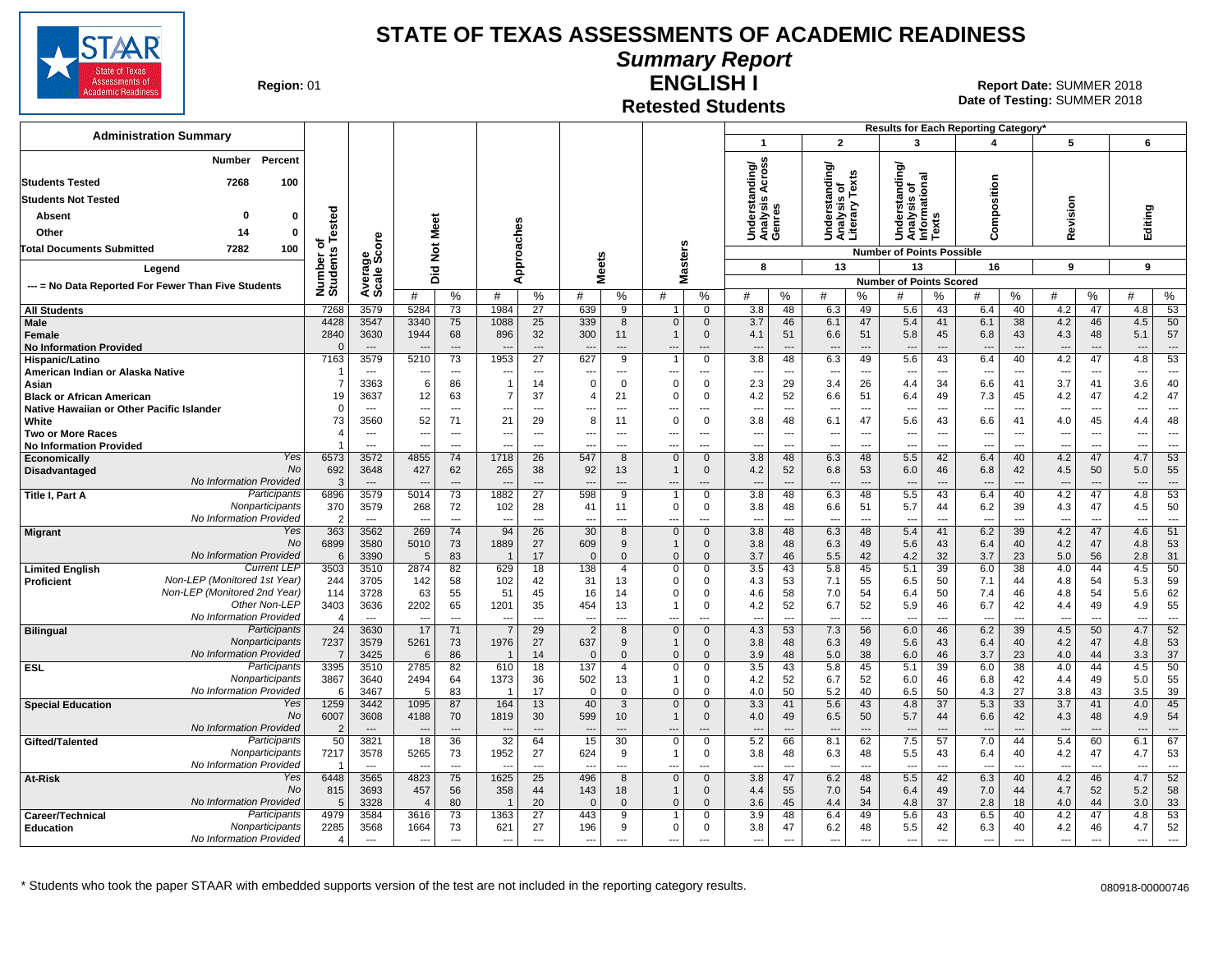

**Constructed Responses Summary Report**

**Region: 01** 

**Retested Students ENGLISH I**

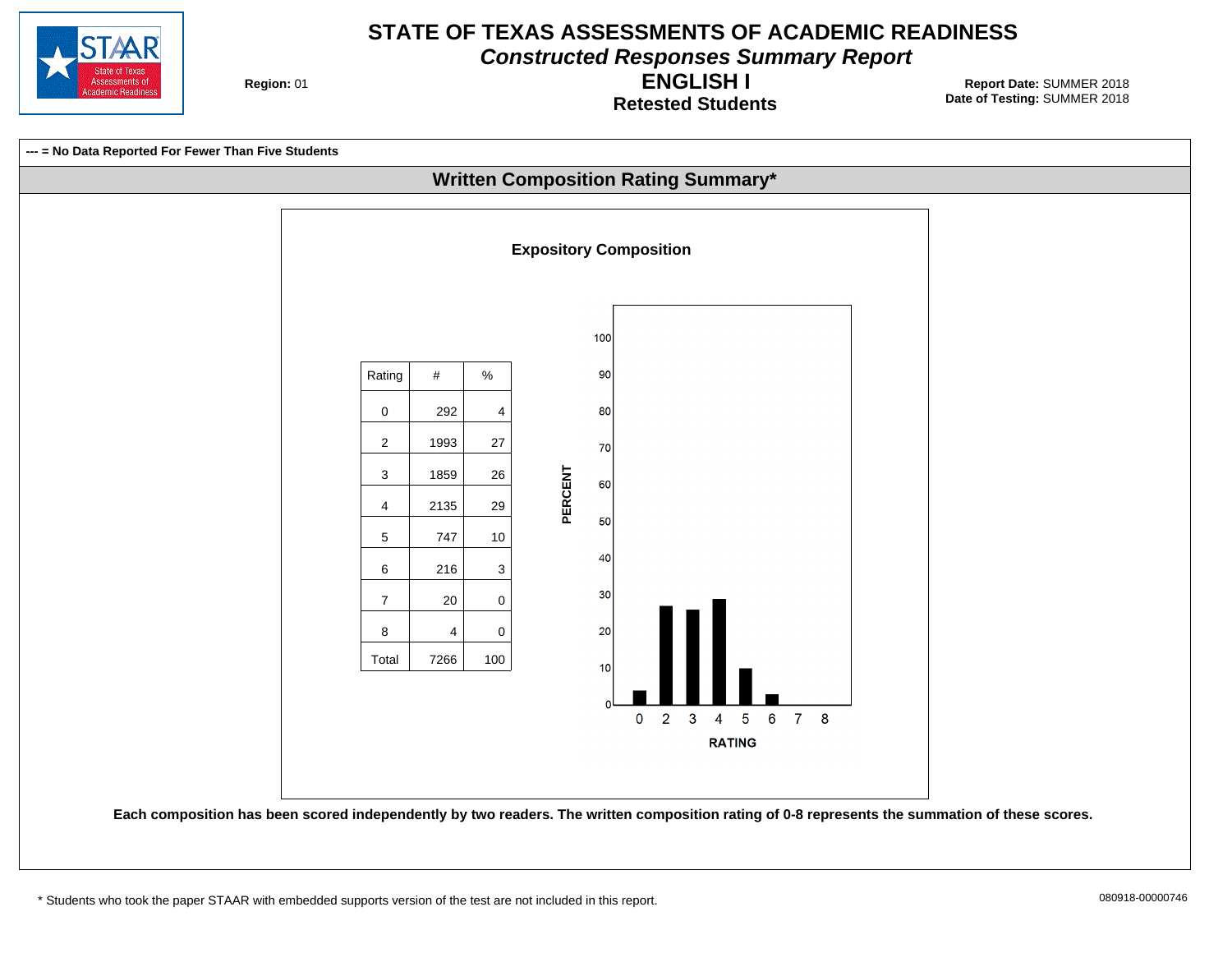

#### **Summary Report**

**Region: 01** 

# **All Students**

**ENGLISH II** 01 **Report Date:** SUMMER 2018 **Date of Testing:**  SUMMER 2018

|                                                                      |                        |                                  |                                  |                                |                                            |                                |                                 |                                  |                          |                             |                                     |                                |                                                |                                | <b>Results for Each Reporting Category</b>             |                                |                                 |                                |                                 |                          |                                 |                                |
|----------------------------------------------------------------------|------------------------|----------------------------------|----------------------------------|--------------------------------|--------------------------------------------|--------------------------------|---------------------------------|----------------------------------|--------------------------|-----------------------------|-------------------------------------|--------------------------------|------------------------------------------------|--------------------------------|--------------------------------------------------------|--------------------------------|---------------------------------|--------------------------------|---------------------------------|--------------------------|---------------------------------|--------------------------------|
| <b>Administration Summary</b>                                        |                        |                                  |                                  |                                |                                            |                                |                                 |                                  |                          |                             | $\overline{\mathbf{1}}$             |                                | $\overline{2}$                                 |                                | 3                                                      |                                | 4                               |                                | 5                               |                          | 6                               |                                |
| Percent<br><b>Number</b>                                             |                        |                                  |                                  |                                |                                            |                                |                                 |                                  |                          |                             | ding/<br>cross                      |                                | ding/                                          |                                | tanding/                                               |                                |                                 |                                |                                 |                          |                                 |                                |
| 5244<br>100<br><b>Students Tested</b>                                |                        |                                  |                                  |                                |                                            |                                |                                 |                                  |                          |                             |                                     |                                |                                                |                                |                                                        |                                |                                 |                                |                                 |                          |                                 |                                |
| <b>Students Not Tested</b>                                           |                        |                                  |                                  |                                |                                            |                                |                                 |                                  |                          |                             |                                     |                                |                                                |                                |                                                        |                                |                                 |                                |                                 |                          |                                 |                                |
| <b>Absent</b><br>0<br>0                                              |                        |                                  |                                  |                                |                                            |                                |                                 |                                  |                          |                             | Understanc<br>Analysis Ao<br>Genres |                                | Understanding<br>Analysis of<br>Literary Texts |                                | Understanding<br>Analysis of<br>Informational<br>Texts |                                | Composition                     |                                | Revision                        |                          | Editing                         |                                |
| Other<br>10<br>$\mathbf 0$                                           | Tested                 |                                  | Meet                             |                                |                                            | Approaches                     |                                 |                                  |                          |                             |                                     |                                |                                                |                                |                                                        |                                |                                 |                                |                                 |                          |                                 |                                |
| 5254<br>Total Documents Submitted<br>100                             | ৳                      | င်                               | $\breve{\mathbf{z}}$             |                                |                                            |                                |                                 |                                  |                          |                             |                                     |                                |                                                |                                | <b>Number of Points Possible</b>                       |                                |                                 |                                |                                 |                          |                                 |                                |
| Legend                                                               | Number of<br>Students  | క్టిట్                           |                                  |                                |                                            |                                | <b>Meets</b>                    |                                  |                          | Masters                     | 8                                   |                                | 13                                             |                                | 13                                                     |                                | 16                              |                                | 9                               |                          | 9                               |                                |
|                                                                      |                        | Average                          | Did                              |                                |                                            |                                |                                 |                                  |                          |                             |                                     |                                |                                                |                                | <b>Number of Points Scored</b>                         |                                |                                 |                                |                                 |                          |                                 |                                |
| --- = No Data Reported For Fewer Than Five Students                  |                        |                                  | #                                | %                              | #                                          | %                              | #                               | %                                | #                        | %                           | #                                   | $\%$                           | #                                              | %                              | #                                                      | %                              | #                               | %                              | #                               | $\%$                     | #                               | $\%$                           |
| <b>All Students</b>                                                  | 5244                   | 3484                             | 4147                             | 79                             | 1097                                       | 21                             | 316                             | 6                                | 2                        | $\mathbf 0$                 | 3.8                                 | 47                             | 6.3                                            | 48                             | 6.2                                                    | 48                             | 7.1                             | 44                             | 4.5                             | 50                       | 5.0                             | 55                             |
| Male                                                                 | 3002                   | 3447                             | 2443                             | 81                             | 559                                        | 19                             | 155                             | 5                                | $\mathbf{0}$             | $\mathbf{0}$                | 3.7                                 | 46                             | 6.1                                            | 47                             | 5.9                                                    | 46                             | 6.8                             | 42                             | 4.4                             | 49                       | 4.8                             | 53                             |
| Female                                                               | 2242                   | 3533<br>$---$                    | 1704                             | 76<br>$\overline{\phantom{a}}$ | 538                                        | 24<br>$\overline{\phantom{a}}$ | 161                             | $\overline{7}$<br>$\cdots$       | 2<br>---                 | $\mathbf{0}$<br>---         | 4.0<br>$\overline{\phantom{a}}$     | 50<br>$\overline{\phantom{a}}$ | 6.5<br>$\overline{\phantom{a}}$                | 50<br>$\overline{\phantom{a}}$ | 6.5<br>$\overline{\phantom{a}}$                        | 50<br>$\overline{\phantom{a}}$ | 7.4<br>$\overline{\phantom{a}}$ | 47<br>$\overline{\phantom{a}}$ | 4.5<br>$\overline{\phantom{a}}$ | 50                       | 5.3<br>---                      | 58<br>$\overline{\phantom{a}}$ |
| <b>No Information Provided</b><br>Hispanic/Latino                    | 5173                   | 3484                             | 4088                             | 79                             | 1085                                       | 21                             | 312                             | 6                                | $\overline{2}$           | 0                           | 3.8                                 | 47                             | 6.3                                            | 48                             | 6.2                                                    | 48                             | 7.1                             | 44                             | 4.5                             | 50                       | 5.0                             | 56                             |
| American Indian or Alaska Native                                     |                        | $\overline{\phantom{a}}$         | $\overline{\phantom{a}}$         | $\overline{\phantom{a}}$       | $\overline{\phantom{a}}$                   | ---                            | ---                             | $\overline{a}$                   | ---                      | ---                         | $\overline{\phantom{a}}$            | $\overline{\phantom{a}}$       | $\overline{\phantom{a}}$                       | $\overline{\phantom{a}}$       | $\overline{\phantom{a}}$                               | ---                            | $\overline{\phantom{a}}$        | ---                            | $\overline{\phantom{a}}$        | $\overline{\phantom{a}}$ | ---                             | ---                            |
| Asian                                                                | -8                     | 3502                             | 6                                | 75                             | $\overline{2}$                             | 25                             | $\mathbf 1$                     | 13                               | $\Omega$                 | $\mathbf 0$                 | 3.6                                 | 45                             | 7.4                                            | 57                             | 5.4                                                    | 41                             | 7.3                             | 45                             | 4.4                             | 49                       | 5.1                             | 57                             |
| <b>Black or African American</b>                                     | 11                     | 3391                             | 10                               | 91                             |                                            | 9                              | $\mathbf 1$                     | 9                                | $\Omega$                 | $\Omega$                    | 4.0                                 | 50                             | 6.4                                            | 49                             | 5.0                                                    | 38                             | 5.6                             | 35                             | 3.9                             | 43                       | 5.0                             | 56                             |
| Native Hawaiian or Other Pacific Islander                            |                        |                                  | $\overline{a}$                   | $---$                          | ---                                        | $\sim$                         |                                 | ---                              |                          | ---                         |                                     | $\sim$                         | $\overline{\phantom{a}}$                       | $\overline{a}$                 | ---                                                    | ---                            |                                 | $\sim$                         |                                 | $---$                    |                                 | $\overline{a}$                 |
| White<br><b>Two or More Races</b>                                    | 45<br>3                | 3439<br>$-$                      | 38<br>$\overline{\phantom{a}}$   | 84<br>---                      | $\overline{7}$<br>$\overline{\phantom{a}}$ | 16<br>$---$                    | $\overline{2}$<br>---           | $\overline{4}$<br>---            | $\Omega$<br>--           | 0<br>$\overline{a}$         | 3.8<br>--                           | 48<br>$\overline{\phantom{a}}$ | 5.4<br>$\overline{\phantom{a}}$                | 42<br>$\overline{\phantom{a}}$ | 6.1<br>---                                             | 47<br>$\overline{\phantom{a}}$ | 7.5<br>---                      | 47<br>$\overline{\phantom{a}}$ | 4.1<br>$\overline{\phantom{a}}$ | 46<br>$\sim$             | 4.6<br>$\overline{\phantom{a}}$ | 51<br>$\overline{\phantom{a}}$ |
| <b>No Information Provided</b>                                       |                        | $\overline{a}$                   | $\overline{\phantom{a}}$         | $\overline{\phantom{a}}$       | $\overline{a}$                             | $---$                          | $- - -$                         | ---                              | ---                      | ---                         | ---                                 | ---                            | $\overline{\phantom{a}}$                       | $\overline{\phantom{a}}$       | ---                                                    | $\overline{a}$                 | $\overline{\phantom{a}}$        | $---$                          | $\overline{\phantom{a}}$        | $\sim$                   | ---                             | $\overline{\phantom{a}}$       |
| Yes<br>Economically                                                  | 4712                   | 3476                             | 3763                             | 80                             | 949                                        | 20                             | 263                             | 6                                | 2                        | $\mathbf{0}$                | 3.8                                 | 47                             | 6.2                                            | 48                             | 6.1                                                    | 47                             | 7.0                             | 44                             | 4.4                             | 49                       | 5.0                             | 55                             |
| <b>No</b><br>Disadvantaged                                           | 529                    | 3558                             | 381                              | 72                             | 148                                        | 28                             | 53                              | 10                               | $\Omega$                 | $\mathbf{0}$                | 4.0                                 | 50                             | 6.8                                            | 52                             | 6.5                                                    | 50                             | 7.6                             | 48                             | 4.8                             | 53                       | 5.1                             | 57                             |
| No Information Provided<br>Participants                              | 3                      | $\overline{\phantom{a}}$<br>3482 | 3987                             | $---$<br>79                    | 1036                                       |                                | 299                             | ---                              | $\overline{2}$           |                             | 3.8                                 | ---                            |                                                | $\overline{a}$                 | 6.2                                                    | $\overline{a}$<br>48           | 7.0                             | $\overline{a}$<br>44           | 4.5                             | 50                       |                                 | $\overline{a}$<br>55           |
| Title I, Part A<br>Nonparticipants                                   | 5023<br>218            | 3522                             | 157                              | 72                             | 61                                         | 21<br>28                       | 17                              | 6<br>8                           | $\mathbf 0$              | 0<br>$\mathbf 0$            | 4.0                                 | 47<br>50                       | 6.3<br>6.8                                     | 48<br>52                       | 6.3                                                    | 49                             | 7.3                             | 45                             | 4.6                             | 51                       | 5.0<br>5.0                      | 55                             |
| No Information Provided                                              |                        | $- - -$                          | $\overline{\phantom{a}}$         | $---$                          | $\sim$                                     | $---$                          | ---                             | $---$                            | ---                      | ---                         | $- - -$                             | $\sim$                         | $\overline{\phantom{a}}$                       | $---$                          | ---                                                    | $---$                          | $\overline{\phantom{a}}$        | $\overline{\phantom{a}}$       | $\sim$                          | $\sim$                   | $\sim$                          | $\cdots$                       |
| Yes<br><b>Migrant</b>                                                | 264                    | 3452                             | 215                              | 81                             | 49                                         | 19                             | 16                              | 6                                | $\mathbf{0}$             | $\mathbf 0$                 | 3.6                                 | 45                             | 6.1                                            | 47                             | 6.1                                                    | 47                             | 6.9                             | 43                             | 4.4                             | 49                       | 4.9                             | 54                             |
| <b>No</b>                                                            | 4971                   | 3486                             | 3923                             | 79                             | 1048                                       | 21                             | 300                             | 6                                | $\overline{2}$           | $\mathbf 0$                 | 3.8                                 | 48                             | 6.3                                            | 48                             | 6.2                                                    | 48                             | 7.1                             | 44                             | 4.5                             | 50                       | 5.0                             | 56                             |
| No Information Provided<br><b>Current LEP</b>                        | 9<br>2569              | 3404<br>3402                     | 9<br>2247                        | 100<br>87                      | $\Omega$<br>322                            | $\overline{0}$<br>13           | $\overline{0}$<br>71            | $\Omega$<br>3                    | $\mathbf{0}$<br>$\Omega$ | $\mathbf{0}$<br>$\mathbf 0$ | 3.6<br>3.6                          | 44<br>45                       | 5.1<br>5.7                                     | 39<br>44                       | 5.7<br>5.6                                             | 44<br>43                       | 6.0<br>6.6                      | 38<br>41                       | 4.1<br>4.2                      | 46<br>47                 | 5.6<br>4.8                      | 62<br>53                       |
| <b>Limited English</b><br>Non-LEP (Monitored 1st Year)<br>Proficient | 68                     | 3670                             | 38                               | 56                             | 30                                         | 44                             | 5                               | $\overline{7}$                   | $\Omega$                 | 0                           | 4.4                                 | 55                             | 7.4                                            | 57                             | 8.1                                                    | 62                             | 8.2                             | 51                             | 4.7                             | 52                       | 5.5                             | 61                             |
| Non-LEP (Monitored 2nd Year)                                         | 184                    | 3624                             | 125                              | 68                             | 59                                         | 32                             | 14                              | 8                                | $\Omega$                 | $\Omega$                    | 4.1                                 | 51                             | 7.2                                            | 55                             | 7.5                                                    | 58                             | 7.8                             | 49                             | 4.8                             | 54                       | 5.5                             | 61                             |
| Other Non-LEP                                                        | 2421                   | 3554                             | 1735                             | 72                             | 686                                        | 28                             | 226                             | 9                                | $\overline{2}$           | $\mathbf 0$                 | 4.0                                 | 50                             | 6.8                                            | 52                             | 6.6                                                    | 51                             | 7.5                             | 47                             | 4.7                             | 52                       | 5.2                             | 58                             |
| No Information Provided                                              |                        | $\sim$                           |                                  | $---$                          | $\sim$                                     | $\overline{a}$                 |                                 | ---                              | --                       | ---                         | $\overline{\phantom{a}}$            | ---                            | $\overline{\phantom{a}}$                       | $\overline{\phantom{a}}$       | ---                                                    | ---                            | ---                             | $\overline{\phantom{a}}$       |                                 | ---                      | ---                             | $\cdots$                       |
| <b>Bilingual</b><br>Participants                                     | 15                     | 3520                             | 12                               | 80                             | -3                                         | 20                             |                                 | $\overline{7}$                   | $\mathbf{0}$             | $\mathbf 0$                 | 4.1                                 | 52                             | 6.1                                            | 47                             | 7.7                                                    | 59                             | 7.1                             | 44                             | 3.7                             | 41                       | 5.3                             | 59                             |
| Nonparticipants<br>No Information Provided                           | 5226<br>$\mathcal{R}$  | 3484                             | 4132                             | 79<br>$-$                      | 1094                                       | 21                             | 315                             | 6                                | $\overline{2}$           | $\mathbf 0$<br>---          | 3.8                                 | 47<br>$\sim$                   | 6.3                                            | 48<br>$\overline{a}$           | 6.2                                                    | 48                             | 7.1                             | 44                             | 4.5                             | 50                       | 5.0<br>$\overline{\phantom{a}}$ | 55<br>$\overline{\phantom{a}}$ |
| Participants<br><b>ESL</b>                                           | 2525                   | 3404                             | 2201                             | 87                             | 324                                        | 13                             | 70                              | 3                                | $\mathbf 0$              | $\mathbf 0$                 | 3.6                                 | 45                             | 5.7                                            | 44                             | 5.6                                                    | 43                             | 6.6                             | 41                             | 4.2                             | 47                       | 4.8                             | 53                             |
| Nonparticipants                                                      | 2716                   | 3558                             | 1943                             | 72                             | 773                                        | 28                             | 246                             | 9                                | $\overline{2}$           | 0                           | 4.0                                 | 50                             | 6.8                                            | 52                             | 6.7                                                    | 52                             | 7.5                             | 47                             | 4.7                             | 52                       | 5.2                             | 58                             |
| No Information Provided                                              | 3                      | $\overline{\phantom{a}}$         | $\overline{\phantom{a}}$         | $\scriptstyle\cdots$           | $\overline{\phantom{a}}$                   | $\overline{a}$                 | ---                             | ---                              | ---                      | ---                         | $\overline{a}$                      | ---                            | $\overline{\phantom{a}}$                       | $\overline{a}$                 | ---                                                    | ---                            | $\overline{a}$                  | $\overline{a}$                 | $\overline{\phantom{a}}$        | $\overline{\phantom{a}}$ | ---                             | $\hspace{0.05cm} \ldots$       |
| Yes<br><b>Special Education</b><br>No                                | 650                    | 3363                             | 582                              | 90                             | 68                                         | 10                             | 9                               |                                  | $\mathbf{0}$             | $\mathbf{0}$                | 3.7                                 | 46                             | 5.7                                            | 44                             | 5.3                                                    | 41                             | 6.0                             | 38                             | 4.0                             | 45                       | 4.3                             | 48                             |
| No Information Provided                                              | 4592<br>$\overline{2}$ | 3501<br>$\overline{\phantom{a}}$ | 3563<br>$\overline{\phantom{a}}$ | 78<br>$\overline{\phantom{a}}$ | 1029                                       | 22                             | 307<br>$\overline{\phantom{a}}$ | $\overline{7}$<br>$\overline{a}$ | $\overline{2}$<br>---    | $\mathbf 0$<br>---          | 3.8<br>$\overline{a}$               | 48                             | 6.4<br>$\overline{\phantom{a}}$                | 49<br>$\overline{a}$           | 6.3<br>$\overline{\phantom{a}}$                        | 48                             | 7.2<br>$\overline{\phantom{a}}$ | 45                             | 4.5<br>$\overline{\phantom{a}}$ | 50                       | 5.1<br>---                      | 57<br>---                      |
| Participants<br>Gifted/Talented                                      | 56                     | 3756                             | 30                               | 54                             | 26                                         | 46                             | 13                              | 23                               |                          | $\overline{2}$              | 4.6                                 | 57                             | 7.9                                            | 61                             | 8.0                                                    | 61                             | 8.3                             | 52                             | 5.4                             | 60                       | 5.9                             | 65                             |
| Nonparticipants                                                      | 5185                   | 3481                             | 4114                             | 79                             | 1071                                       | 21                             | 303                             | 6                                | $\mathbf 1$              | $\mathbf 0$                 | 3.8                                 | 47                             | 6.3                                            | 48                             | 6.2                                                    | 47                             | 7.0                             | 44                             | 4.4                             | 49                       | 5.0                             | 55                             |
| No Information Provided                                              | 3                      | $\sim$                           |                                  | $\overline{a}$                 |                                            | $\overline{\phantom{a}}$       | ---                             | $\overline{a}$                   | $\overline{\phantom{a}}$ | ---                         | ---                                 | $\overline{a}$                 | $\overline{\phantom{a}}$                       | $\overline{a}$                 | $\overline{a}$                                         | ---                            | ---                             | $\overline{\phantom{a}}$       | $\overline{\phantom{a}}$        | ---                      |                                 | $\overline{a}$                 |
| Yes<br>At-Risk                                                       | 4768                   | 3464                             | 3873                             | 81                             | 895                                        | 19                             | 237                             | 5                                | $\mathbf{0}$             | $\mathbf{0}$                | $\overline{3.7}$                    | 47                             | 6.2                                            | 47                             | 6.1                                                    | 47                             | 7.0                             | 43                             | 4.4                             | 49                       | 4.9                             | 55                             |
| No<br>No Information Provided                                        | 473<br>3               | 3679                             | 271                              | 57<br>$\overline{\phantom{a}}$ | 202                                        | 43                             | 79                              | 17                               | $\overline{2}$<br>---    | $\mathbf{0}$                | 4.4                                 | 55                             | 7.4<br>$\overline{\phantom{a}}$                | 57<br>$\overline{a}$           | 7.5                                                    | 58                             | 8.1                             | 50                             | 5.1                             | 57                       | 5.8<br>---                      | 64<br>$---$                    |
| Participants<br>Career/Technical                                     | 4260                   | 3491                             | 3357                             | 79                             | 903                                        | 21                             | 259                             | 6                                | $\overline{2}$           | 0                           | 3.8                                 | 48                             | 6.3                                            | 49                             | 6.2                                                    | 48                             | 7.1                             | 44                             | 4.5                             | 50                       | 5.0                             | 56                             |
| <b>Education</b><br>Nonparticipants                                  | 980                    | 3450                             | 786                              | 80                             | 194                                        | 20                             | 57                              | 6                                | $\Omega$                 | 0                           | 3.7                                 | 47                             | 6.1                                            | 47                             | 5.9                                                    | 46                             | 6.9                             | 43                             | 4.3                             | 48                       | 4.9                             | 54                             |
| No Information Provided                                              | $\overline{4}$         | $\overline{\phantom{a}}$         | $\overline{\phantom{a}}$         | $\overline{\phantom{a}}$       | $\overline{a}$                             | $\overline{a}$                 | ---                             | ---                              | ---                      | ---                         | $\overline{a}$                      | $\overline{a}$                 | $\overline{\phantom{a}}$                       | $\overline{a}$                 | $\overline{\phantom{a}}$                               | $\overline{a}$                 | ---                             | $\overline{\phantom{a}}$       | $\sim$                          | $\overline{\phantom{a}}$ | $\overline{a}$                  | ---                            |
|                                                                      |                        |                                  |                                  |                                |                                            |                                |                                 |                                  |                          |                             |                                     |                                |                                                |                                |                                                        |                                |                                 |                                |                                 |                          |                                 |                                |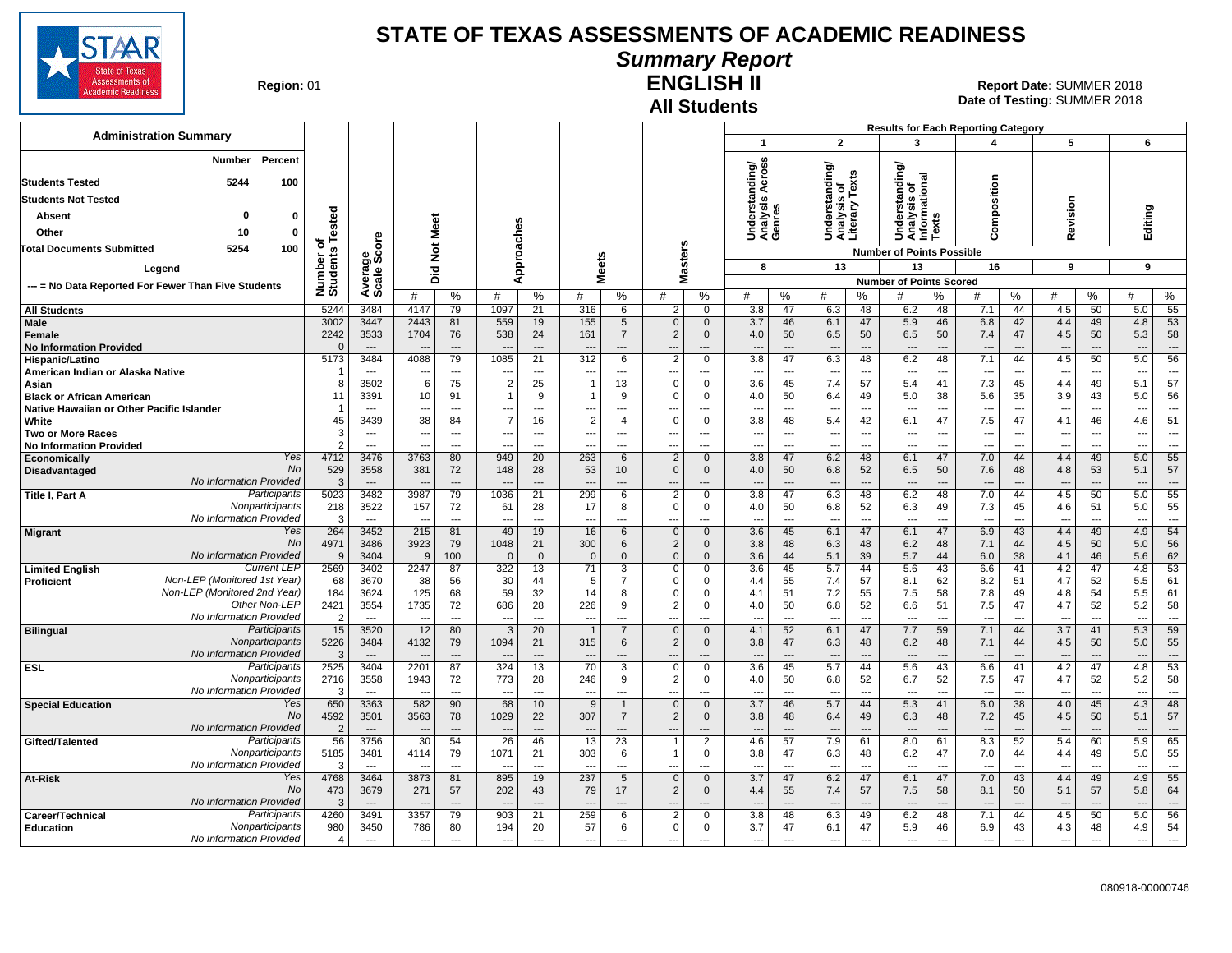

**Constructed Responses Summary Report**

**Region: 01** 

**All Students ENGLISH II**

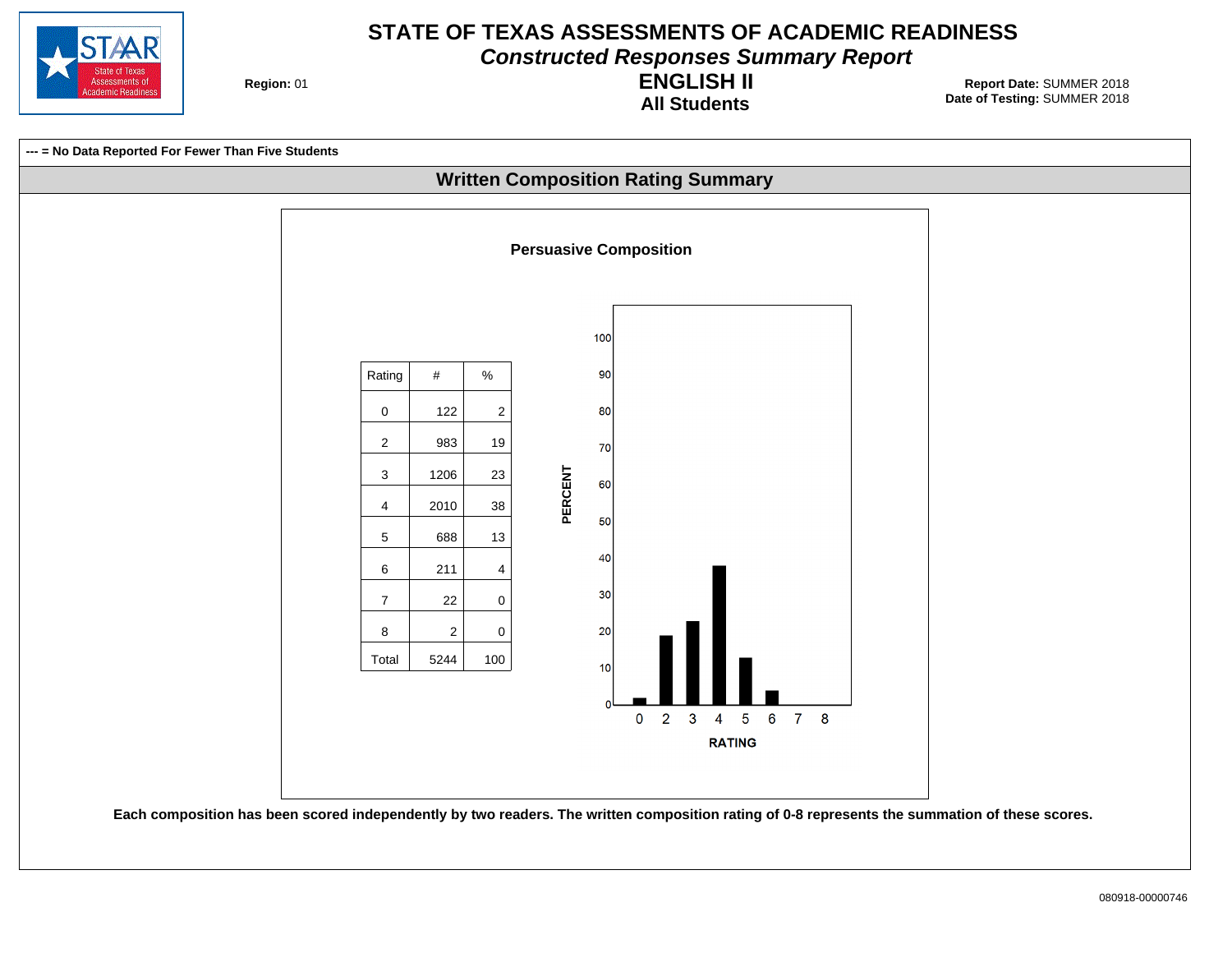

**Summary Report**

**Region: 01** 

## **First-Time Tested Students**

**ENGLISH II** 01 **Report Date:** SUMMER 2018 **Date of Testing:**  SUMMER 2018

| <b>Administration Summary</b>                              |                      |                                  |                      |                                            |                                  |                      |                                |                                       |                                |                                 | $\overline{\mathbf{1}}$             |                                | $\mathbf{2}$                                    |                                                      | 3                                                    |                                 | <b>Results for Each Reporting Category</b><br>4 |                                 | 5                               |                      | 6                               |                                  |
|------------------------------------------------------------|----------------------|----------------------------------|----------------------|--------------------------------------------|----------------------------------|----------------------|--------------------------------|---------------------------------------|--------------------------------|---------------------------------|-------------------------------------|--------------------------------|-------------------------------------------------|------------------------------------------------------|------------------------------------------------------|---------------------------------|-------------------------------------------------|---------------------------------|---------------------------------|----------------------|---------------------------------|----------------------------------|
|                                                            |                      |                                  |                      |                                            |                                  |                      |                                |                                       |                                |                                 |                                     |                                |                                                 |                                                      |                                                      |                                 |                                                 |                                 |                                 |                      |                                 |                                  |
| Number<br>Percent                                          |                      |                                  |                      |                                            |                                  |                      |                                |                                       |                                |                                 | Across                              |                                |                                                 |                                                      |                                                      |                                 |                                                 |                                 |                                 |                      |                                 |                                  |
| <b>Students Tested</b><br>86<br>100                        |                      |                                  |                      |                                            |                                  |                      |                                |                                       |                                |                                 | ding/                               |                                |                                                 |                                                      | tanding/<br>त्त्व                                    |                                 |                                                 |                                 |                                 |                      |                                 |                                  |
| <b>Students Not Tested</b>                                 |                      |                                  |                      |                                            |                                  |                      |                                |                                       |                                |                                 |                                     |                                | is or<br>'' Texts                               |                                                      | ٠ō<br>ō                                              |                                 |                                                 |                                 |                                 |                      |                                 |                                  |
| Absent<br>0<br>0                                           |                      |                                  |                      |                                            |                                  |                      |                                |                                       |                                |                                 | Understanc<br>Analysis Ao<br>Genres |                                | Understanding/<br>Analysis of<br>Literary Texts |                                                      | Understar<br>Analysis c<br>Informatic                |                                 | Composition                                     |                                 | Revision                        |                      | Editing                         |                                  |
| Other<br>$\mathbf{0}$<br>$\mathbf 0$                       | Tested               |                                  | Meet                 |                                            |                                  |                      |                                |                                       |                                |                                 |                                     |                                |                                                 |                                                      |                                                      | <b>Texts</b>                    |                                                 |                                 |                                 |                      |                                 |                                  |
| 100<br><b>Total Documents Submitted</b><br>86              | ৳                    | ge<br>Score                      |                      |                                            | Approaches                       |                      |                                |                                       |                                |                                 |                                     |                                |                                                 |                                                      |                                                      |                                 |                                                 |                                 |                                 |                      |                                 |                                  |
|                                                            |                      |                                  | $\frac{5}{2}$        |                                            |                                  |                      | <b>Meets</b>                   |                                       | <b>Masters</b>                 |                                 |                                     |                                |                                                 |                                                      | <b>Number of Points Possible</b>                     |                                 |                                                 |                                 |                                 |                      |                                 |                                  |
| Legend                                                     |                      |                                  | Did                  |                                            |                                  |                      |                                |                                       |                                |                                 | 8                                   |                                | 13                                              |                                                      | 13<br><b>Number of Points Scored</b>                 |                                 | 16                                              |                                 | 9                               |                      | 9                               |                                  |
| --- = No Data Reported For Fewer Than Five Students        | Number o<br>Students | Avera<br>Scale                   | #                    | %                                          | #                                | %                    | #                              | %                                     | #                              | %                               | #                                   | %                              | #                                               | %                                                    | #                                                    | %                               | #                                               | %                               | #                               | %                    | #                               | $\%$                             |
| <b>All Students</b>                                        | 86                   | 3697                             | 44                   | 51                                         | 42                               | 49                   | 25                             | 29                                    | 2                              | $\overline{2}$                  | 4.3                                 | 54                             | 7.4                                             | 57                                                   | 7.3                                                  | 56                              | 8.0                                             | 50                              | 5.2                             | 58                   | 5.8                             | 65                               |
| Male                                                       | 38                   | 3612                             | 21                   | 55                                         | 17                               | 45                   | 13                             | 34                                    | $\mathbf{0}$                   | $\mathbf 0$                     | 3.8                                 | 48                             | 7.1                                             | 55                                                   | 7.0                                                  | 54                              | 7.6                                             | 47                              | 5.0                             | 55                   | 5.5                             | 61                               |
| Female                                                     | 48                   | 3765                             | 23                   | 48                                         | 25                               | 52                   | 12                             | 25                                    | $\overline{2}$                 | 4                               | 4.7                                 | 59                             | 7.6                                             | 59                                                   | 7.6                                                  | 58                              | 8.3                                             | 52                              | 5.4                             | 60                   | 6.1                             | 68                               |
| <b>No Information Provided</b>                             | $\Omega$<br>82       | $\sim$<br>3727                   | ---<br>40            | $\overline{a}$<br>49                       | ---<br>42                        | $\overline{a}$<br>51 | ---<br>25                      | $\sim$<br>30                          | $\overline{2}$                 | ---<br>$\overline{2}$           | ---                                 | $\overline{\phantom{a}}$<br>55 | $\overline{\phantom{a}}$<br>7.6                 | $\overline{a}$<br>59                                 | ---<br>7.5                                           | $\overline{a}$<br>58            | $\overline{\phantom{a}}$<br>8.1                 | $\overline{\phantom{a}}$<br>51  | $\overline{\phantom{a}}$<br>5.3 | $\overline{a}$<br>59 | $\overline{\phantom{a}}$<br>6.0 | $\overline{a}$<br>66             |
| <b>Hispanic/Latino</b><br>American Indian or Alaska Native | $\mathbf 0$          | ---                              | ⊷                    | $\overline{\phantom{a}}$                   | ---                              | ---                  | ---                            | $\overline{\phantom{a}}$              | --                             | ---                             | 4.4<br>---                          | $\overline{\phantom{a}}$       | $\overline{\phantom{a}}$                        | $\overline{\phantom{a}}$                             | ---                                                  | ---                             | $\overline{\phantom{a}}$                        | $\overline{\phantom{a}}$        | $\overline{\phantom{a}}$        | ---                  | ---                             | $\overline{a}$                   |
| Asian                                                      | $\mathbf 0$          | $\overline{\phantom{a}}$         | ---                  | $\overline{\phantom{a}}$                   | $\overline{\phantom{a}}$         | $\overline{a}$       | ---                            | $\overline{\phantom{a}}$              | $\overline{\phantom{a}}$       | ---                             | ---                                 | $\overline{\phantom{a}}$       | ---                                             | $\overline{\phantom{a}}$                             | $\overline{\phantom{a}}$                             | $\overline{\phantom{a}}$        | $\overline{\phantom{a}}$                        | ---                             | $\overline{\phantom{a}}$        | ---                  | ---                             | $\overline{a}$                   |
| <b>Black or African American</b>                           | $\overline{2}$       | ---                              | ---                  | $\overline{\phantom{a}}$                   | ---                              | ---                  |                                |                                       | --                             | ---                             | ---                                 |                                | ---                                             | ---                                                  | ---                                                  |                                 | ---                                             | ---                             | ---                             |                      | ---                             | $\overline{\phantom{a}}$         |
| Native Hawaiian or Other Pacific Islander                  | $\Omega$             | ---                              | ---                  | ---                                        | $\overline{\phantom{a}}$         | ---                  | ---                            | $\ddotsc$                             | ---                            | $\overline{\phantom{a}}$        | ---                                 | ---                            | ---                                             | $\overline{a}$                                       | $\overline{\phantom{a}}$                             | ---                             | $\cdots$                                        | $\overline{\phantom{a}}$        | $\overline{\phantom{a}}$        | ---                  | ---                             | $\overline{a}$                   |
| White<br><b>Two or More Races</b>                          | $\mathbf 0$          | ---<br>---                       | ---<br>---           | $\overline{a}$<br>$\overline{\phantom{a}}$ | ---<br>$\overline{\phantom{a}}$  | ---<br>---           | ---<br>---                     | $\ddotsc$<br>$\overline{\phantom{a}}$ | ---<br>---                     | ---<br>$\overline{\phantom{a}}$ | ---<br>---                          | ---<br>---                     | ---<br>---                                      | $\overline{\phantom{a}}$<br>$\overline{\phantom{a}}$ | $\overline{\phantom{a}}$<br>$\overline{\phantom{a}}$ | ---<br>$\overline{\phantom{a}}$ | $\overline{\phantom{a}}$<br>$\cdots$            | $\overline{\phantom{a}}$<br>--- | ---<br>---                      | ---<br>---           | ---<br>---                      | $\overline{a}$<br>$\overline{a}$ |
| <b>No Information Provided</b>                             |                      | ---                              | ---                  | ---                                        | $\overline{a}$                   | $\overline{a}$       | ---                            | $\overline{\phantom{a}}$              | ---                            | ---                             | ---                                 | -−-                            | ---                                             | ---                                                  | $\overline{\phantom{a}}$                             | $\overline{a}$                  | ---                                             | $\overline{\phantom{a}}$        | $\overline{a}$                  | $\overline{a}$       | ---                             | $\overline{a}$                   |
| Yes<br>Economically                                        | 70                   | 3747                             | 32                   | 46                                         | 38                               | 54                   | $\overline{22}$                | 31                                    | $\overline{2}$                 | 3                               | 4.5                                 | 56                             | 7.7                                             | 60                                                   | 7.7                                                  | 59                              | 8.2                                             | 51                              | 5.3                             | 59                   | 5.9                             | 66                               |
| No<br>Disadvantaged<br>No Information Provided             | 15<br>$\overline{1}$ | 3505<br>$\overline{\phantom{a}}$ | 11                   | 73                                         | $\overline{4}$<br>$\overline{a}$ | 27<br>$\overline{a}$ | 3                              | 20                                    | $\mathbf{0}$                   | $\mathbf 0$<br>---              | 3.6                                 | 45<br>$\overline{\phantom{a}}$ | 6.1<br>$\overline{\phantom{a}}$                 | 47<br>$\overline{\phantom{a}}$                       | 5.7                                                  | 44<br>$\overline{\phantom{a}}$  | 7.2                                             | 45<br>$\overline{\phantom{a}}$  | 4.9<br>$\overline{\phantom{a}}$ | 55<br>$\overline{a}$ | 5.7<br>$\overline{\phantom{a}}$ | 63                               |
| Participants<br>Title I, Part A                            | $\overline{77}$      | 3718                             | 38                   | 49                                         | 39                               | 51                   | 23                             | 30                                    | $\overline{2}$                 | $\overline{3}$                  | 4.4                                 | 55                             | 7.5                                             | 57                                                   | 7.4                                                  | 57                              | 8.1                                             | 51                              | 5.3                             | 59                   | 5.9                             | 66                               |
| Nonparticipants                                            | 8                    | 3575                             | 5                    | 63                                         | 3                                | 38                   | $\overline{2}$                 | 25                                    | $\Omega$                       | 0                               | 3.8                                 | 47                             | 7.5                                             | 58                                                   | 6.3                                                  | 48                              | 7.0                                             | 44                              | 4.9                             | 54                   | 5.6                             | 63                               |
| No Information Provided                                    |                      | $\sim$                           | ---                  | $\overline{a}$                             | $\overline{a}$                   | $\overline{a}$       | ---                            | $\overline{a}$                        | ---                            | ---                             | $\overline{a}$                      | ---                            | $\overline{\phantom{a}}$                        | $\overline{a}$                                       | $\overline{a}$                                       | $\sim$                          | $\overline{a}$                                  | $\overline{\phantom{a}}$        | $\overline{a}$                  | $\overline{a}$       | $\overline{\phantom{a}}$        | $---$                            |
| Yes<br><b>Migrant</b><br>No                                | 12<br>72             | 3760                             | 5<br>37              | 42<br>51                                   | $\overline{7}$<br>35             | 58                   | $\sqrt{5}$                     | 42<br>28                              | $\mathbf 0$<br>$\overline{2}$  | $\mathbf 0$                     | 3.8                                 | 48<br>55                       | 7.8                                             | 60                                                   | 8.0<br>7.3                                           | 62<br>56                        | 8.5<br>8.0                                      | 53                              | 5.6<br>5.2                      | 62<br>58             | 6.5<br>5.8                      | 72<br>64                         |
| No Information Provided                                    | $\overline{2}$       | 3701<br>$\overline{\phantom{a}}$ | ---                  | $\overline{a}$                             | $\overline{\phantom{a}}$         | 49<br>$\overline{a}$ | 20<br>$\overline{\phantom{a}}$ | $---$                                 | $\overline{\phantom{a}}$       | 3<br>$\overline{a}$             | 4.4<br>$\overline{a}$               | $\overline{a}$                 | 7.4<br>$\overline{\phantom{a}}$                 | 57<br>$\overline{a}$                                 | $\overline{\phantom{a}}$                             | $\overline{\phantom{a}}$        | $\overline{a}$                                  | 50<br>$\overline{\phantom{a}}$  | $\overline{\phantom{a}}$        | $\overline{a}$       | $\overline{\phantom{a}}$        | $---$                            |
| <b>Current LEP</b><br><b>Limited English</b>               | 19                   | 3538                             | 13                   | 68                                         | 6                                | 32                   | 3                              | 16                                    | $\mathbf 0$                    | $\mathbf 0$                     | 3.8                                 | 47                             | 5.8                                             | 45                                                   | 6.1                                                  | 47                              | 7.2                                             | 45                              | 5.5                             | 61                   | 5.6                             | 63                               |
| Non-LEP (Monitored 1st Year)<br>Proficient                 | $\overline{c}$       | $\overline{a}$                   | ---                  | $-$                                        | $---$                            | $---$                | $- - -$                        | $---$                                 | $\overline{\phantom{a}}$       | ---                             | $\overline{\phantom{a}}$            | ---                            | $\overline{\phantom{a}}$                        | $\sim$                                               | $\overline{a}$                                       | $\sim$                          | $\overline{\phantom{a}}$                        | $\sim$                          | $\overline{\phantom{a}}$        | $\overline{a}$       | ---                             | $---$                            |
| Non-LEP (Monitored 2nd Year)<br>Other Non-LEP              | $\overline{4}$<br>60 | $-$<br>3765                      | $\overline{a}$<br>26 | $\overline{a}$<br>43                       | $---$<br>34                      | $---$<br>57          | $\sim$<br>22                   | $---$<br>37                           | ---<br>$\overline{2}$          | $---$<br>3                      | $\sim$<br>4.5                       | $\sim$<br>56                   | $\overline{\phantom{a}}$<br>8.0                 | $\overline{a}$<br>62                                 | $\overline{\phantom{a}}$<br>7.7                      | $\sim$<br>59                    | $---$<br>8.3                                    | $\overline{a}$<br>52            | $\overline{a}$<br>5.3           | $---$<br>59          | $---$<br>6.0                    | $---$<br>66                      |
| No Information Provided                                    | -1                   | $\overline{\phantom{a}}$         | ---                  | ---                                        | ---                              | $---$                | $\overline{\phantom{a}}$       | $\overline{a}$                        | ---                            | ---                             | $\overline{\phantom{a}}$            | $\overline{\phantom{a}}$       | $\overline{\phantom{a}}$                        | $\overline{\phantom{a}}$                             | $\overline{\phantom{a}}$                             | $\overline{\phantom{a}}$        | $\overline{\phantom{a}}$                        | $\overline{\phantom{a}}$        | ---                             | ---                  | ---                             | $---$                            |
| Participants<br><b>Bilingual</b>                           | $\overline{0}$       | ---                              |                      | ---                                        | $\overline{\phantom{a}}$         | $\overline{a}$       |                                |                                       |                                | ---                             |                                     |                                | $\overline{\phantom{a}}$                        | $\overline{\phantom{a}}$                             | $\overline{\phantom{a}}$                             | ---                             | $\overline{\phantom{a}}$                        | $\cdots$                        | ---                             |                      | $\overline{\phantom{a}}$        | $\overline{\phantom{a}}$         |
| Nonparticipants                                            | 85                   | 3704                             | 43                   | 51                                         | 42                               | 49                   | 25                             | 29                                    | $\overline{2}$                 | 2                               | 4.3                                 | 54                             | 7.5                                             | 57                                                   | 7.3                                                  | 56                              | 8.0                                             | 50                              | 5.3                             | 59                   | 5.9                             | 65                               |
| No Information Provided<br>Participants<br>ESL             | 17                   | 3530                             | ---<br>12            | $\overline{a}$<br>71                       | ---<br>5                         | $\overline{a}$<br>29 | $\overline{2}$                 | 12                                    | $\mathbf 0$                    | ---<br>0                        | 3.9                                 | 49                             | 6.0                                             | 46                                                   | 5.9                                                  | 46                              | $\overline{\phantom{a}}$<br>6.9                 | $\overline{\phantom{a}}$<br>43  | $\overline{\phantom{a}}$<br>5.4 | 60                   | $\overline{\phantom{a}}$<br>5.4 | $---$<br>60                      |
| Nonparticipants                                            | 68                   | 3748                             | 31                   | 46                                         | 37                               | 54                   | 23                             | 34                                    | $\overline{2}$                 | 3                               | 4.4                                 | 55                             | 7.8                                             | 60                                                   | 7.7                                                  | 59                              | 8.3                                             | 52                              | 5.2                             | 58                   | 6.0                             | 67                               |
| No Information Provided                                    | -1                   | $\overline{\phantom{a}}$         | ---                  | ---                                        | ---                              | $---$                | ---                            | $---$                                 | ---                            | ---                             | ---                                 | ---                            | $\overline{\phantom{a}}$                        | $\overline{a}$                                       | $\overline{\phantom{a}}$                             | $\overline{a}$                  | $\overline{\phantom{a}}$                        | ---                             | ---                             | ---                  | $\hspace{0.05cm} \ldots$        | $---$                            |
| Yes<br><b>Special Education</b>                            | 8                    | 3360                             | $\overline{7}$       | 88                                         |                                  | 13                   | $\mathbf{0}$                   | $\overline{0}$                        | $\overline{0}$                 | $\overline{0}$                  | 4.0                                 | 50                             | 6.3                                             | 48                                                   | 5.0                                                  | 38                              | 5.5                                             | 34                              | 4.0                             | 44                   | 4.3                             | 47                               |
| <b>No</b><br>No Information Provided                       | 77<br>-1             | 3740<br>---                      | 36<br>---            | 47<br>$---$                                | 41                               | 53<br>$\overline{a}$ | 25                             | 32                                    | $\overline{2}$<br>---          | 3<br>---                        | 4.4<br>---                          | 54<br>$\overline{a}$           | 7.6<br>$\overline{\phantom{a}}$                 | 58<br>$\overline{\phantom{a}}$                       | 7.6<br>$\overline{\phantom{a}}$                      | 58<br>$\overline{\phantom{a}}$  | 8.3<br>$\overline{\phantom{a}}$                 | 52<br>$\overline{\phantom{a}}$  | 5.4<br>$\overline{\phantom{a}}$ | 60<br>---            | 6.0<br>$\overline{\phantom{a}}$ | 67<br>$\qquad \qquad \cdots$     |
| Participants<br>Gifted/Talented                            | $\overline{4}$       | $---$                            | ---                  | $\overline{\phantom{a}}$                   | $\overline{\phantom{a}}$         | ---                  | $\overline{\phantom{a}}$       | $\overline{\phantom{a}}$              | $\overline{\phantom{a}}$       | $\qquad \qquad \cdots$          | $\overline{\phantom{a}}$            | $\overline{\phantom{a}}$       | $\overline{\phantom{a}}$                        | $\overline{\phantom{a}}$                             | $\overline{\phantom{a}}$                             | $\overline{\phantom{a}}$        | $\sim$                                          | ---                             | $\overline{\phantom{a}}$        | ---                  | $\overline{\phantom{a}}$        | $---$                            |
| Nonparticipants                                            | 81                   | 3663                             | 43                   | 53                                         | 38                               | 47                   | 21                             | 26                                    | $\overline{1}$                 | $\overline{1}$                  | 4.2                                 | 53                             | 7.3                                             | 56                                                   | 7.2                                                  | 55                              | 7.8                                             | 48                              | 5.2                             | 58                   | 5.8                             | 64                               |
| No Information Provided                                    | $\overline{1}$       | $\overline{a}$                   | ÷.,                  | ---                                        | $\overline{a}$                   | $\overline{a}$       | $\overline{\phantom{a}}$       | $\sim$                                |                                | ---                             | $\overline{a}$                      | $\overline{\phantom{a}}$       | $\overline{\phantom{a}}$                        | $\overline{a}$                                       | $\overline{\phantom{a}}$                             | $\overline{\phantom{a}}$        | $\overline{a}$                                  | ---                             | ---                             | ---                  | $\overline{\phantom{a}}$        | $\overline{\phantom{a}}$         |
| Yes<br><b>At-Risk</b><br>No                                | 67<br>18             | 3630<br>3982                     | $\overline{38}$<br>5 | 57<br>28                                   | $\overline{29}$<br>13            | 43<br>72             | 17<br>8                        | 25<br>44                              | $\mathbf{0}$<br>$\overline{2}$ | $\mathbf{0}$<br>11              | 4.1                                 | 51<br>64                       | 7.1                                             | 55                                                   | 6.8<br>9.2                                           | 53<br>71                        | 7.7<br>9.0                                      | 48                              | 5.0<br>6.1                      | 56<br>68             | 5.6<br>6.7                      | 63<br>75                         |
| No Information Provided                                    |                      |                                  | $\overline{a}$       | ---                                        | $\overline{\phantom{a}}$         | $\overline{a}$       | ---                            |                                       | ---                            | ---                             | 5.1<br>---                          | ---                            | 8.6<br>$\overline{\phantom{a}}$                 | 66<br>$\overline{a}$                                 | $\overline{\phantom{a}}$                             | $\overline{\phantom{a}}$        | $\overline{\phantom{a}}$                        | 56<br>$\overline{\phantom{a}}$  | $\overline{\phantom{a}}$        | $---$                | $\overline{\phantom{a}}$        | $\overline{a}$                   |
| Participants<br>Career/Technical                           | 57                   | 3692                             | 30                   | 53                                         | 27                               | 47                   | 17                             | 30                                    | $\overline{2}$                 | $\overline{4}$                  | 4.4                                 | 55                             | 7.5                                             | 57                                                   | 7.2                                                  | 55                              | 8.1                                             | 51                              | 5.2                             | 57                   | 5.5                             | 61                               |
| <b>Education</b><br>Nonparticipants                        | 28                   | 3729                             | 13                   | 46                                         | 15                               | 54                   | 8                              | 29                                    | $\Omega$                       | 0                               | 4.2                                 | 53                             | 7.4                                             | 57                                                   | 7.6                                                  | 59                              | 7.8                                             | 49                              | 5.5                             | 61                   | 6.6                             | 73                               |
| No Information Provided                                    | $\overline{1}$       | ---                              | ---                  | ---                                        | ---                              | $\overline{a}$       | $\overline{a}$                 | $\overline{a}$                        | $\overline{a}$                 | ---                             | ---                                 | $\overline{a}$                 | $\overline{\phantom{a}}$                        | $\overline{a}$                                       | ---                                                  | $\sim$                          | $\sim$                                          | ---                             | ---                             | $\overline{a}$       | ---                             | ---                              |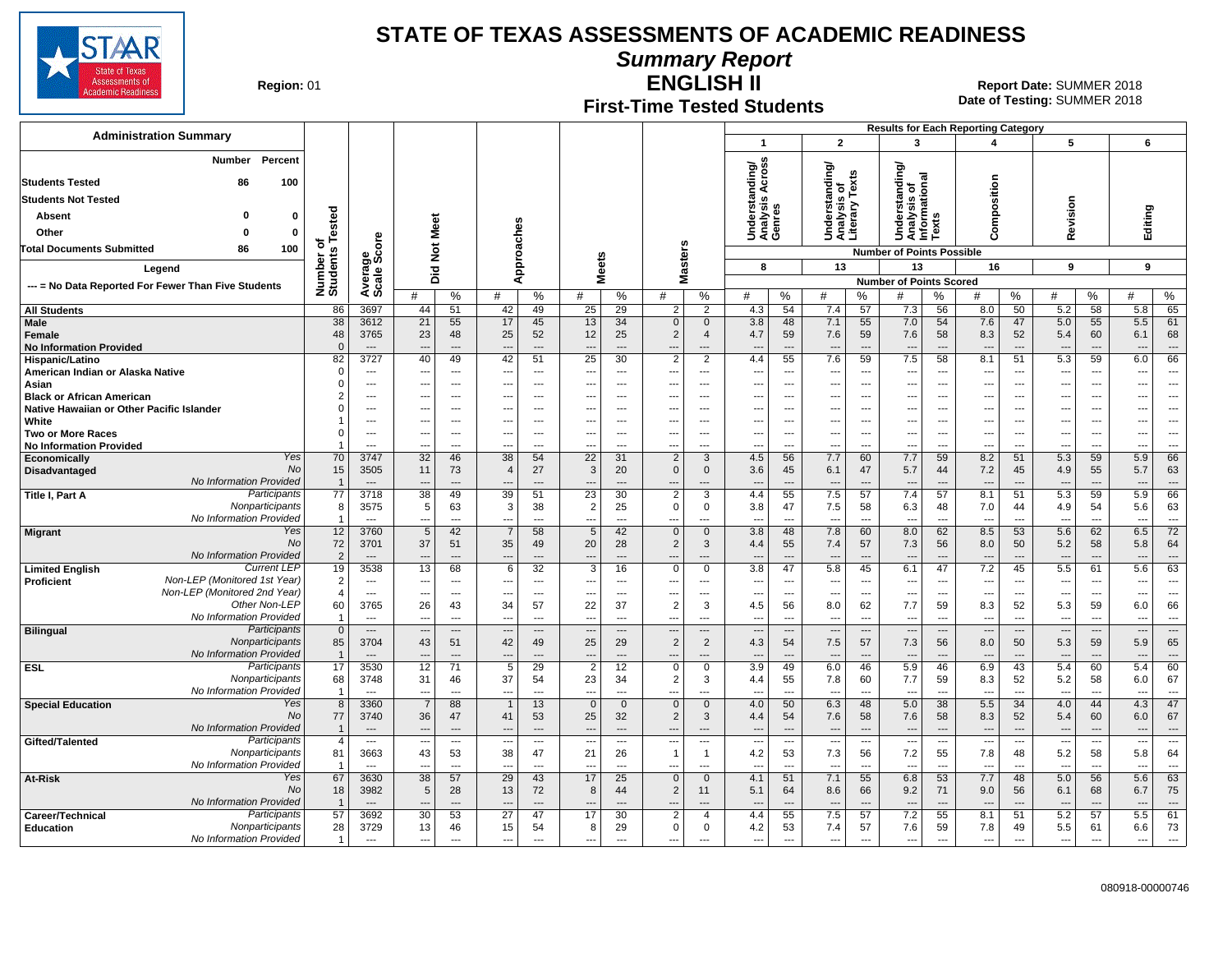

**Constructed Responses Summary Report**

**Region: 01** 

**First-Time Tested Students ENGLISH II**

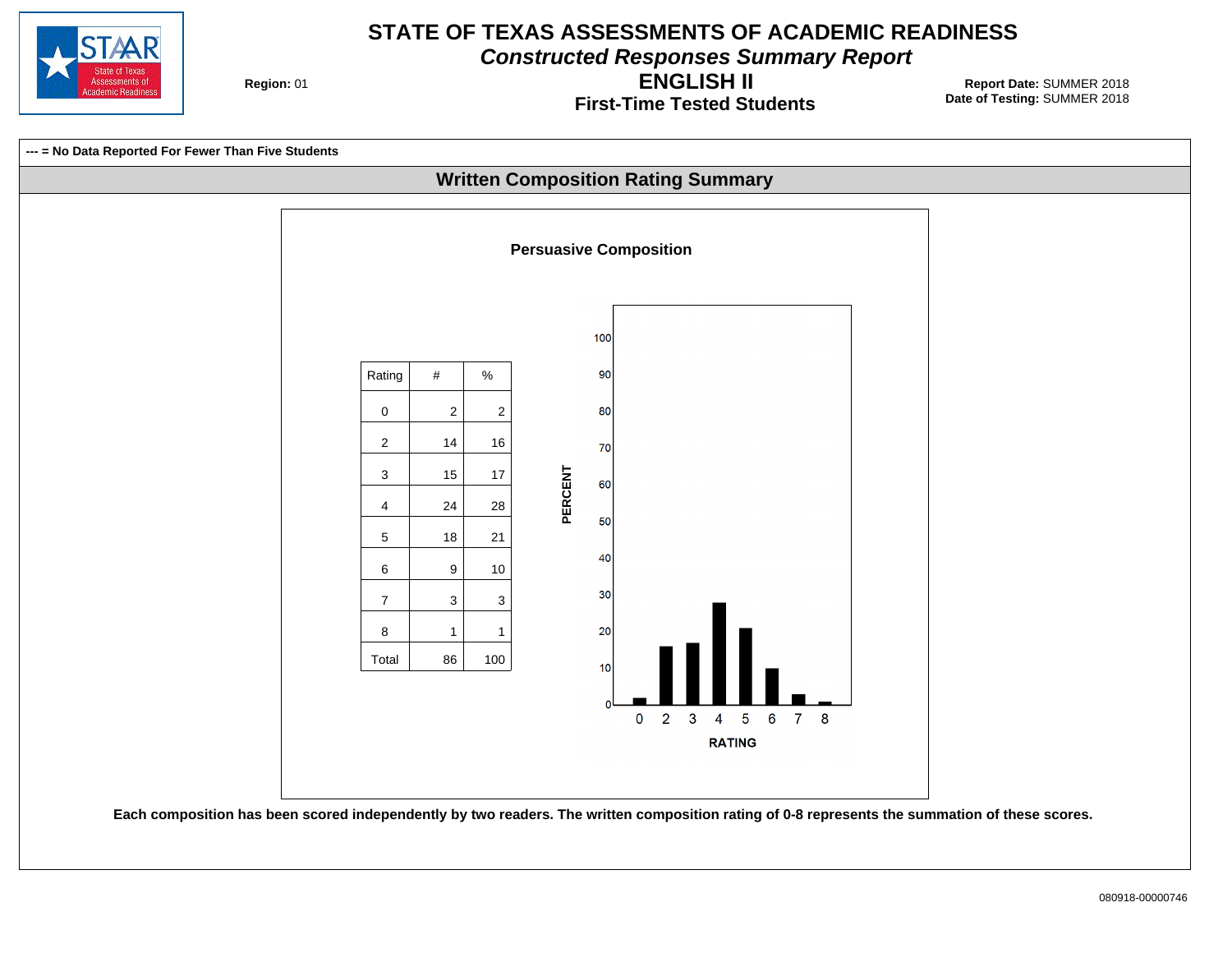

#### **Summary Report**

**Region: 01** 

## **Retested Students**

**ENGLISH II** 01 **Report Date:** SUMMER 2018 **Date of Testing:**  SUMMER 2018

|                                                                                            |                        |                                          |                                                      |                                            |                                            |                                            |                       |                                   |                                          |                                      |                               |                                            |                                                      |                                            |                                               |                                | <b>Results for Each Reporting Category</b> |                                                      |                                                      |                                                      |                                                      |                                   |
|--------------------------------------------------------------------------------------------|------------------------|------------------------------------------|------------------------------------------------------|--------------------------------------------|--------------------------------------------|--------------------------------------------|-----------------------|-----------------------------------|------------------------------------------|--------------------------------------|-------------------------------|--------------------------------------------|------------------------------------------------------|--------------------------------------------|-----------------------------------------------|--------------------------------|--------------------------------------------|------------------------------------------------------|------------------------------------------------------|------------------------------------------------------|------------------------------------------------------|-----------------------------------|
| <b>Administration Summary</b>                                                              |                        |                                          |                                                      |                                            |                                            |                                            |                       |                                   |                                          |                                      | $\mathbf{1}$                  |                                            | $\overline{2}$                                       |                                            | 3                                             |                                | $\boldsymbol{4}$                           |                                                      | 5                                                    |                                                      | 6                                                    |                                   |
| Percent<br>Number<br>5158<br><b>Students Tested</b><br>100                                 |                        |                                          |                                                      |                                            |                                            |                                            |                       |                                   |                                          |                                      | tanding/<br>is Across         |                                            | Understanding/<br>Analysis of<br>Literary Texts      |                                            | tanding/                                      |                                |                                            |                                                      |                                                      |                                                      |                                                      |                                   |
| <b>Students Not Tested</b>                                                                 |                        |                                          |                                                      |                                            |                                            |                                            |                       |                                   |                                          |                                      |                               |                                            |                                                      |                                            |                                               |                                |                                            |                                                      |                                                      |                                                      |                                                      |                                   |
| $\Omega$<br>Absent<br>0                                                                    |                        |                                          |                                                      |                                            |                                            |                                            |                       |                                   |                                          |                                      | Underst<br>Analysis<br>Genres |                                            |                                                      |                                            | Analysis of<br>Informational<br>Texts<br>erst |                                | Composition                                |                                                      | Revision                                             |                                                      | Editing                                              |                                   |
| Other<br>10<br>0                                                                           | ested                  |                                          | Meet                                                 |                                            |                                            | Approaches                                 |                       |                                   |                                          |                                      |                               |                                            |                                                      |                                            | È                                             |                                |                                            |                                                      |                                                      |                                                      |                                                      |                                   |
| Total Documents Submitted<br>5168<br>100                                                   | ৳                      | စ္<br>ō                                  |                                                      |                                            |                                            |                                            |                       |                                   |                                          |                                      |                               |                                            |                                                      |                                            |                                               |                                |                                            |                                                      |                                                      |                                                      |                                                      |                                   |
|                                                                                            | Number of<br>Students  | န္တီ့မွီ                                 | $\frac{5}{2}$                                        |                                            |                                            |                                            | <b>Meets</b>          |                                   | Masters                                  |                                      | 8                             |                                            | 13                                                   |                                            | <b>Number of Points Possible</b><br>13        |                                | 16                                         |                                                      | 9                                                    |                                                      | 9                                                    |                                   |
| Legend                                                                                     |                        | Average                                  | Did                                                  |                                            |                                            |                                            |                       |                                   |                                          |                                      |                               |                                            |                                                      |                                            | <b>Number of Points Scored</b>                |                                |                                            |                                                      |                                                      |                                                      |                                                      |                                   |
| --- = No Data Reported For Fewer Than Five Students                                        |                        |                                          | #                                                    | %                                          | #                                          | %                                          | #                     | %                                 | #                                        | %                                    | #                             | %                                          | #                                                    | %                                          | #                                             | %                              | #                                          | %                                                    | #                                                    | %                                                    | #                                                    | %                                 |
| <b>All Students</b>                                                                        | 5158                   | 3480                                     | 4103                                                 | 80                                         | 1055                                       | 20                                         | 291                   | 6                                 | $\mathbf{0}$                             | $\mathbf 0$                          | 3.8                           | 47                                         | 6.3                                                  | 48                                         | 6.2                                           | 47                             | 7.0                                        | 44                                                   | 4.4                                                  | 49                                                   | 5.0                                                  | 55                                |
| <b>Male</b><br>Female<br><b>No Information Provided</b>                                    | 2964<br>2194           | 3445<br>3527<br>$\overline{\phantom{a}}$ | 2422<br>1681                                         | 82<br>77<br>$---$                          | 542<br>513<br>---                          | 18<br>23<br>$\overline{a}$                 | 142<br>149<br>$- -$   | 5<br>$\overline{7}$<br>---        | $\mathbf{0}$<br>$\Omega$                 | $\mathbf{0}$<br>$\mathbf 0$<br>$---$ | 3.7<br>4.0<br>---             | 46<br>50<br>$\overline{a}$                 | 6.1<br>6.5<br>---                                    | 47<br>50<br>$\overline{a}$                 | 5.9<br>6.5<br>---                             | 46<br>50<br>$\overline{a}$     | 6.8<br>7.4<br>$\overline{\phantom{a}}$     | 42<br>46<br>$\overline{a}$                           | 4.4<br>4.5                                           | 49<br>50<br>$---$                                    | 4.8<br>5.2<br>$\overline{\phantom{a}}$               | 53<br>58<br>$---$                 |
| Hispanic/Latino                                                                            | 5091                   | 3480                                     | 4048                                                 | 80                                         | 1043                                       | 20                                         | 287                   | 6                                 | $\mathbf 0$                              | $\mathbf 0$                          | 3.8                           | 47                                         | 6.3                                                  | 48                                         | 6.2                                           | 47                             | 7.0                                        | 44                                                   | 4.4                                                  | 49                                                   | 5.0                                                  | 55                                |
| American Indian or Alaska Native                                                           | 8                      | $---$<br>3502                            | $- - -$<br>6                                         | $\overline{a}$<br>75                       | $\overline{\phantom{a}}$<br>$\overline{2}$ | $\overline{\phantom{a}}$<br>25             | ---<br>$\overline{1}$ | $\overline{a}$<br>13              | ---<br>$\Omega$                          | $\overline{a}$<br>$\mathbf 0$        | ---<br>3.6                    | $\overline{\phantom{a}}$<br>45             | $\overline{\phantom{a}}$<br>7.4                      | $\overline{\phantom{a}}$<br>57             | ---<br>5.4                                    | $\overline{\phantom{a}}$<br>41 | $\overline{\phantom{a}}$<br>7.3            | $\overline{\phantom{a}}$<br>45                       | ---<br>4.4                                           | $\overline{\phantom{a}}$<br>49                       | $\overline{\phantom{a}}$<br>5.1                      | $\overline{a}$<br>57              |
| Asian<br><b>Black or African American</b>                                                  | g                      | 3496                                     | 8                                                    | 89                                         | -1                                         | 11                                         | $\overline{1}$        | 11                                | $\Omega$                                 | $\mathbf 0$                          | 4.4                           | 56                                         | 7.3                                                  | 56                                         | 5.3                                           | 41                             | 6.2                                        | 39                                                   | 4.1                                                  | 46                                                   | 5.6                                                  | 62                                |
| Native Hawaiian or Other Pacific Islander                                                  |                        | $\sim$                                   | $\overline{\phantom{a}}$                             | $\overline{a}$                             | ---                                        | $\overline{a}$                             | ---                   | $\overline{a}$                    | $\overline{\phantom{a}}$                 | ---                                  | ---                           | $\overline{\phantom{a}}$                   | $\overline{\phantom{a}}$                             | $\overline{\phantom{a}}$                   | $\overline{\phantom{a}}$                      | ---                            | ---                                        | $\overline{\phantom{a}}$                             | $\overline{\phantom{a}}$                             | ---                                                  | $\overline{\phantom{a}}$                             | $\overline{\phantom{a}}$          |
| White                                                                                      | 44                     | 3441                                     | 37                                                   | 84                                         | $\overline{7}$                             | 16                                         | $\overline{2}$        | 5                                 | $\mathbf 0$                              | $\mathbf 0$                          | 3.8                           | 48                                         | 5.5                                                  | 42                                         | 6.2                                           | 48                             | 7.4                                        | 46                                                   | 4.1                                                  | 46                                                   | 4.5                                                  | 51                                |
| <b>Two or More Races</b><br><b>No Information Provided</b>                                 | 3                      | $\overline{\phantom{a}}$<br>$\sim$       | $\overline{\phantom{a}}$<br>$\overline{\phantom{a}}$ | $\overline{\phantom{a}}$<br>$\overline{a}$ | $\overline{\phantom{a}}$<br>$\overline{a}$ | $\overline{\phantom{a}}$<br>$\overline{a}$ | ---<br>--             | ---<br>$---$                      | ---<br>---                               | $\cdots$<br>$---$                    | ---<br>---                    | $\overline{\phantom{a}}$<br>$\overline{a}$ | $\hspace{0.05cm} \cdots$<br>$\overline{\phantom{a}}$ | $\overline{\phantom{a}}$<br>$\overline{a}$ | ---<br>$\overline{a}$                         | ---<br>$\overline{a}$          | ---<br>---                                 | $\overline{\phantom{a}}$<br>$\overline{\phantom{a}}$ | $\overline{\phantom{a}}$<br>$\overline{\phantom{a}}$ | $\overline{\phantom{a}}$<br>$\overline{\phantom{a}}$ | $\overline{\phantom{a}}$<br>$\overline{\phantom{a}}$ | $\overline{\phantom{a}}$<br>$---$ |
| Yes<br>Economically                                                                        | 4642                   | 3471                                     | 3731                                                 | 80                                         | 911                                        | 20                                         | 241                   | 5                                 | $\mathbf 0$                              | $\mathbf 0$                          | 3.8                           | 47                                         | 6.2                                                  | 48                                         | 6.1                                           | 47                             | 7.0                                        | 44                                                   | 4.4                                                  | 49                                                   | 5.0                                                  | 55                                |
| No<br>Disadvantaged<br>No Information Provided                                             | 514<br>$\overline{2}$  | 3559<br>$---$                            | 370                                                  | 72                                         | 144<br>$\overline{\phantom{a}}$            | 28<br>$\overline{\phantom{a}}$             | 50                    | 10 <sup>°</sup><br>$\overline{a}$ | $\mathbf 0$                              | $\mathbf 0$<br>$\sim$                | 4.0<br>$\overline{a}$         | 50<br>$\overline{a}$                       | 6.8<br>$\overline{\phantom{a}}$                      | 52<br>$\overline{a}$                       | 6.6<br>$\overline{\phantom{a}}$               | 50<br>$\overline{a}$           | 7.6                                        | 48<br>$\overline{\phantom{a}}$                       | 4.8                                                  | 53                                                   | 5.1<br>$\overline{\phantom{a}}$                      | 57<br>$\overline{a}$              |
| Participants<br>Title I, Part A                                                            | 4946                   | 3478                                     | 3949                                                 | 80                                         | 997                                        | 20                                         | 276                   | 6                                 | 0                                        | 0                                    | 3.8                           | 47                                         | 6.2                                                  | 48                                         | 6.2                                           | 47                             | 7.0                                        | 44                                                   | 4.4                                                  | 49                                                   | 5.0                                                  | 55                                |
| Nonparticipants                                                                            | 210                    | 3520                                     | 152                                                  | 72                                         | 58                                         | 28                                         | 15                    | $\overline{7}$                    | $\mathbf 0$                              | $\mathbf 0$                          | 4.0                           | 50                                         | 6.7                                                  | 52                                         | 6.4                                           | 49                             | 7.3                                        | 45                                                   | 4.6                                                  | 51                                                   | 4.9                                                  | 55                                |
| No Information Provided<br>Yes<br><b>Migrant</b>                                           | ຳ<br>252               | $\overline{\phantom{a}}$<br>3438         | 210                                                  | $\overline{a}$<br>83                       | $\overline{\phantom{a}}$<br>42             | $\overline{a}$<br>17                       | 11                    | $\overline{a}$<br>$\overline{4}$  | $\sim$<br>$\mathbf{0}$                   | $\overline{a}$<br>$\mathbf 0$        | ---<br>3.6                    | $\overline{a}$<br>45                       | $\overline{\phantom{a}}$<br>6.0                      | $\overline{a}$<br>46                       | ---<br>6.0                                    | ---<br>46                      | $\overline{\phantom{a}}$<br>6.8            | $\sim$<br>43                                         | 4.3                                                  | $\overline{\phantom{a}}$<br>48                       | $\sim$<br>4.8                                        | $\overline{a}$<br>53              |
| No                                                                                         | 4899                   | 3482                                     | 3886                                                 | 79                                         | 1013                                       | 21                                         | 280                   | 6                                 | $\mathbf{0}$                             | $\mathbf 0$                          | 3.8                           | 48                                         | 6.3                                                  | 48                                         | 6.2                                           | 47                             | 7.1                                        | 44                                                   | 4.5                                                  | 49                                                   | 5.0                                                  | 55                                |
| No Information Provided                                                                    | 7                      | 3463                                     | $\overline{7}$                                       | 100                                        | $\Omega$                                   | $\mathbf 0$                                | $\mathbf 0$           | $\Omega$                          | $\mathbf{0}$                             | $\mathbf{0}$                         | 3.4                           | 43                                         | 5.6                                                  | 43                                         | 6.3                                           | 48                             | 6.6                                        | 41                                                   | 4.3                                                  | 48                                                   | 5.7                                                  | 63                                |
| <b>Current LEP</b><br><b>Limited English</b><br>Non-LEP (Monitored 1st Year)<br>Proficient | 2550<br>66             | 3401<br>3680                             | 2234<br>36                                           | 88<br>55                                   | 316<br>30                                  | 12<br>45                                   | 68<br>5               | 3<br>8                            | 0<br>$\Omega$                            | 0<br>0                               | 3.6<br>4.4                    | 45<br>55                                   | 5.7<br>7.4                                           | 44<br>57                                   | 5.6<br>8.2                                    | 43<br>63                       | 6.6<br>8.3                                 | 41<br>52                                             | 4.2<br>4.7                                           | 46<br>53                                             | 4.8<br>5.5                                           | 53<br>62                          |
| Non-LEP (Monitored 2nd Year)                                                               | 180                    | 3621                                     | 123                                                  | 68                                         | 57                                         | 32                                         | 14                    | 8                                 | $\Omega$                                 | $\Omega$                             | 4.1                           | 51                                         | 7.2                                                  | 55                                         | 7.4                                           | 57                             | 7.8                                        | 48                                                   | 4.8                                                  | 54                                                   | 5.5                                                  | 61                                |
| Other Non-LEP                                                                              | 2361                   | 3549                                     | 1709                                                 | 72                                         | 652                                        | 28                                         | 204                   | 9                                 | $\Omega$                                 | $\Omega$                             | 4.0                           | 50                                         | 6.8                                                  | 52                                         | 6.6                                           | 51                             | 7.5                                        | 47                                                   | 4.7                                                  | 52                                                   | 5.2                                                  | 57                                |
| No Information Provided<br>Participants<br><b>Bilingual</b>                                | - 1<br>15              | $\sim$<br>3520                           | 12                                                   | $\overline{a}$<br>80                       | $\overline{a}$<br>$\overline{3}$           | $\overline{a}$<br>20                       | ---                   | ---<br>$\overline{7}$             | $\overline{\phantom{a}}$<br>$\mathbf{0}$ | ---<br>$\mathbf{0}$                  | $\overline{a}$<br>4.1         | $\overline{a}$<br>52                       | $\overline{\phantom{a}}$<br>6.1                      | $\overline{a}$<br>47                       | $\overline{a}$<br>7.7                         | ---<br>59                      | ---<br>7.1                                 | $\overline{a}$<br>44                                 | $\sim$<br>3.7                                        | $\overline{\phantom{a}}$<br>41                       | $\overline{\phantom{a}}$<br>5.3                      | $\overline{a}$<br>59              |
| Nonparticipants                                                                            | 5141                   | 3480                                     | 4089                                                 | 80                                         | 1052                                       | 20                                         | 290                   | 6                                 | $\Omega$                                 | $\mathbf{0}$                         | 3.8                           | 47                                         | 6.3                                                  | 48                                         | 6.2                                           | 47                             | 7.0                                        | 44                                                   | 4.4                                                  | 49                                                   | 5.0                                                  | 55                                |
| No Information Provided                                                                    |                        |                                          |                                                      | $\overline{a}$                             | $---$                                      |                                            |                       |                                   | ---                                      | $---$                                | ---                           | ---                                        | $\overline{\phantom{a}}$                             | $---$                                      | $\overline{\phantom{a}}$                      | $\overline{a}$                 |                                            | $\overline{a}$                                       |                                                      |                                                      | $\overline{\phantom{a}}$                             | $---$                             |
| Participants<br><b>ESL</b>                                                                 | 2508                   | 3403                                     | 2189                                                 | 87                                         | 319                                        | 13                                         | 68                    | 3                                 | $\mathbf 0$                              | $\mathbf 0$                          | 3.6                           | 45                                         | 5.7                                                  | 44                                         | 5.6                                           | 43                             | 6.6                                        | 41                                                   | 4.2                                                  | 47                                                   | 4.8                                                  | 53                                |
| Nonparticipants<br>No Information Provided                                                 | 2648<br>$\overline{2}$ | 3553<br>$\overline{a}$                   | 1912                                                 | 72<br>$\overline{a}$                       | 736<br>$\overline{a}$                      | 28<br>$\overline{a}$                       | 223                   | 8<br>---                          | $\Omega$                                 | $\mathbf 0$<br>$\overline{a}$        | 4.0<br>---                    | 50<br>---                                  | 6.8<br>$\overline{\phantom{a}}$                      | 52<br>$\overline{a}$                       | 6.7<br>$\overline{a}$                         | 51<br>---                      | 7.5                                        | 47<br>---                                            | 4.7<br>$\overline{\phantom{a}}$                      | 52<br>---                                            | 5.2<br>$\overline{\phantom{a}}$                      | 58<br>$\overline{a}$              |
| Yes<br><b>Special Education</b>                                                            | 642                    | 3363                                     | 575                                                  | 90                                         | 67                                         | 10                                         | 9                     |                                   | $\mathbf{0}$                             | $\mathbf{0}$                         | 3.7                           | 46                                         | 5.7                                                  | 44                                         | 5.3                                           | 41                             | 6.0                                        | 38                                                   | 4.0                                                  | 45                                                   | 4.3                                                  | 48                                |
| <b>No</b>                                                                                  | 4515                   | 3497                                     | 3527                                                 | 78                                         | 988                                        | 22                                         | 282                   | 6                                 | $\mathbf 0$                              | $\mathbf 0$                          | 3.8                           | 48                                         | 6.3                                                  | 49                                         | 6.3                                           | 48                             | 7.2                                        | 45                                                   | 4.5                                                  | 50                                                   | 5.1                                                  | 56                                |
| No Information Provided<br>Participants<br>Gifted/Talented                                 | 52                     | $---$<br>3695                            | $\overline{\phantom{a}}$<br>30                       | $---$<br>58                                | $\overline{a}$<br>22                       | $\overline{a}$<br>42                       | ---<br>9              | $---$<br>17                       | $\overline{\phantom{a}}$<br>$\mathbf 0$  | $---$<br>$\mathbf 0$                 | $---$<br>4.4                  | $\overline{a}$<br>55                       | $---$<br>7.7                                         | $---$<br>59                                | $\sim$<br>7.8                                 | $-$ --<br>60                   | $\overline{\phantom{a}}$<br>8.0            | $\overline{\phantom{a}}$<br>50                       | $\overline{\phantom{a}}$<br>5.3                      | $\overline{\phantom{a}}$<br>59                       | $\overline{\phantom{a}}$<br>5.7                      | $---$<br>64                       |
| Nonparticipants                                                                            | 5104                   | 3478                                     | 4071                                                 | 80                                         | 1033                                       | 20                                         | 282                   | 6                                 | 0                                        | 0                                    | 3.8                           | 47                                         | 6.2                                                  | 48                                         | 6.1                                           | 47                             | 7.0                                        | 44                                                   | 4.4                                                  | 49                                                   | 5.0                                                  | 55                                |
| No Information Provided                                                                    | $\overline{2}$         | $\sim$                                   | $\overline{\phantom{a}}$                             | $---$                                      | $\sim$                                     | $\sim$                                     | ---                   | $---$                             | ---                                      | $\overline{a}$                       | $\overline{a}$                | $\overline{\phantom{a}}$                   | $\sim$                                               | $---$                                      | $\sim$                                        | $\overline{a}$                 | $\overline{a}$                             | $\sim$                                               | $\sim$                                               | $\sim$                                               | $\sim$                                               | $---$                             |
| At-Risk<br>Yes<br><b>No</b>                                                                | 4701                   | 3462<br>3667                             | 3835<br>266                                          | 82<br>58                                   | 866<br>189                                 | 18<br>42                                   | 220<br>71             | 5                                 | $\mathbf 0$<br>$\mathbf 0$               | $\mathbf 0$<br>$\mathbf 0$           | $\overline{3.7}$              | 47                                         | 6.2<br>7.4                                           | 47<br>57                                   | 6.0<br>7.5                                    | 46<br>57                       | 6.9<br>8.0                                 | 43<br>50                                             | 4.4<br>5.1                                           | 49<br>56                                             | 4.9<br>5.7                                           | 55<br>64                          |
| No Information Provided                                                                    | 455                    | $---$                                    |                                                      | $---$                                      | $\overline{\phantom{a}}$                   | $\overline{\phantom{a}}$                   | $-$                   | 16<br>$---$                       | $--$                                     | $---$                                | 4.4<br>$---$                  | 55<br>$\overline{\phantom{a}}$             | $\overline{\phantom{a}}$                             | $---$                                      | $\sim$                                        | $---$                          | $---$                                      | $---$                                                | $\overline{\phantom{a}}$                             | $---$                                                | $\overline{\phantom{a}}$                             | $---$                             |
| Participants<br>Career/Technical                                                           | 4203                   | 3489                                     | 3327                                                 | 79                                         | 876                                        | 21                                         | 242                   | 6                                 | $\Omega$                                 | $\mathbf 0$                          | 3.8                           | 48                                         | 6.3                                                  | 49                                         | 6.2                                           | 48                             | 7.1                                        | 44                                                   | 4.5                                                  | 50                                                   | 5.0                                                  | 56                                |
| Nonparticipants<br>Education<br>No Information Provided                                    | 952                    | 3442                                     | 773                                                  | 81                                         | 179                                        | 19                                         | 49                    | 5                                 | $\mathbf 0$                              | 0                                    | 3.7                           | 47                                         | 6.0                                                  | 46                                         | 5.9                                           | 45                             | 6.9                                        | 43                                                   | 4.3                                                  | 47                                                   | 4.8                                                  | 54                                |
|                                                                                            | 3                      | $\overline{a}$                           | $\overline{\phantom{a}}$                             | $\overline{a}$                             | $\overline{\phantom{a}}$                   | $\overline{a}$                             | ---                   | $\overline{a}$                    | $\overline{\phantom{a}}$                 | $\overline{a}$                       | ---                           | ---                                        | $\overline{\phantom{a}}$                             | $\overline{a}$                             | $\overline{a}$                                | ---                            | $\overline{a}$                             | $\overline{\phantom{a}}$                             | $\sim$                                               | $\overline{a}$                                       | $\overline{\phantom{a}}$                             | $\overline{\phantom{a}}$          |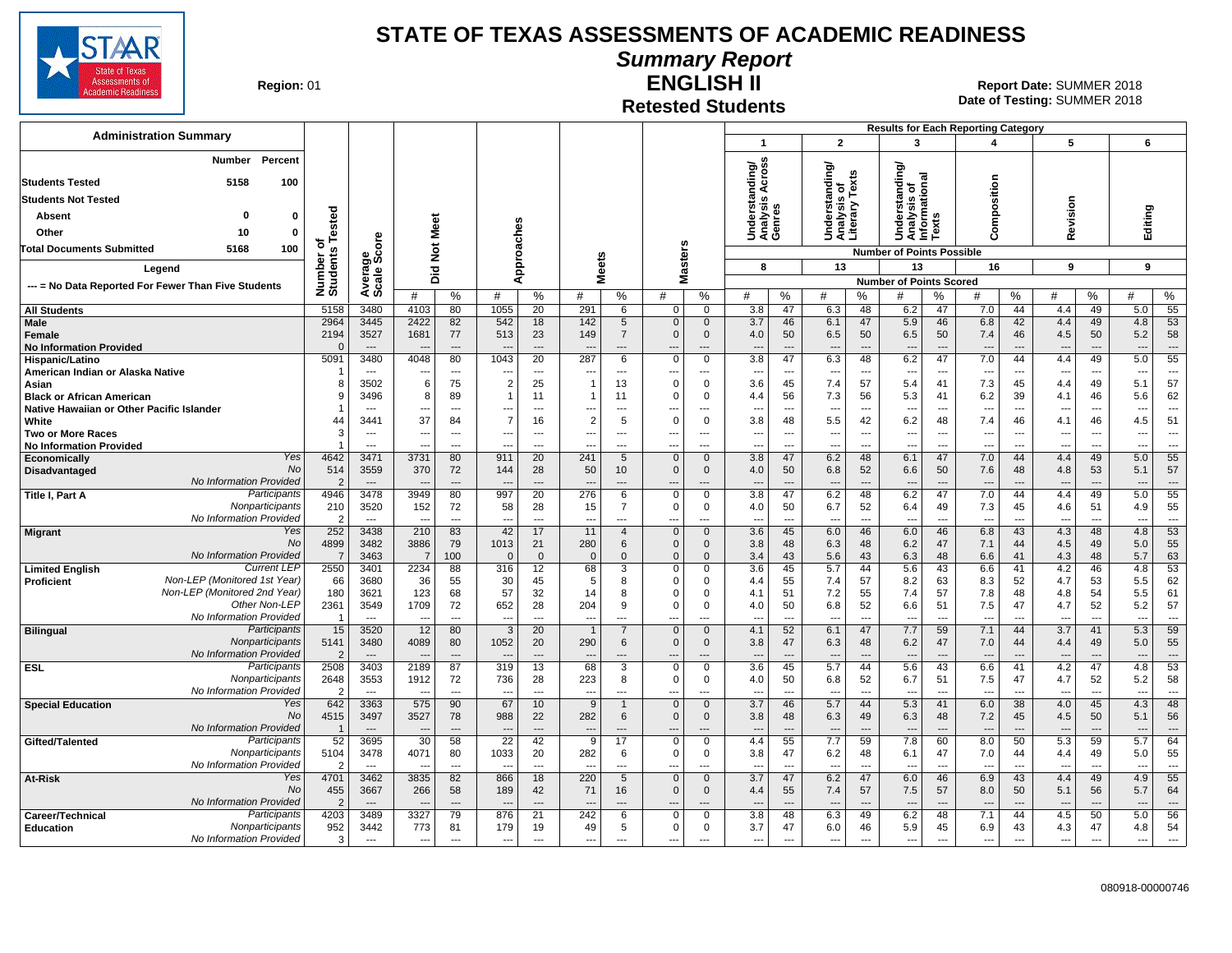

**Constructed Responses Summary Report**

**Region: 01** 

**Retested Students ENGLISH II**

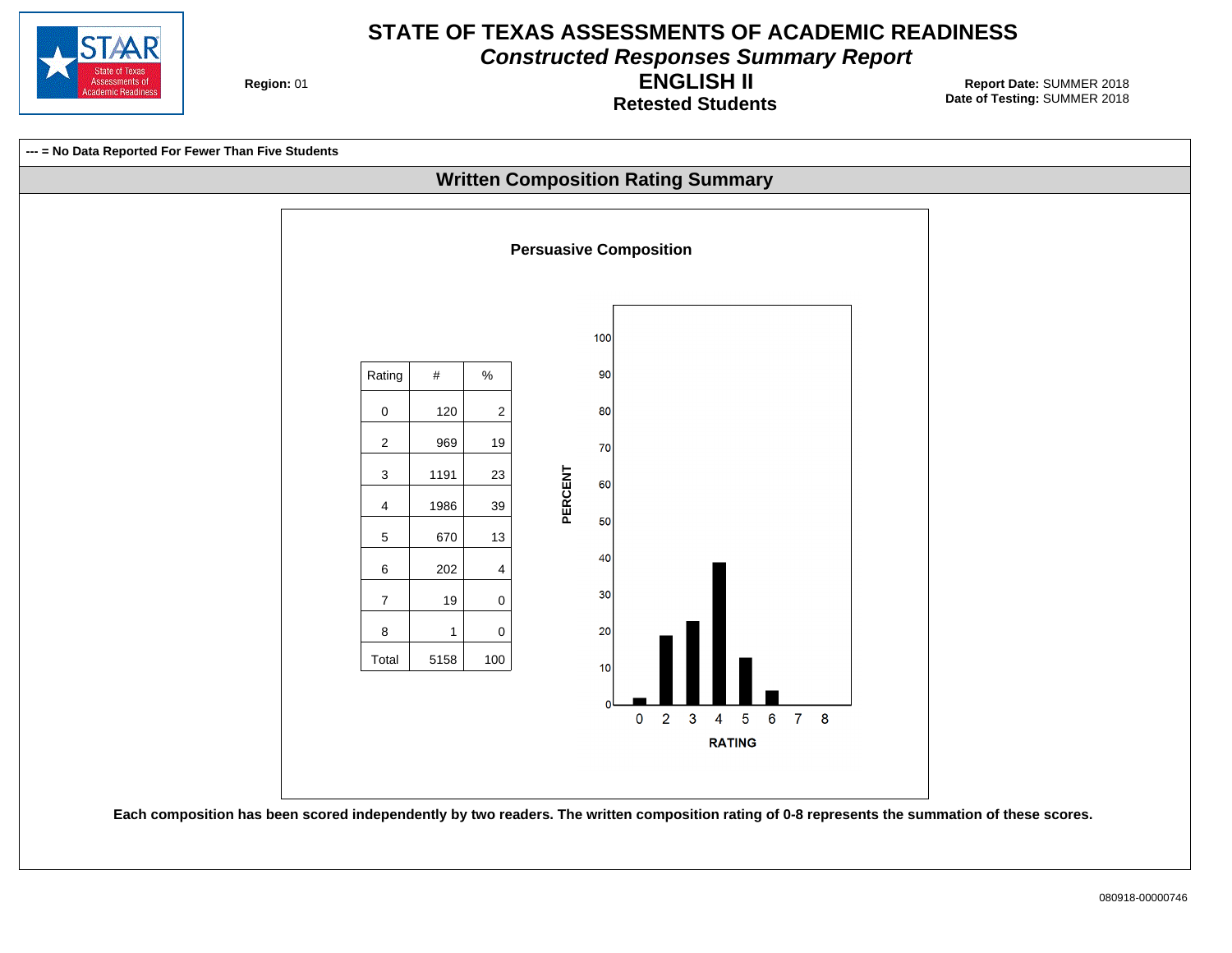

## **Summary Report**

**Region: 01** 

#### **All Students U.S. HISTORY**

|                                                                                                                                                |                                    |                                          |                                                      |                                                      |                                 |                                            |                                        |                                  |                                                 |                                                              |                                  |                                      | <b>Results for Each Reporting Category</b>           |                      |                                                      |                                                     |                                                      |                                                              |  |
|------------------------------------------------------------------------------------------------------------------------------------------------|------------------------------------|------------------------------------------|------------------------------------------------------|------------------------------------------------------|---------------------------------|--------------------------------------------|----------------------------------------|----------------------------------|-------------------------------------------------|--------------------------------------------------------------|----------------------------------|--------------------------------------|------------------------------------------------------|----------------------|------------------------------------------------------|-----------------------------------------------------|------------------------------------------------------|--------------------------------------------------------------|--|
| <b>Administration Summary</b>                                                                                                                  |                                    |                                          |                                                      |                                                      |                                 |                                            |                                        |                                  |                                                 |                                                              | $\mathbf{1}$                     |                                      | $\overline{2}$                                       |                      | 3                                                    |                                                     | $\overline{\mathbf{4}}$                              |                                                              |  |
| Number<br>Percent                                                                                                                              |                                    |                                          |                                                      |                                                      |                                 |                                            |                                        |                                  |                                                 |                                                              |                                  |                                      |                                                      |                      |                                                      |                                                     |                                                      |                                                              |  |
| 1050<br><b>Students Tested</b><br>100                                                                                                          |                                    |                                          |                                                      |                                                      |                                 |                                            |                                        |                                  |                                                 |                                                              |                                  |                                      | and                                                  |                      |                                                      |                                                     |                                                      |                                                              |  |
| <b>Students Not Tested</b>                                                                                                                     |                                    |                                          |                                                      |                                                      |                                 |                                            |                                        |                                  |                                                 |                                                              |                                  |                                      | ξ                                                    |                      | overnment                                            | and<br>Citizenship                                  | Economics,<br>Science,<br>Technology,<br>and Society |                                                              |  |
| 0<br>Absent                                                                                                                                    | 0                                  |                                          |                                                      |                                                      |                                 |                                            |                                        |                                  |                                                 |                                                              |                                  |                                      |                                                      |                      |                                                      |                                                     |                                                      |                                                              |  |
| Other<br>3                                                                                                                                     | Tested<br>$\bf{0}$                 |                                          | Meet                                                 |                                                      |                                 |                                            |                                        |                                  |                                                 |                                                              | History                          |                                      | Geograp<br>Culture                                   |                      | O                                                    |                                                     |                                                      |                                                              |  |
| <b>Total Documents Submitted</b><br>1053<br>100                                                                                                | ৳                                  | ige<br>Score                             |                                                      |                                                      |                                 |                                            |                                        |                                  |                                                 |                                                              |                                  |                                      |                                                      |                      | <b>Number of Items Tested</b>                        |                                                     |                                                      |                                                              |  |
| Legend                                                                                                                                         |                                    |                                          | $\breve{\mathbf{z}}$                                 |                                                      | pproaches                       |                                            | <b>Meets</b>                           |                                  | <b>Masters</b>                                  |                                                              | 30                               |                                      | 12                                                   |                      | 10                                                   |                                                     | 16                                                   |                                                              |  |
| --- = No Data Reported For Fewer Than Five Students                                                                                            | Number o<br>Students               | Averare                                  | Did                                                  |                                                      | ⋖                               |                                            |                                        |                                  |                                                 |                                                              |                                  |                                      |                                                      |                      | Avg. # of Items / % Correct                          |                                                     |                                                      |                                                              |  |
|                                                                                                                                                |                                    |                                          | #                                                    | %                                                    | #                               | %                                          | #                                      | $\%$                             | #                                               | %                                                            | #                                | %                                    | #                                                    | $\%$                 | #                                                    | %                                                   | #                                                    | %                                                            |  |
| <b>All Students</b>                                                                                                                            | 1050                               | 3500                                     | 621                                                  | 59                                                   | 429                             | 41                                         | 61                                     | 6                                | 20                                              | 2                                                            | 11.6                             | 39                                   | 5.6                                                  | 47                   | 3.8                                                  | 38                                                  | 6.3                                                  | 39                                                           |  |
| Male<br>Female                                                                                                                                 | 491<br>559                         | 3495<br>3505                             | 290<br>331                                           | 59<br>59                                             | 201<br>228                      | 41<br>41                                   | 36<br>25                               | $\overline{7}$<br>$\overline{4}$ | 12<br>8                                         | 2<br>$\mathbf{1}$                                            | 11.7<br>11.6                     | 39<br>39                             | 5.6<br>5.7                                           | 46<br>47             | 3.7<br>3.9                                           | 37<br>39                                            | 6.3<br>6.3                                           | 39<br>39                                                     |  |
| <b>No Information Provided</b>                                                                                                                 | $\Omega$                           | $---$                                    | $\overline{a}$                                       | $\overline{a}$                                       | $\overline{a}$                  | $\overline{\phantom{a}}$                   | $\overline{a}$                         | ---                              | ---                                             | $\overline{a}$                                               | ---                              | $\overline{\phantom{a}}$             | $\overline{\phantom{a}}$                             | ---                  | $\overline{\phantom{a}}$                             | ---                                                 | $\overline{\phantom{a}}$                             | $---$                                                        |  |
| Hispanic/Latino                                                                                                                                | 1037                               | 3500                                     | 612                                                  | 59                                                   | 425                             | 41<br>$\overline{a}$                       | 59                                     | 6                                | 19                                              | $\overline{2}$                                               | 11.6                             | 39<br>$---$                          | 5.6                                                  | 47<br>---            | 3.8                                                  | 38<br>$\overline{a}$                                | 6.3                                                  | 39<br>$\overline{a}$                                         |  |
| American Indian or Alaska Native<br>Asian                                                                                                      | $\Omega$<br>$\Omega$               | ---<br>---                               | $\overline{\phantom{a}}$<br>---                      | $\overline{\phantom{a}}$<br>$\overline{\phantom{a}}$ | ---<br>---                      | $\overline{a}$                             | $\overline{a}$<br>---                  | $\overline{a}$<br>$\overline{a}$ | ---<br>---                                      | ---<br>$\overline{a}$                                        | ---<br>---                       | $- - -$                              | ---<br>---                                           | ---                  | ---<br>---                                           | $\overline{a}$                                      | $\overline{\phantom{a}}$<br>---                      | $\overline{a}$                                               |  |
| <b>Black or African American</b>                                                                                                               |                                    | $\overline{a}$                           | ---                                                  | ---                                                  | ---                             | ---                                        | ---                                    | ---                              | ---                                             | $\overline{a}$                                               | ---                              | $- - -$                              | ---                                                  | ---                  | ---                                                  | $\overline{a}$                                      | ---                                                  | ---                                                          |  |
| Native Hawaiian or Other Pacific Islander                                                                                                      | $\Omega$                           | ---                                      | ---                                                  | ---                                                  | ---                             | ---                                        | $\overline{\phantom{a}}$               | ---                              | ---                                             |                                                              | $\overline{\phantom{a}}$         |                                      | $\overline{\phantom{a}}$                             |                      | $\overline{\phantom{a}}$                             |                                                     | $\overline{\phantom{a}}$                             | ---                                                          |  |
| White<br><b>Two or More Races</b>                                                                                                              | 10                                 | 3411<br>---                              | 8<br>$\overline{\phantom{a}}$                        | 80<br>---                                            | $\overline{2}$<br>---           | 20<br>---                                  | $\mathbf{1}$<br>---                    | 10<br>$\overline{\phantom{a}}$   | $\mathbf 0$<br>---                              | $\mathbf 0$<br>---                                           | 8.9<br>$\overline{\phantom{a}}$  | 30<br>$\overline{\phantom{a}}$       | 6.2<br>$\overline{\phantom{a}}$                      | 52<br>$\overline{a}$ | 3.6<br>---                                           | 36<br>---                                           | 6.1<br>---                                           | 38<br>---                                                    |  |
| <b>No Information Provided</b>                                                                                                                 |                                    | $\overline{a}$                           | ---                                                  | ---                                                  | μ.                              | ---                                        | $\overline{a}$                         | ---                              | ---                                             | ---                                                          | ---                              | $\overline{a}$                       | ---                                                  | ---                  | $\overline{a}$                                       | $\overline{a}$                                      | $\sim$                                               | $\overline{a}$                                               |  |
| Yes<br>Economically<br>No                                                                                                                      | 966                                | 3492                                     | 573                                                  | 59                                                   | 393                             | 41                                         | 50                                     | $5\overline{5}$                  | 17                                              | $\overline{2}$                                               | 11.5                             | 38                                   | 5.6                                                  | 46                   | 3.8                                                  | 38                                                  | 6.3                                                  | 39                                                           |  |
| <b>Disadvantaged</b><br>No Information Provided                                                                                                | 81<br>3                            | 3571<br>$\overline{\phantom{a}}$         | 48                                                   | 59                                                   | 33<br>--                        | 41<br>$\overline{a}$                       | 9                                      | 11<br>---                        | $\overline{2}$                                  | 2<br>$\overline{a}$                                          | 12.5<br>$\overline{\phantom{a}}$ | 42<br>$\overline{\phantom{a}}$       | 6.0<br>$\overline{\phantom{a}}$                      | 50<br>---            | 4.2<br>$\overline{\phantom{a}}$                      | 42<br>---                                           | 6.7                                                  | 42<br>$---$                                                  |  |
| Participants<br>Title I, Part A                                                                                                                | 1019                               | 3500                                     | 602                                                  | 59                                                   | 417                             | 41                                         | 58                                     | 6                                | 19                                              | $\overline{2}$                                               | 11.6                             | 39                                   | 5.6                                                  | 47                   | $\overline{3.8}$                                     | $\overline{38}$                                     | 6.3                                                  | 39                                                           |  |
| Nonparticipants                                                                                                                                | 28                                 | 3435                                     | 19                                                   | 68                                                   | 9                               | 32                                         | $\mathbf{1}$                           | $\overline{4}$                   | $\mathbf 0$                                     | 0                                                            | 11.3                             | 38                                   | 5.2                                                  | 43                   | 3.4                                                  | 34                                                  | 5.8                                                  | 36                                                           |  |
| No Information Provided<br>Yes<br><b>Migrant</b>                                                                                               | 3<br>74                            | $\overline{a}$<br>3522                   | $\overline{a}$<br>43                                 | $\overline{a}$<br>58                                 | μ.<br>31                        | $\overline{a}$<br>42                       | $\overline{a}$<br>8                    | ---<br>11                        | -−<br>$6\phantom{1}6$                           | ---<br>8                                                     | $\overline{a}$<br>11.6           | $\overline{a}$<br>39                 | $\overline{\phantom{a}}$<br>5.9                      | ---<br>50            | $\overline{a}$<br>4.0                                | $\overline{a}$<br>40                                | $\sim$<br>6.4                                        | $\overline{a}$<br>40                                         |  |
|                                                                                                                                                | No<br>965                          | 3496                                     | 574                                                  | 59                                                   | 391                             | 41                                         | 50                                     | 5                                | 13                                              | $\mathbf{1}$                                                 | 11.6                             | 39                                   | 5.6                                                  | 46                   | 3.8                                                  | 38                                                  | 6.3                                                  | 39                                                           |  |
| No Information Provided<br><b>Current LEP</b>                                                                                                  | 11                                 | 3780                                     | $\overline{4}$                                       | 36                                                   | $\overline{7}$                  | 64                                         | 3                                      | 27                               | $\overline{1}$                                  | 9                                                            | 15.4                             | 51                                   | 7.1                                                  | 59                   | 4.4                                                  | 44                                                  | 8.6                                                  | 54                                                           |  |
| <b>Limited English</b><br>Non-LEP (Monitored 1st Year)<br><b>Proficient</b>                                                                    | 552<br>8                           | 3456<br>3473                             | 360<br>$\overline{4}$                                | 65<br>50                                             | 192<br>$\overline{\mathcal{L}}$ | 35<br>50                                   | 19<br>$\mathbf 0$                      | 3<br>$\mathbf 0$                 | 5<br>$\mathbf 0$                                | $\mathbf 0$                                                  | 11.2<br>10.8                     | $\overline{37}$<br>36                | 5.2<br>6.3                                           | 43<br>52             | 3.6<br>3.8                                           | 36<br>38                                            | 6.1<br>6.1                                           | 38<br>38                                                     |  |
| Non-LEP (Monitored 2nd Year)                                                                                                                   | 9                                  | 3647                                     | 3                                                    | 33                                                   | 6                               | 67                                         | $\mathbf 1$                            | 11                               | $\mathbf 0$                                     | $\mathbf 0$                                                  | 13.6                             | 45                                   | 5.7                                                  | 47                   | 4.1                                                  | 41                                                  | 8.3                                                  | 52                                                           |  |
| Other Non-LEP<br>No Information Provided                                                                                                       | 478                                | 3545                                     | 254                                                  | 53                                                   | 224                             | 47                                         | 39                                     | 8                                | 14                                              | 3                                                            | 12.0                             | 40                                   | 6.0                                                  | 50                   | 4.1                                                  | 41                                                  | 6.5                                                  | 41                                                           |  |
| Participants<br><b>Bilingual</b>                                                                                                               | 3<br>$\overline{2}$                | $\overline{a}$<br>$\qquad \qquad \cdots$ | $\overline{a}$<br>$\overline{\phantom{a}}$           | $\overline{a}$<br>$---$                              | --<br>---                       | $\overline{a}$<br>$\overline{\phantom{a}}$ | $\overline{a}$<br>---                  | $\overline{a}$<br>---            | $\overline{a}$<br>$\overline{\phantom{a}}$      | ---<br>---                                                   | ---<br>$\overline{\phantom{a}}$  | $\overline{\phantom{a}}$<br>$\cdots$ | $\overline{a}$<br>$\overline{\phantom{a}}$           | ---<br>---           | $\overline{a}$<br>$\overline{\phantom{a}}$           | $\overline{a}$<br>---                               | --<br>$\overline{\phantom{a}}$                       | $\overline{a}$<br>$\cdots$                                   |  |
| Nonparticipants                                                                                                                                | 1045                               | 3498                                     | 621                                                  | 59                                                   | 424                             | 41                                         | 59                                     | 6                                | 19                                              | 2                                                            | 11.6                             | 39                                   | 5.6                                                  | 47                   | 3.8                                                  | 38                                                  | 6.3                                                  | 39                                                           |  |
| No Information Provided                                                                                                                        | 3                                  | $---$                                    |                                                      | $\overline{a}$                                       | --                              | ---                                        | $\overline{a}$                         | $\overline{a}$                   | $\overline{\phantom{a}}$                        | ---                                                          | $\overline{a}$                   | $\overline{\phantom{a}}$             | $\overline{\phantom{a}}$                             | ---                  | $\overline{\phantom{a}}$                             | $\overline{a}$                                      | $\overline{\phantom{a}}$                             | $---$                                                        |  |
| Participants<br><b>ESL</b><br>Nonparticipants                                                                                                  | 536<br>511                         | 3453<br>3546                             | 349<br>272                                           | 65<br>53                                             | 187<br>239                      | 35<br>47                                   | 17<br>42                               | 3<br>8                           | $\overline{4}$<br>15                            | $\overline{1}$<br>3                                          | 11.2<br>12.0                     | 37<br>40                             | 5.2<br>6.0                                           | 43<br>50             | 3.6<br>4.1                                           | 36<br>41                                            | 6.0<br>6.6                                           | 38<br>41                                                     |  |
| No Information Provided                                                                                                                        | 3                                  | $\overline{a}$                           | $\overline{a}$                                       | $\overline{a}$                                       | --                              | $\overline{a}$                             | $\overline{a}$                         | ---                              | $\overline{a}$                                  | ---                                                          | $\overline{a}$                   | $\overline{\phantom{a}}$             | $\overline{a}$                                       | ---                  | $\overline{\phantom{a}}$                             | $\overline{a}$                                      | --                                                   | $\overline{a}$                                               |  |
| Yes<br><b>Special Education</b>                                                                                                                | 132                                | 3460                                     | 89                                                   | 67                                                   | 43                              | 33                                         | 5                                      | $\overline{4}$                   | $\mathbf{1}$                                    | $\overline{1}$                                               | 11.3                             | 38                                   | 5.3                                                  | 44                   | 3.8                                                  | 38                                                  | 5.8                                                  | 36                                                           |  |
|                                                                                                                                                |                                    | $\overline{\phantom{a}}$                 |                                                      | $\overline{a}$                                       |                                 | $\overline{\phantom{a}}$                   |                                        | $\overline{a}$                   |                                                 | $\overline{a}$                                               | $\overline{a}$                   | $\overline{\phantom{a}}$             |                                                      | ---                  |                                                      | $\overline{a}$                                      | $\overline{a}$                                       |                                                              |  |
| Participants<br>Gifted/Talented                                                                                                                | 13                                 | 3946                                     | $\overline{4}$                                       | 31                                                   | 9                               | 69                                         | $\overline{7}$                         | 54                               | $\overline{4}$                                  | 31                                                           | 18.2                             | 61                                   | 7.2                                                  | 60                   | 5.2                                                  | 52                                                  | 9.4                                                  | 59                                                           |  |
| Nonparticipants                                                                                                                                | 1034                               | 3493                                     | 617                                                  | 60                                                   | 417                             | 40                                         | 52                                     | 5                                | 15                                              | $\overline{1}$                                               | 11.5                             | 38                                   | 5.6                                                  | 46                   | 3.8                                                  | 38                                                  | 6.3                                                  | 39                                                           |  |
|                                                                                                                                                |                                    | $---$                                    | $\overline{a}$                                       |                                                      |                                 | $\overline{a}$                             | $\overline{a}$                         | $\overline{a}$                   | $\overline{a}$                                  |                                                              | --                               | $\overline{a}$                       | $\overline{\phantom{a}}$                             | ---                  | $\overline{\phantom{a}}$                             |                                                     | --                                                   |                                                              |  |
|                                                                                                                                                | No<br>66                           | 3721                                     | 23                                                   | 35                                                   | 43                              | 65                                         | 15                                     | 23                               | $\overline{7}$                                  | 11                                                           | 14.0                             | 47                                   | 6.9                                                  | 57                   | 4.8                                                  | 48                                                  | 8.0                                                  | 50                                                           |  |
| <b>No Information Provided</b>                                                                                                                 | 3                                  | $---$                                    | $\overline{a}$                                       | $\overline{a}$                                       | --                              | $\overline{\phantom{a}}$                   | $\overline{a}$                         | $\overline{a}$                   | $\overline{\phantom{a}}$                        | $\overline{a}$                                               | $\overline{a}$                   | $\overline{\phantom{a}}$             | $---$                                                | $\overline{a}$       | $\overline{\phantom{a}}$                             | $\overline{a}$                                      | $\overline{\phantom{a}}$                             | $\overline{a}$                                               |  |
|                                                                                                                                                |                                    |                                          |                                                      |                                                      |                                 |                                            |                                        |                                  |                                                 |                                                              |                                  |                                      |                                                      |                      |                                                      |                                                     |                                                      |                                                              |  |
| No Information Provided                                                                                                                        | 3                                  | $\overline{a}$                           | $\overline{a}$                                       | $\sim$                                               |                                 | $\sim$                                     | $\overline{a}$                         | ---                              |                                                 | $\sim$                                                       | $\overline{a}$                   | $\overline{\phantom{a}}$             | $\overline{a}$                                       | $\sim$               | ---                                                  | $\sim$                                              | $\overline{a}$                                       | ---                                                          |  |
| No<br>No Information Provided<br>No Information Provided<br>At-Risk<br>Yes<br>Participants<br>Career/Technical<br>Nonparticipants<br>Education | 915<br>3<br>3<br>981<br>816<br>231 | 3504<br>3484<br>3501<br>3490             | 532<br>$\overline{\phantom{a}}$<br>598<br>474<br>147 | 58<br>$\overline{a}$<br>61<br>58<br>64               | 383<br>---<br>383<br>342<br>84  | 42<br>39<br>42<br>36                       | 54<br>$\overline{a}$<br>44<br>44<br>15 | 6<br>$\overline{4}$<br>5<br>6    | 18<br>$\overline{\phantom{a}}$<br>12<br>14<br>5 | 2<br>$\overline{a}$<br>$\overline{1}$<br>$\overline{2}$<br>2 | 11.6<br>11.4<br>11.6<br>11.6     | 39<br>$\overline{38}$<br>39<br>39    | 5.6<br>$\overline{\phantom{a}}$<br>5.5<br>5.7<br>5.4 | 47<br>46<br>47<br>45 | 3.8<br>$\overline{\phantom{a}}$<br>3.8<br>3.8<br>3.8 | 38<br>$\overline{a}$<br>$\overline{38}$<br>38<br>38 | 6.4<br>6.2<br>6.3<br>6.3                             | 40<br>$---$<br>$\overline{a}$<br>$\overline{39}$<br>39<br>39 |  |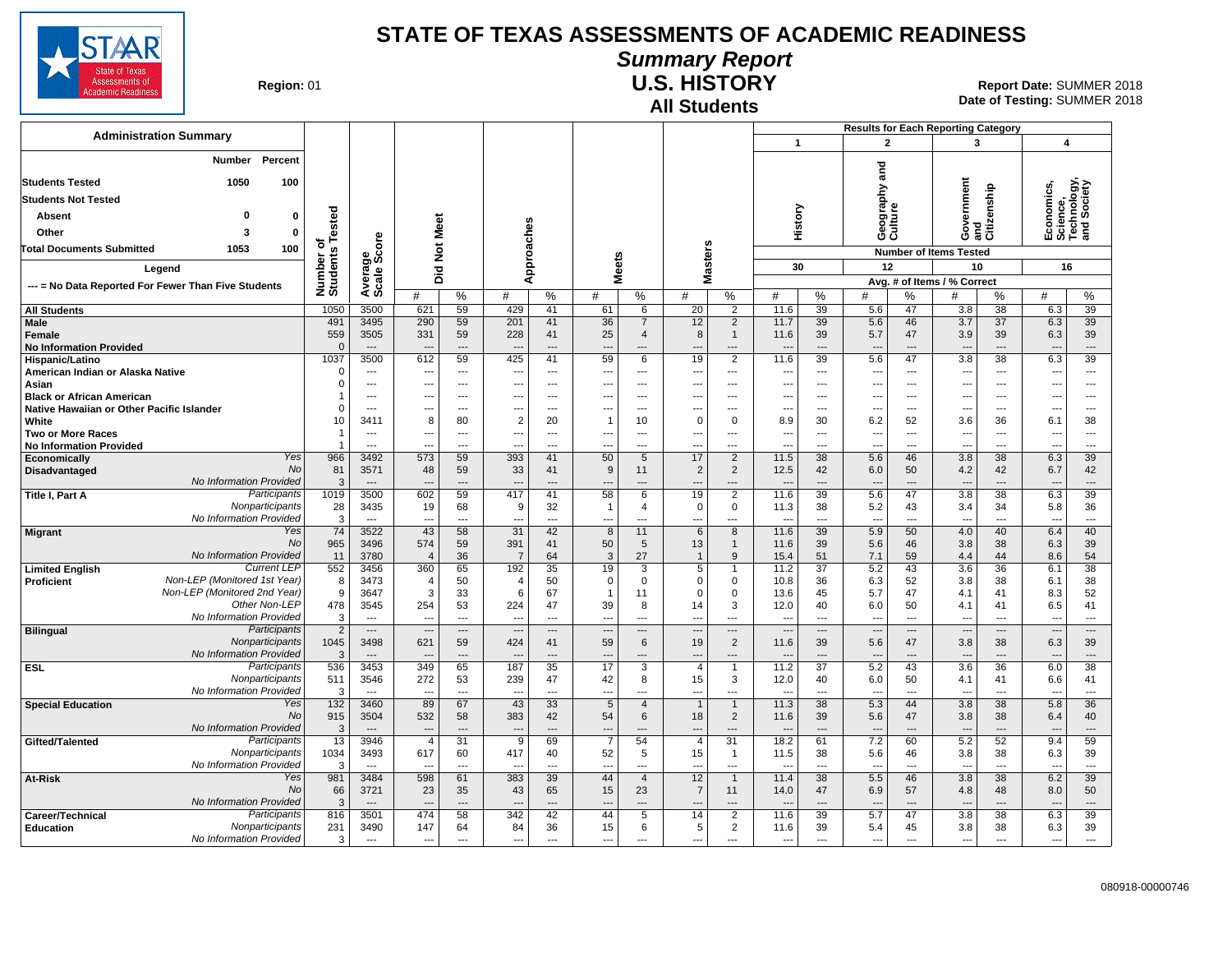

**Summary Report**

State of Assessments of ademic Readines:

**Region: 01** 

## **U.S. HISTORY** Report Date: SUMMER 2018

**Date of Testing:**  SUMMER 2018

**First-Time Tested Students**

|                                                                   |                                                              |                                 |                             |                                                      |                       |                                   |                                 |                        |                                            |                                |                                          |                                |                                                      |                       |                                    |                                     | <b>Results for Each Reporting Category</b> |                                  |                          |                                |  |  |
|-------------------------------------------------------------------|--------------------------------------------------------------|---------------------------------|-----------------------------|------------------------------------------------------|-----------------------|-----------------------------------|---------------------------------|------------------------|--------------------------------------------|--------------------------------|------------------------------------------|--------------------------------|------------------------------------------------------|-----------------------|------------------------------------|-------------------------------------|--------------------------------------------|----------------------------------|--------------------------|--------------------------------|--|--|
| <b>Administration Summary</b>                                     |                                                              |                                 |                             |                                                      |                       |                                   |                                 |                        |                                            |                                |                                          |                                | $\mathbf{1}$                                         |                       | $\mathbf{2}$                       |                                     | 3                                          |                                  | $\boldsymbol{4}$         |                                |  |  |
|                                                                   | Percent<br>Number                                            |                                 |                             |                                                      |                       |                                   |                                 |                        |                                            |                                |                                          |                                |                                                      |                       |                                    |                                     |                                            |                                  |                          |                                |  |  |
| <b>Students Tested</b><br>99<br>100<br><b>Students Not Tested</b> |                                                              |                                 |                             |                                                      |                       |                                   |                                 |                        |                                            |                                |                                          |                                |                                                      | and                   |                                    |                                     |                                            |                                  |                          |                                |  |  |
|                                                                   |                                                              |                                 |                             |                                                      |                       |                                   |                                 |                        |                                            |                                |                                          |                                |                                                      |                       |                                    |                                     |                                            |                                  |                          |                                |  |  |
| <b>Absent</b>                                                     | o                                                            | 0                               |                             |                                                      |                       |                                   |                                 |                        |                                            |                                |                                          |                                | History                                              |                       | Geography<br>Culture               |                                     | ernment                                    | and<br>Citizenship               | conomics<br>ience,       | hnology,<br>Society            |  |  |
| Other                                                             | $\Omega$                                                     | 0                               | Tested                      |                                                      |                       |                                   |                                 |                        |                                            |                                |                                          |                                |                                                      |                       |                                    |                                     | ş                                          |                                  | ទឹង<br>ក្នុង ក្នុង       |                                |  |  |
| <b>Total Documents Submitted</b>                                  | 99                                                           | 100                             | ৳                           | ge<br>Score                                          |                       |                                   |                                 |                        |                                            |                                |                                          |                                |                                                      |                       |                                    |                                     | O                                          |                                  |                          |                                |  |  |
|                                                                   |                                                              | Number of<br>Students           |                             | Did Not Meet                                         |                       | Approaches                        |                                 | leets                  |                                            | <b>Masters</b>                 |                                          | 30                             |                                                      | 12                    |                                    | <b>Number of Items Tested</b><br>10 |                                            | 16                               |                          |                                |  |  |
| Legend                                                            |                                                              |                                 |                             |                                                      |                       |                                   |                                 | Ź.                     |                                            |                                |                                          |                                |                                                      |                       |                                    | Avg. # of Items / % Correct         |                                            |                                  |                          |                                |  |  |
| --- = No Data Reported For Fewer Than Five Students               |                                                              |                                 |                             | Average                                              | #                     | $\%$                              | #                               | %                      | #                                          | %                              | #                                        | %                              | #                                                    | %                     | #                                  | %                                   | #                                          | ℅                                | #                        | %                              |  |  |
| <b>All Students</b>                                               |                                                              |                                 | 99                          | 3832                                                 | 29                    | 29                                | 70                              | 71                     | 37                                         | $\overline{37}$                | 14                                       | 14                             | 15.7                                                 | 52                    | 7.3                                | 61                                  | 5.0                                        | 50                               | 8.9                      | 56                             |  |  |
| Male                                                              |                                                              |                                 | 47                          | 3897                                                 | 13                    | 28                                | 34                              | 72                     | 21                                         | 45                             | 9                                        | 19                             | 16.5                                                 | 55                    | 7.6                                | 63                                  | 5.1                                        | 51                               | 9.7                      | 60                             |  |  |
| Female<br><b>No Information Provided</b>                          |                                                              |                                 | 52<br>$\mathbf{0}$          | 3774<br>$\overline{\phantom{a}}$                     | 16<br>$---$           | 31<br>$---$                       | 36<br>-−-                       | 69<br>$---$            | 16<br>---                                  | 31<br>---                      | 5<br>---                                 | 10<br>$---$                    | 15.0<br>$\overline{\phantom{a}}$                     | 50<br>---             | 7.1<br>$\overline{\phantom{a}}$    | 59<br>---                           | 5.0<br>---                                 | 50<br>$\overline{\phantom{a}}$   | 8.3<br>---               | 52<br>---                      |  |  |
| Hispanic/Latino                                                   |                                                              |                                 | 93                          | 3839                                                 | 26                    | 28                                | 67                              | 72                     | $\overline{35}$                            | 38                             | 13                                       | 14                             | 15.9                                                 | 53                    | 7.3                                | 61                                  | 5.0                                        | 50                               | 9.0                      | 56                             |  |  |
| American Indian or Alaska Native                                  |                                                              |                                 | $\mathbf 0$                 | $\overline{\phantom{a}}$                             | ---                   | $\overline{a}$                    | ---                             | ---                    | ---                                        | ---                            | ---                                      | $---$                          | $\overline{\phantom{a}}$                             | ---                   | $---$                              | $\overline{a}$                      | ---                                        | $\overline{a}$                   | ---                      | ---                            |  |  |
| Asian<br><b>Black or African American</b>                         |                                                              |                                 | $\mathbf 0$                 | $\overline{\phantom{a}}$<br>$---$                    | ---<br>---            | $\overline{\phantom{a}}$<br>$---$ | ---<br>---                      | ---<br>$---$           | ---<br>$---$                               | $---$<br>$---$                 | ---<br>---                               | $---$<br>$---$                 | ---<br>---                                           | ---<br>$---$          | $\overline{\phantom{a}}$<br>$\sim$ | ---<br>$\overline{a}$               | ---<br>$---$                               | $\overline{a}$<br>$---$          | ---<br>---               | $\overline{a}$<br>---          |  |  |
| Native Hawaiian or Other Pacific Islander                         |                                                              |                                 | 0                           | $---$                                                | ---                   | $---$                             | ---                             | $---$                  | $\overline{\phantom{a}}$                   | ---                            | ---                                      |                                | ---                                                  | ---                   | --                                 | ---                                 | ---                                        | $\overline{a}$                   | ⊷                        | $---$                          |  |  |
| White                                                             |                                                              |                                 | 3                           | $\overline{a}$                                       | $\sim$                | $---$                             | ---                             | $---$                  | $\overline{a}$                             | $\overline{a}$                 | ---                                      | $\overline{a}$                 | ---                                                  | $\overline{a}$        | $\sim$                             | $\overline{a}$                      | ---                                        | $\overline{a}$                   | ---                      | $---$                          |  |  |
| <b>Two or More Races</b><br><b>No Information Provided</b>        |                                                              |                                 |                             | $\overline{\phantom{a}}$<br>$\overline{a}$           | ---<br>$\overline{a}$ | ---<br>$\overline{a}$             | ---<br>---                      | ---<br>$\overline{a}$  | ---<br>$\overline{a}$                      | ---<br>$\overline{a}$          | ---<br>---                               | ---<br>$\overline{a}$          | $\overline{\phantom{a}}$<br>$\overline{a}$           | ---<br>$\overline{a}$ | $\overline{a}$                     | ---<br>---                          | ---<br>---                                 | $\overline{a}$<br>$\overline{a}$ | ---<br>---               | ---<br>$---$                   |  |  |
| Economically                                                      |                                                              | Yes                             | 81                          | 3798                                                 | 25                    | 31                                | 56                              | 69                     | $\overline{27}$                            | 33                             | 11                                       | 14                             | 15.4                                                 | 51                    | 7.1                                | 59                                  | 4.9                                        | 49                               | 8.6                      | 54                             |  |  |
| <b>Disadvantaged</b>                                              |                                                              | No                              | 15                          | 3946                                                 | $\overline{4}$        | 27                                | 11                              | 73                     | 8                                          | 53                             | $\overline{2}$                           | 13                             | 16.7                                                 | 56                    | 7.8                                | 65                                  | 5.7                                        | 57                               | 10.0                     | 63                             |  |  |
| Title I, Part A                                                   | No Information Provided                                      | Participants                    | 3<br>88                     | $\overline{\phantom{a}}$<br>3845                     | 25                    | 28                                | 63                              | ---<br>$\overline{72}$ | 34                                         | $\overline{a}$<br>39           | 13                                       | 15                             | $\overline{\phantom{a}}$<br>16.0                     | ---<br>53             | 7.3                                | ---<br>61                           | $\qquad \qquad -$<br>5.2                   | 52                               | 8.9                      | $\overline{\phantom{a}}$<br>56 |  |  |
|                                                                   |                                                              | Nonparticipants                 | 8                           | 3557                                                 | 4                     | 50                                | $\overline{a}$                  | 50                     | $\overline{1}$                             | 13                             | $\mathbf 0$                              | 0                              | 11.8                                                 | 39                    | 6.3                                | 52                                  | 3.4                                        | 34                               | 8.0                      | 50                             |  |  |
|                                                                   | No Information Provided                                      |                                 | 3                           |                                                      | $\overline{a}$        | $\overline{a}$                    | ---                             | $\overline{a}$         | $\overline{a}$                             | ---                            | ---                                      | $\overline{a}$                 | $\overline{\phantom{a}}$                             | $\overline{a}$        | $\overline{\phantom{a}}$           | ---                                 | $\overline{\phantom{a}}$                   | $\overline{a}$                   |                          | $\overline{a}$                 |  |  |
| <b>Migrant</b>                                                    |                                                              | Yes<br>No                       | 16<br>77                    | 3689<br>3851                                         | $6\phantom{1}$<br>22  | 38<br>29                          | 10<br>55                        | 63<br>71               | $\overline{4}$<br>30                       | 25<br>39                       | $\mathbf{3}$<br>10                       | 19<br>13                       | 13.8<br>16.0                                         | 46<br>53              | 7.2<br>7.3                         | 60<br>60                            | 4.2<br>5.2                                 | 42<br>52                         | 7.9<br>9.1               | 50<br>57                       |  |  |
|                                                                   | No Information Provided                                      |                                 | 6                           | 3972                                                 | $\overline{1}$        | 17                                | 5                               | 83                     | 3                                          | 50                             | $\mathbf{1}$                             | 17                             | 17.2                                                 | 57                    | 8.3                                | 69                                  | 5.3                                        | 53                               | 10.0                     | 63                             |  |  |
| <b>Limited English</b>                                            |                                                              | <b>Current LEP</b>              | 19                          | 3787                                                 | 5                     | 26                                | 14                              | 74                     | 6                                          | 32                             | $\mathbf{1}$                             | 5                              | 15.4                                                 | 51                    | 6.9                                | 58                                  | 4.6                                        | 46                               | 8.9                      | 56                             |  |  |
| <b>Proficient</b>                                                 | Non-LEP (Monitored 1st Year)<br>Non-LEP (Monitored 2nd Year) |                                 | $\mathbf{1}$<br>$\mathbf 1$ | $\overline{\phantom{a}}$<br>$\overline{\phantom{a}}$ | $\overline{a}$        | $\overline{a}$                    | $\overline{\phantom{a}}$<br>--- | $\overline{a}$         | ---                                        | $\overline{a}$                 | ---                                      | $\overline{a}$                 | $\overline{\phantom{a}}$<br>$\overline{\phantom{a}}$ | ---                   | ---                                | ---<br>---                          | $\overline{a}$                             | $\overline{a}$                   | $\overline{\phantom{a}}$ | ---<br>$\overline{a}$          |  |  |
|                                                                   |                                                              | Other Non-LEP                   | 75                          | 3842                                                 | ---<br>23             | ---<br>31                         | 52                              | ---<br>69              | $\overline{\phantom{a}}$<br>29             | ---<br>39                      | ---<br>12                                | $\overline{\phantom{a}}$<br>16 | 15.8                                                 | ---<br>53             | $\overline{\phantom{a}}$<br>7.3    | 61                                  | ---<br>5.2                                 | ---<br>52                        | ---<br>8.9               | 55                             |  |  |
|                                                                   | <b>No Information Provided</b>                               |                                 | 3                           | $---$                                                | $\sim$                | $\overline{a}$                    | ---                             | $\overline{a}$         | $\sim$                                     | $\overline{a}$                 | $\overline{a}$                           | $---$                          | $\overline{\phantom{a}}$                             | $\overline{a}$        | $\overline{a}$                     | $\overline{a}$                      | $\overline{a}$                             | $\overline{a}$                   | $\sim$                   | $-$                            |  |  |
| <b>Bilingual</b>                                                  |                                                              | Participants                    | $\overline{1}$              | $---$                                                | ---                   | $\overline{\phantom{a}}$          | ---                             | ---                    | $\overline{a}$                             | ---                            | ---                                      | $\overline{\phantom{a}}$       | $\overline{\phantom{a}}$                             | ---                   | $\overline{\phantom{a}}$           | ---                                 | ---                                        | $\overline{\phantom{a}}$         | $\overline{\phantom{a}}$ | ---                            |  |  |
|                                                                   | No Information Provided                                      | Nonparticipants                 | 95<br>3                     | 3820<br>$---$                                        | 29                    | 31<br>$---$                       | 66                              | 69<br>$---$            | 35<br>$\overline{\phantom{a}}$             | 37<br>$---$                    | 13<br>---                                | 14<br>$\overline{a}$           | 15.6<br>$\sim$                                       | 52<br>$- - -$         | 7.2                                | 60<br>---                           | 5.0                                        | 50<br>$---$                      | 8.8                      | 55<br>---                      |  |  |
| <b>ESL</b>                                                        |                                                              | Participants                    | 18                          | 3758                                                 | $\overline{5}$        | 28                                | 13                              | 72                     | $5\overline{5}$                            | $\overline{28}$                | $\overline{1}$                           | 6                              | 14.9                                                 | 50                    | 6.9                                | 57                                  | 4.6                                        | 46                               | 8.7                      | 54                             |  |  |
|                                                                   |                                                              | Nonparticipants                 | 78                          | 3836                                                 | 24                    | 31                                | 54                              | 69                     | 30                                         | 38                             | 12                                       | 15                             | 15.8                                                 | 53                    | 7.3                                | 61                                  | 5.1                                        | 51                               | 8.9                      | 55                             |  |  |
| <b>Special Education</b>                                          | No Information Provided                                      | Yes                             | 3<br>12                     | $\overline{\phantom{a}}$<br>3573                     | ---<br>8              | ---<br>67                         | ---<br>$\overline{4}$           | ---<br>33              | $\overline{\phantom{a}}$<br>$\overline{2}$ | $\overline{\phantom{a}}$<br>17 | $\overline{\phantom{a}}$<br>$\mathbf{1}$ | $\overline{a}$<br>8            | $\overline{\phantom{a}}$<br>12.2                     | ---<br>41             | 5.7                                | ---<br>47                           | ---<br>4.1                                 | ---<br>41                        | ---<br>7.4               | ---<br>46                      |  |  |
|                                                                   |                                                              | <b>No</b>                       | 84                          | 3857                                                 | 21                    | 25                                | 63                              | 75                     | 33                                         | 39                             | 12                                       | 14                             | 16.1                                                 | 54                    | 7.4                                | 62                                  | 5.1                                        | 51                               | 9.0                      | 56                             |  |  |
|                                                                   | No Information Provided                                      |                                 | 3                           | $---$                                                | $-$                   | $\overline{a}$                    | ---                             | ---                    | $\overline{a}$                             | $\overline{a}$                 | ---                                      |                                | $\overline{\phantom{a}}$                             | $\overline{a}$        |                                    | ---                                 | $\overline{a}$                             | $\overline{a}$                   |                          | $\overline{a}$                 |  |  |
| Gifted/Talented                                                   |                                                              | Participants<br>Nonparticipants | 89                          | 4416<br>3775                                         | $\mathbf 0$<br>29     | $\mathbf 0$<br>33                 | 7<br>60                         | 100<br>67              | 28                                         | 100<br>31                      | 4<br>9                                   | 57<br>10                       | 23.7<br>15.0                                         | 79<br>50              | 9.7                                | 81<br>58                            | 6.9<br>4.9                                 | 69<br>49                         | 12.7<br>8.5              | 79<br>53                       |  |  |
|                                                                   | No Information Provided                                      |                                 | 3                           | $\overline{\phantom{a}}$                             | ---                   | $\overline{a}$                    | $\overline{a}$                  | ---                    | ---                                        | ---                            | ---                                      | $\overline{a}$                 | $\overline{a}$                                       | $\overline{a}$        | 7.0<br>$\overline{a}$              | ---                                 | $\overline{a}$                             | $\overline{a}$                   | $\overline{\phantom{a}}$ | ---                            |  |  |
| At-Risk                                                           |                                                              | Yes                             | 76                          | 3735                                                 | $\overline{28}$       | $\overline{37}$                   | 48                              | 63                     | $\overline{22}$                            | $\overline{29}$                | 6                                        | 8                              | 14.5                                                 | 48                    | 6.7                                | 56                                  | 4.8                                        | 48                               | 8.2                      | 51                             |  |  |
|                                                                   |                                                              | No                              | 20                          | 4150<br>$\overline{a}$                               | $\mathbf{1}$          | 5                                 | 19                              | 95                     | 13                                         | 65                             | $\overline{7}$                           | 35                             | 19.9                                                 | 66                    | 9.1                                | 76                                  | 5.8                                        | 58                               | 11.1                     | 69                             |  |  |
| Career/Technical                                                  | No Information Provided                                      | Participants                    | 3<br>65                     | 3862                                                 | 18                    | $\overline{a}$<br>28              | 47                              | $\overline{a}$<br>72   | $\overline{a}$<br>27                       | $\overline{a}$<br>42           | 11                                       | $\overline{a}$<br>17           | $\overline{\phantom{a}}$<br>16.1                     | $\overline{a}$<br>54  | 7.5                                | ---<br>62                           | $\overline{\phantom{a}}$<br>5.2            | $\overline{a}$<br>52             | 9.0                      | $\overline{a}$<br>56           |  |  |
| <b>Education</b>                                                  |                                                              | Nonparticipants                 | 31                          | 3737                                                 | 11                    | 35                                | 20                              | 65                     | 8                                          | 26                             | $\overline{2}$                           | 6                              | 14.6                                                 | 49                    | 6.6                                | 55                                  | 4.6                                        | 46                               | 8.5                      | 53                             |  |  |
|                                                                   | No Information Provided                                      |                                 | 3                           | $\overline{\phantom{a}}$                             | $\overline{a}$        | $---$                             | $\overline{\phantom{a}}$        | $---$                  | ---                                        | ---                            | ---                                      | $---$                          | $\overline{\phantom{a}}$                             | $\overline{a}$        | ---                                | $\overline{\phantom{a}}$            | $\overline{\phantom{a}}$                   | $\overline{\phantom{a}}$         | $\overline{\phantom{a}}$ | $---$                          |  |  |